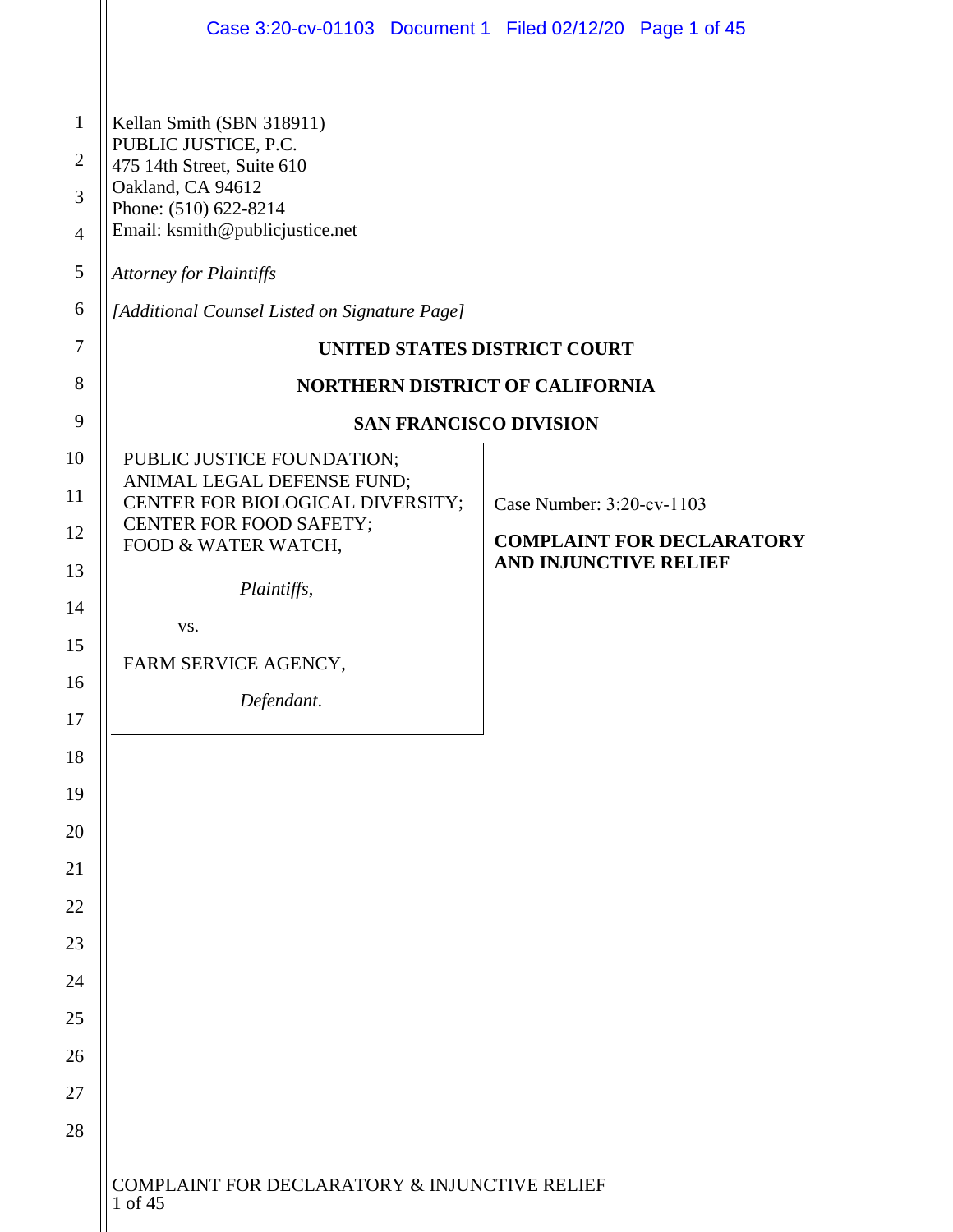#### **INTRODUCTION**

1. This action is about government transparency and accountability. Plaintiffs are nonprofit advocacy organizations with a well-established track record of using information requests to challenge government abuses and corporate wrongdoing, advocate for policy change, and educate the public about issues with our food system. For nearly a decade, Plaintiffs have closely monitored the Farm Service Agency's (FSA) administration of federal farm loans and loan guarantees to ensure that taxpayer dollars are not propping up multinational corporations, bankrolling unsustainable and unethical industrial animal agricultural practices, or pushing independent farmers out of the marketplace.

2. As part of their oversight and advocacy work, Plaintiffs have individually and jointly submitted numerous requests for records regarding FSA's farm loan programs under the Freedom of Information Act (FOIA), 5 U.S.C. § 552(a)–(m) (2018). Without the requested records, Plaintiffs cannot determine whether FSA's farm loan programs comply with applicable laws, such as the National Environmental Policy Act (NEPA), 42 U.S.C §§ 4321–47m (2018).

3. However, although FOIA requires FSA to release responsive records "promptly," FSA consistently fails to comply with FOIA's statutory deadlines with respect to Plaintiffs' requests. Further, FSA has repeatedly misapplied FOIA's specific and narrow exemptions to nonexempt information. Consequently, FSA has improperly withheld thousands of pages of responsive records, depriving Plaintiffs of their statutory right to obtain records containing crucial information about federal farm loans for nearly a decade without penalty.

4. FSA's longstanding pattern and practice of improperly withholding responsive records prevents Plaintiffs from overseeing FSA's administration of farm loan programs, and educating the public about FSA's activities and use of taxpayer funds. Further, FSA's consistent failure to release records obfuscates the agency's acquiescence to industrial polluters at the expense of independent farmers, public health, and the environment.

5. Plaintiffs respectfully ask this Court to enjoin FSA from withholding requested records, order FSA to release improperly withheld records, and grant declaratory relief. Plaintiffs also ask this Court to enjoin FSA from continuing to engage in its pattern and practice of violating FOIA.

COMPLAINT FOR DECLARATORY & INJUNCTIVE RELIEF 2 of 45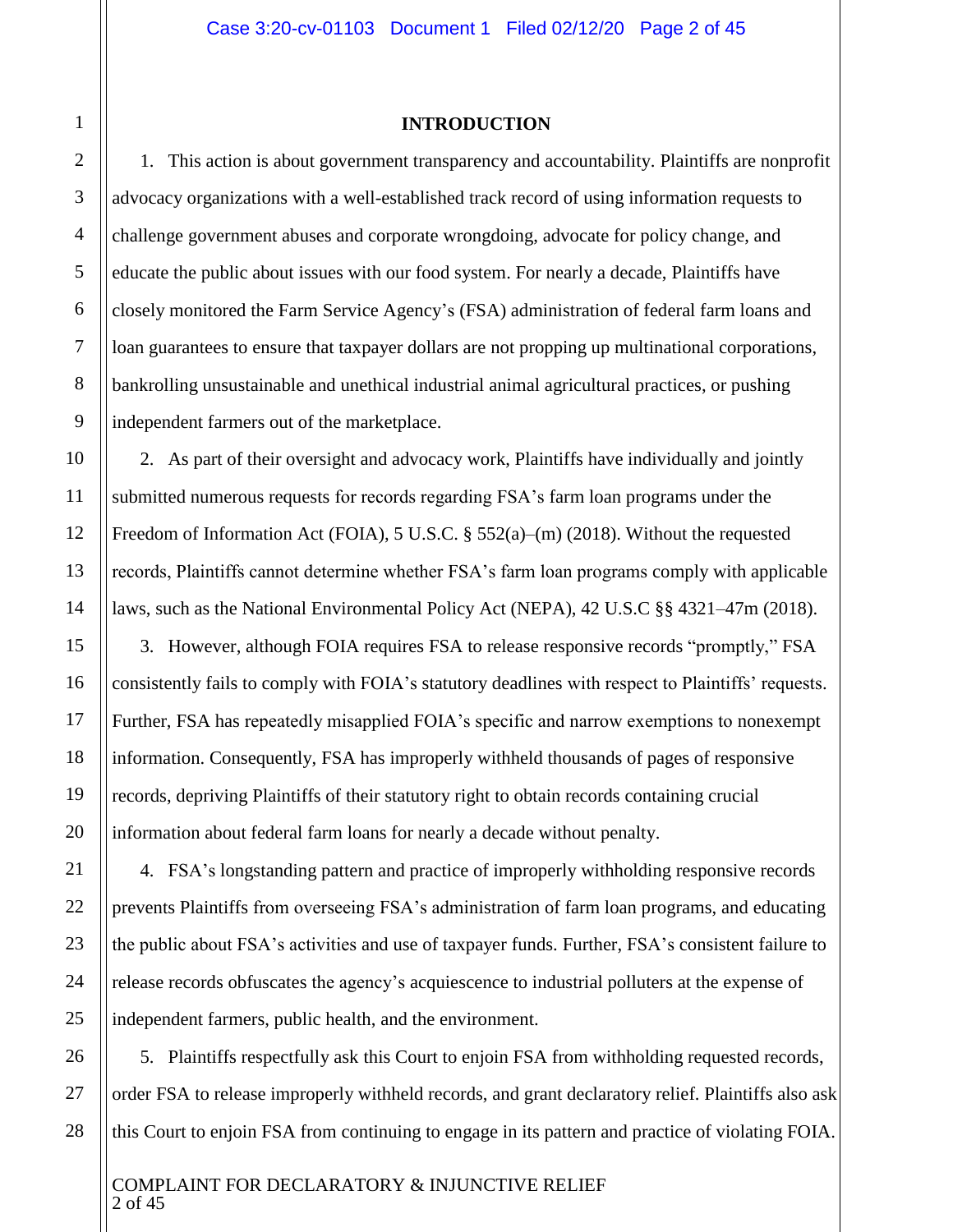#### **JURISDICTION**

6. This Court has subject matter jurisdiction over this action because the claims arise under a federal statute. *See* 5 U.S.C. § 552(a)(4)(B); 28 U.S.C. § 1331.

7. This Court also has personal jurisdiction over the parties because Plaintiff Animal Legal Defense Fund's headquarters and principal place of business is located in Sonoma County, which is in the Northern District of California. *See* 5 U.S.C. § 552(a)(4)(B).

#### **VENUE**

8. This Court is also the proper venue for this action because Plaintiff Animal Legal Defense Fund sent its FOIA requests to FSA, exchanged related correspondence, and received FSA's responses from its headquarters in Sonoma County, California. Thus, a substantial part of the events giving rise to this action occurred in Sonoma County, which is in the Northern District of California. *See* 5 U.S.C. § 552(a)(4)(B); 28 U.S.C. § 1391(e); Civil L.R. 3-2(c).

#### **INTRADISTRICT ASSIGNMENT**

9. Because a substantial part of the events giving rise to this action occurred in Sonoma County, this action is properly assigned to the San Francisco Division. Civil L.R. 3-2(c), (d).

#### **PARTIES**

#### *Plaintiffs*

10. Plaintiff **Public Justice Foundation** (Public Justice) is a nonprofit legal advocacy organization committed to fighting injustice, challenging corporate wrongdoing and government abuses, and protecting the Earth's sustainability. Public Justice's Food Project specifically aims to dismantle harmful industrial animal agricultural practices, promote corporate and government transparency in the food system, and support a fair market where independent farmers can compete and thrive. For nearly a decade, Public Justice has been committed to gathering and disseminating information about FSA's administration of federal loans to industrial animal production operations. To this end, Public Justice has submitted several FOIA requests for records regarding FSA's farm loan programs and internal FOIA policies. However, because FSA has repeatedly failed to release responsive records, Public Justice has not yet been able to determine how FSA administers federal funding to industrial animal production operations, or

COMPLAINT FOR DECLARATORY & INJUNCTIVE RELIEF 3 of 45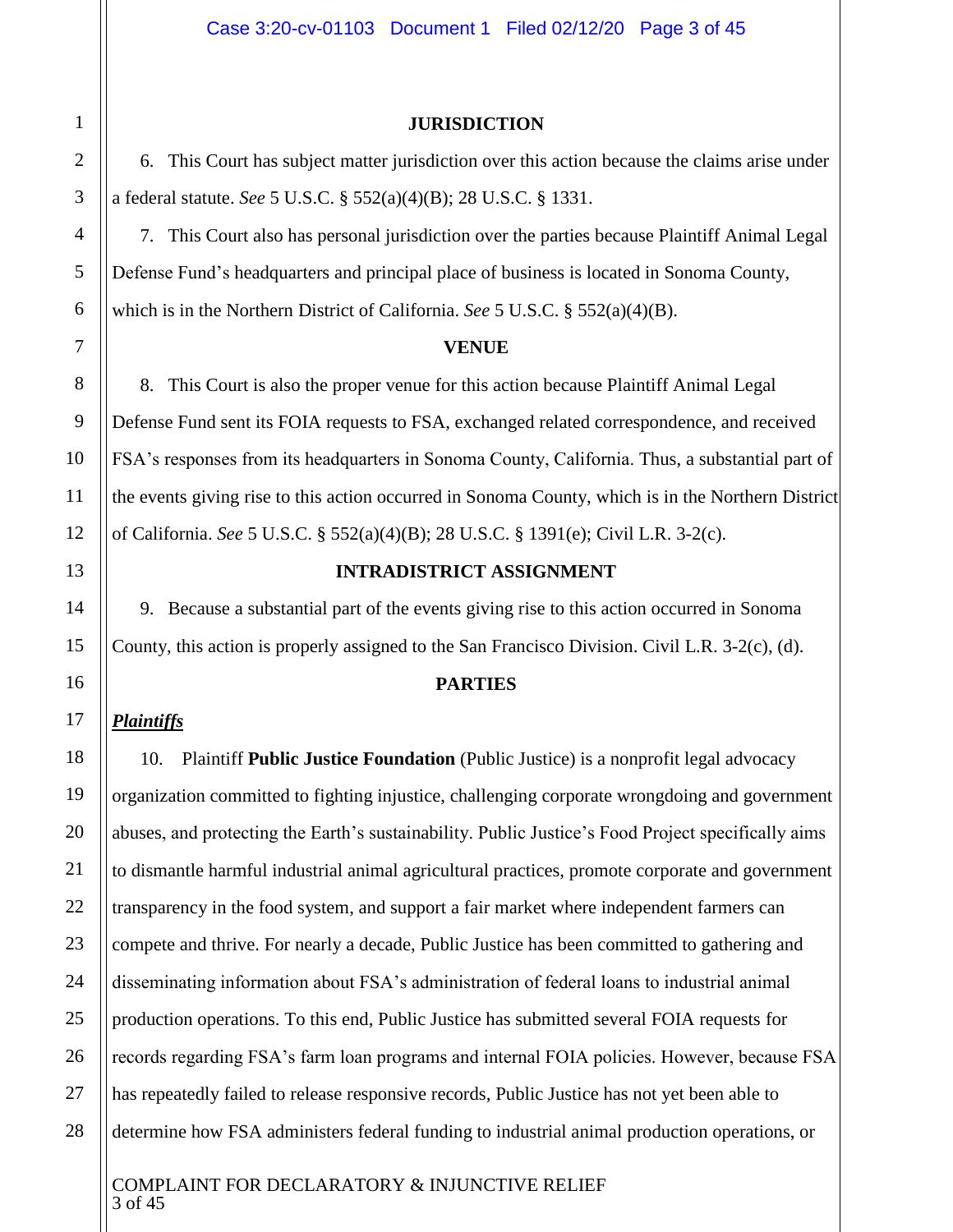#### Case 3:20-cv-01103 Document 1 Filed 02/12/20 Page 4 of 45

contribute to the public's understanding of FSA's administration of federal farm loan programs and NEPA compliance. As such, FSA's improper responses hinder Public Justice's advocacy and oversight efforts, and prevent the public from gaining important insight into FSA's funding of industrial animal agricultural operations. Because there is no other way to access this information, and Public Justice has a continued interest in FSA's funding of industrial animal agricultural operations, Public Justice has concrete plans to submit additional FOIA requests to FSA for records regarding its farm loan programs. Thus, unless this Court grants the requested relief, FSA will continue its pattern and practice of improperly withholding nonexempt information, thereby depriving Public Justice of its statutory right to agency records and stymieing Public Justice's advocacy and oversight efforts.

11. Plaintiff **Animal Legal Defense Fund** (ALDF) is a nonprofit organization whose mission is to protect the lives and advance the interests of animals through the legal system. ALDF works to achieve its goals by filing lawsuits, administrative comments, and rulemaking petitions to increase legal protections for animals; supporting strong animal protection legislation; and fighting against legislation that is harmful to animals. ALDF seeks to ensure transparency in the Concentrated Animal Feeding Operation (CAFO) system, specifically, which is paramount to its ability to protect farmed animals and ALDF members from CAFOs' immensely harmful effects. ALDF relies on and regularly seeks information through FOIA for its legal advocacy and in furtherance of its mission. ALDF has submitted numerous FOIA requests to various FSA offices regarding its administration of farm loans to CAFOs and slaughterhouses, and ALDF plans to continue doing so. In addition to using this information for legal advocacy (*e.g.*, *Dakota Rural Action v. FSA*, No. 18-cv-2852 (D.D.C. filed Dec. 5, 2018)), ALDF also shares this information with its members and the public. For example, ALDF compiled the information it received through FOIA to create a map of CAFOs in Indiana, which is accessible to the public through ALDF's website (https://aldf.org/project/concentrated-animal-feedingoperations-indiana). FSA's improper responses and history of disregarding ALDF's rights under FOIA hinder ALDF's advocacy and oversight efforts by making it more difficult for ALDF to determine how FSA operates in this industry, how it spends public funds, and how it administers

#### COMPLAINT FOR DECLARATORY & INJUNCTIVE RELIEF 4 of 45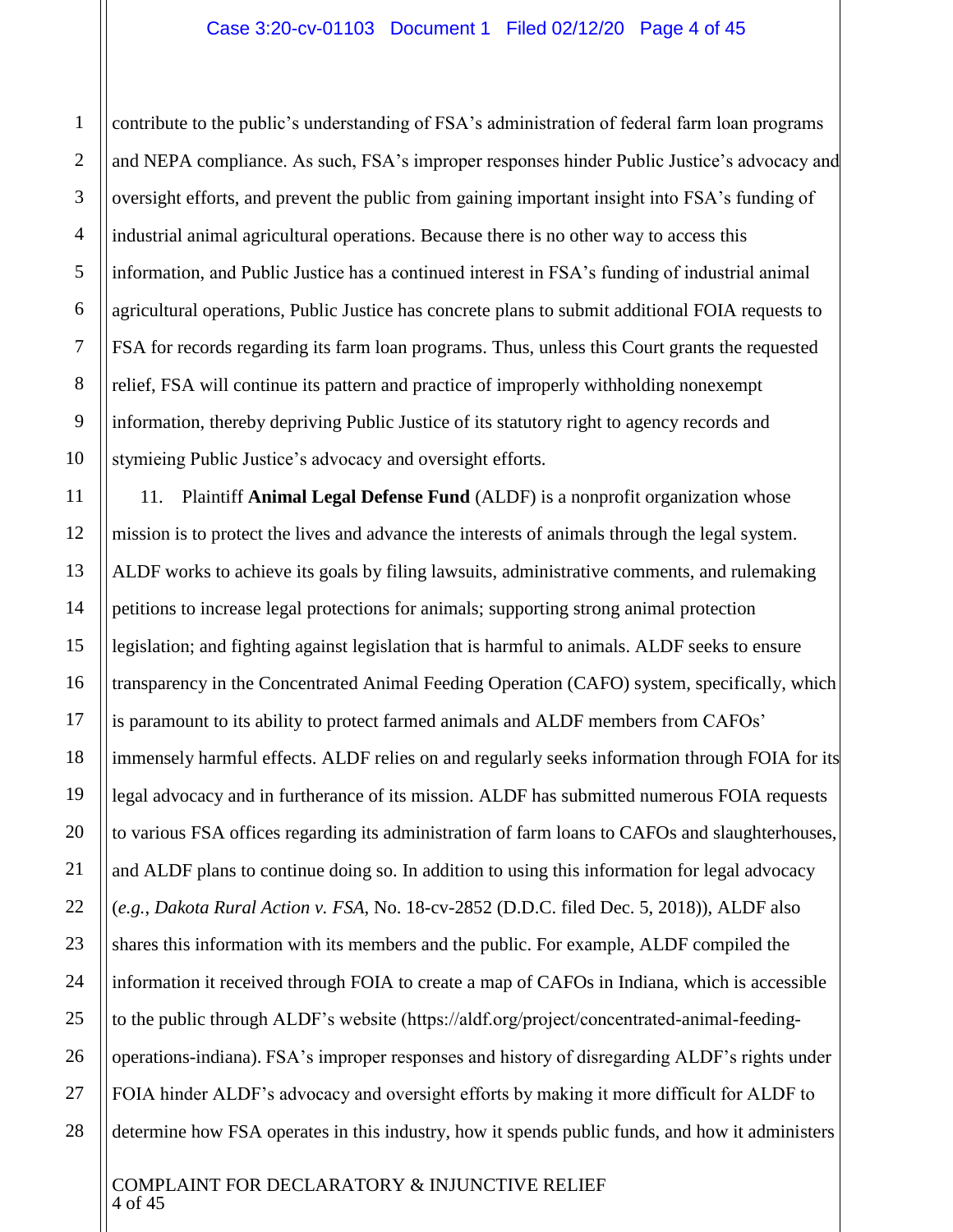loans under federal law to industrial animal agriculture operators. This in turn prevents ALDF from sharing this information with its members, affected communities, and the public, thereby depriving them of important insight into FSA's funding of this industry. Unless this Court grants the requested relief, FSA will continue its pattern and practice of failing to adhere to FOIA's requirements and improperly withholding nonexempt information, thereby depriving ALDF of its statutory right to agency records and stymieing ALDF's advocacy and oversight efforts and ability to achieve its mission.

12. Plaintiff **Center for Biological Diversity** (CBD) is a national, nonprofit conservation organization whose mission is to ensure the preservation, protection, and restoration of biodiversity, native species, ecosystems, public lands and water, and public health through science, policy, and law. Based on an understanding that the health and vigor of human societies, plants and wildlife, and the natural environment are deeply intertwined, CBD strives to protect and secure a future for all species, great and small, hovering on the brink of extinction. Part of that mission is expressed through CBD's Environmental Health program, which seeks to protect biodiversity and human health from toxic pollution—including toxic and otherwise harmful agricultural pollution—while promoting a deep understanding of the inextricable connection between the health of humans and all other species. Informing the public about the activities of the federal government is central to CBD's mission and the goals of its Environmental Health Program. To that end, CBD educates and counsels its members and the public on environmental issues, policies, and laws through media, advocacy, its website, and publications that are widely distributed. CBD and its over 74,000 members are harmed by Defendants' violations of FOIA because such violations preclude CBD from obtaining information about FSA's review and approval of federal farm loans to industrial animal production operations, including its internal policies related to conducting and finalizing such reviews, and the harmful environmental and human health effects of these approvals. Defendants' failure to comply with FOIA harms CBD's ability to provide full, accurate, and current information to the public on a matter of public interest. Absent this information, CBD cannot advance its mission to protect native species and their habitats, and advocate for steps to reduce threats to public health and the environment.

#### COMPLAINT FOR DECLARATORY & INJUNCTIVE RELIEF 5 of 45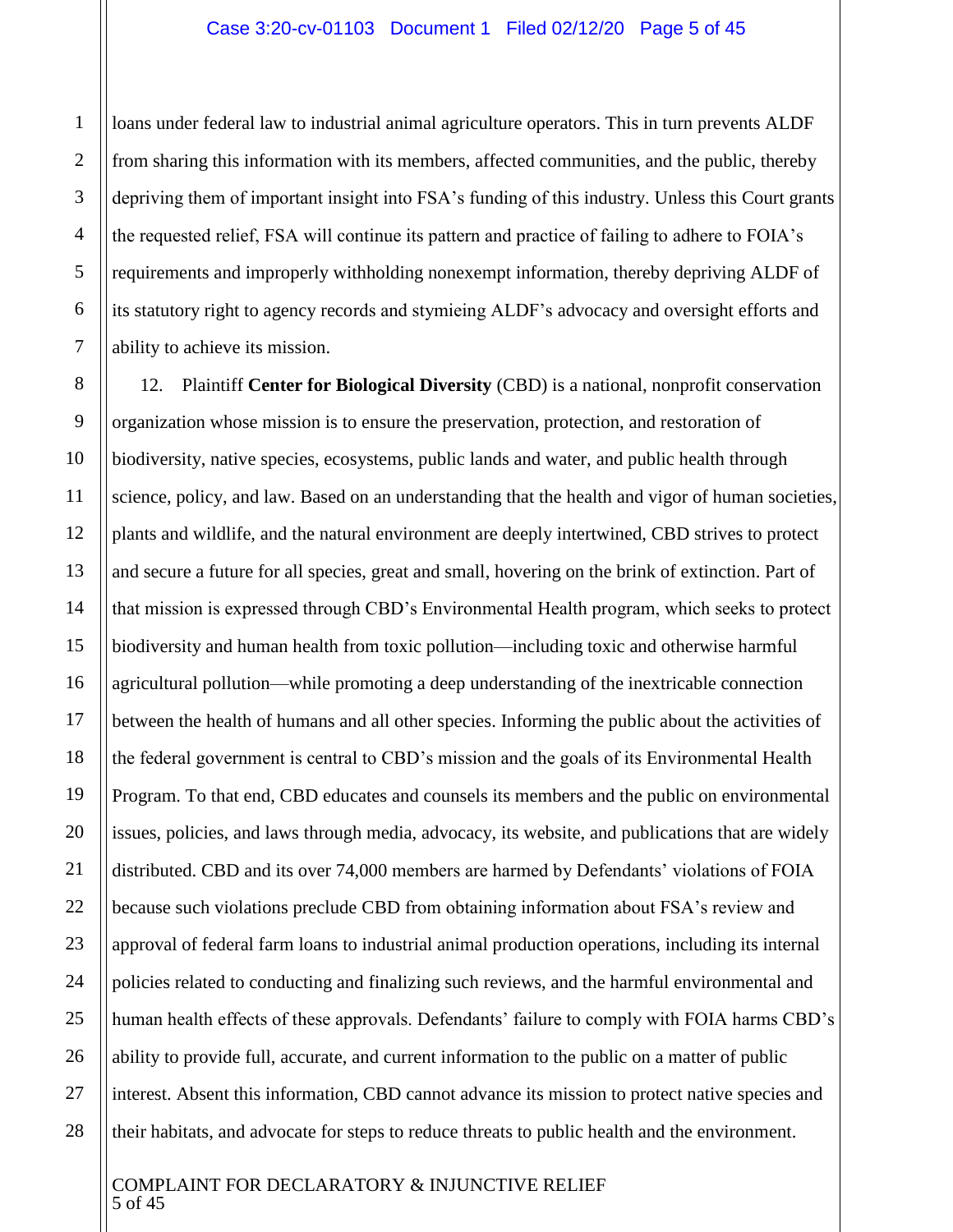13. Plaintiff **Center for Food Safety** (CFS) is a nonprofit environmental and consumer advocacy organization that works to address the impacts of our food production system on human health, animal welfare, and the environment. CFS's industrial animal agriculture program uses regulatory action, citizen engagement, litigation, and legislation to promote transparency and accountability in the animal agriculture industry. Through this work, the program aims to reduce the harmful impacts of industrial factory farm facilities on animal welfare, the environment, and human health to increase consumer awareness, availability, and accessibility of suitable alternatives by highlighting humane, organic, and pasture-based animal raising practices and producers. CFS uses FOIA to acquire information about how federal agencies operate and whether they are fulfilling their obligations under federal law. To that end, CFS has a keen interest in whether agencies like FSA comply with federal environmental laws before approving loans to industrial factory farms. In the past, CFS has experienced substantial delays in attempting to obtain FSA documents through FOIA. CFS expects similar delays in future FOIA requests as it is apparent that FSA has a pattern and practice of delaying the release of information related to its funding of industrial factory farms. Such delays frustrate CFS's mission to promote transparency and accountability in the animal agriculture industry. Thus, unless this Court grants the requested relief, FSA will continue its pattern and practice of disregarding CFS's rights under FOIA, thereby hindering CFS's advocacy and oversight efforts by preventing CFS from gaining valuable insight into FSA's administration of federal loans to industrial factory farms, and sharing this insight with the public and affected communities.

14. Plaintiff **Food & Water Watch** (FWW) is a national, nonprofit membership organization that mobilizes regular people to build political power to move bold and uncompromised solutions to the most pressing food, water, and climate problems of our time. FWW uses grassroots organizing, media outreach, public education, research, policy analysis, and litigation to protect people's health, communities, and democracy from the growing destructive power of the most powerful economic interests. Combating the harms associated with industrial livestock production, also known as factory farming, is one of FWW's priority issues, and FWW is engaged in several campaigns to reduce these industrial facilities' pollution through

#### COMPLAINT FOR DECLARATORY & INJUNCTIVE RELIEF 6 of 45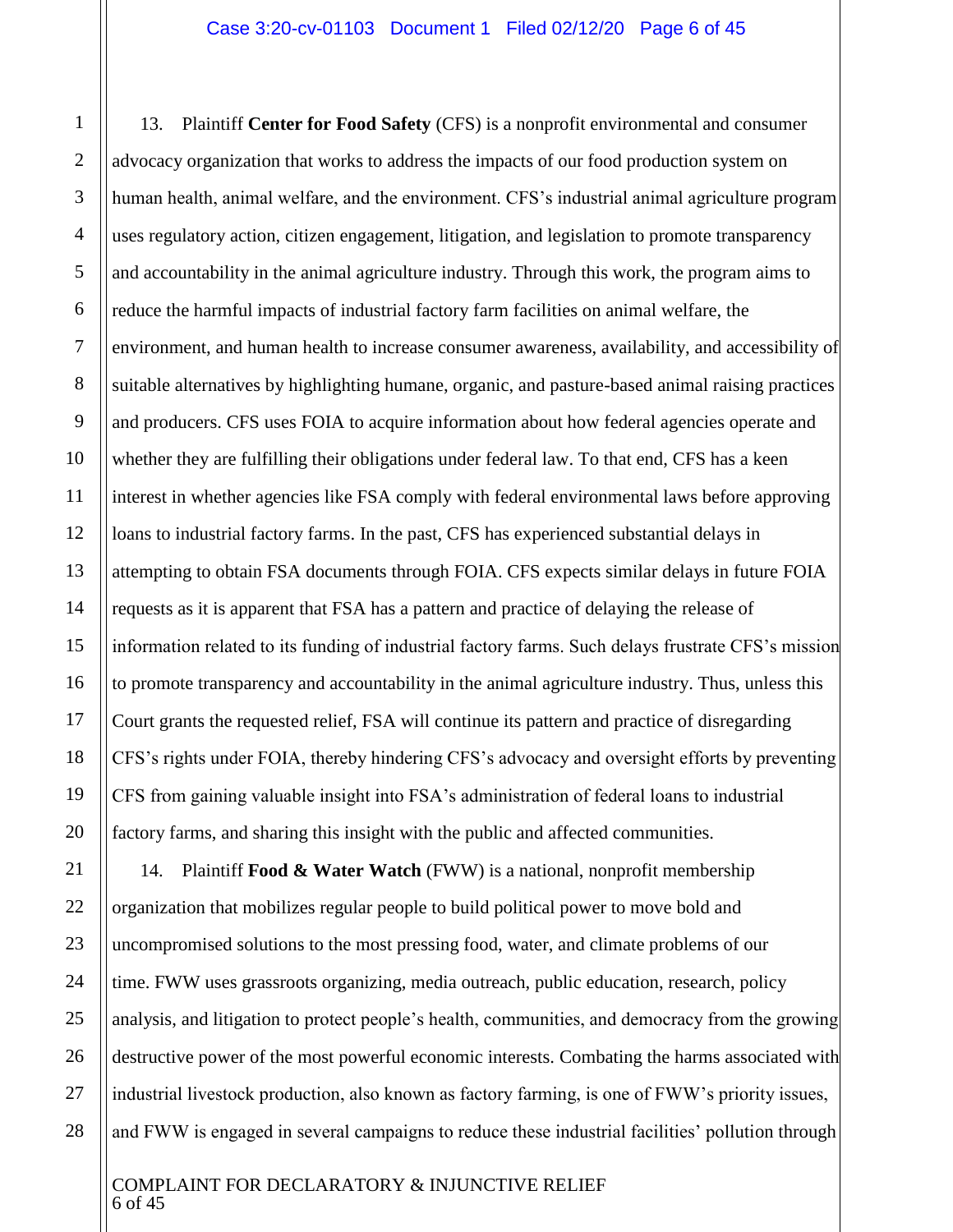#### Case 3:20-cv-01103 Document 1 Filed 02/12/20 Page 7 of 45

stronger regulation and enforcement, increased transparency, and public education and engagement. As part of these campaigns, FWW works to ensure FSA meets its obligations to conduct proper environmental reviews and to hold it accountable for the consequences of its agency actions. FWW and its members have a strong interest in obtaining, in a timely manner, information related to the Federal government's activities to finance and promote factory farms. Since at least 2016, FWW has sought such information from FSA by submitting FOIA requests for records regarding FSA loans or loan guarantees to factory farms. However, because FSA inappropriately delayed the release of and withheld and redacted responsive records, FWW's efforts have been stymied and it has been unable to gain the understanding of FSA's funding of factory farms necessary to pursue its mission and inform and empower impacted communities. FWW intends to again seek records from FSA through FOIA requests in the future as part of its ongoing factory farm campaigns, and will again be stymied so long as FSA continues its pattern and practice of inappropriately delaying the release of responsive records or withholding or redacting such records.

#### *Defendant*

1

2

3

4

5

6

7

8

9

10

11

12

13

14

15

16

17

18

19

20

21

22

23

24

25

26

27

15. Defendant **Farm Service Agency** (FSA) is a federal "agency" within the U.S. Department of Agriculture (USDA) and thus subject to FOIA. 5 U.S.C. § 552(f)(1). FSA is responsible for administering direct farm loans to eligible agricultural producers or landowners, and farm loan guarantees to eligible lenders. FSA is also responsible for ensuring that its farm loan programs comply with NEPA, 42 U.S.C. § 4332(c), and other applicable laws. Before FSA provides financing for a proposed agricultural action, such as the construction of a concentrated animal feeding operation (CAFO), FSA must review the proposed action, determine the potential environmental impacts, and conduct further analysis as necessary. Thus, FSA is the "agency" that has control and possession of the requested "record[s]" at issue here. 5 U.S.C. § 552(f)(2).

#### **STATUTORY BACKGROUND**

16. Congress enacted FOIA to promote government transparency and accountability. *See, e.g.*, *Dep't of Air Force v. Rose*, 425 U.S. 352, 360–61 (1976) (noting that "disclosure, not

28

COMPLAINT FOR DECLARATORY & INJUNCTIVE RELIEF 7 of 45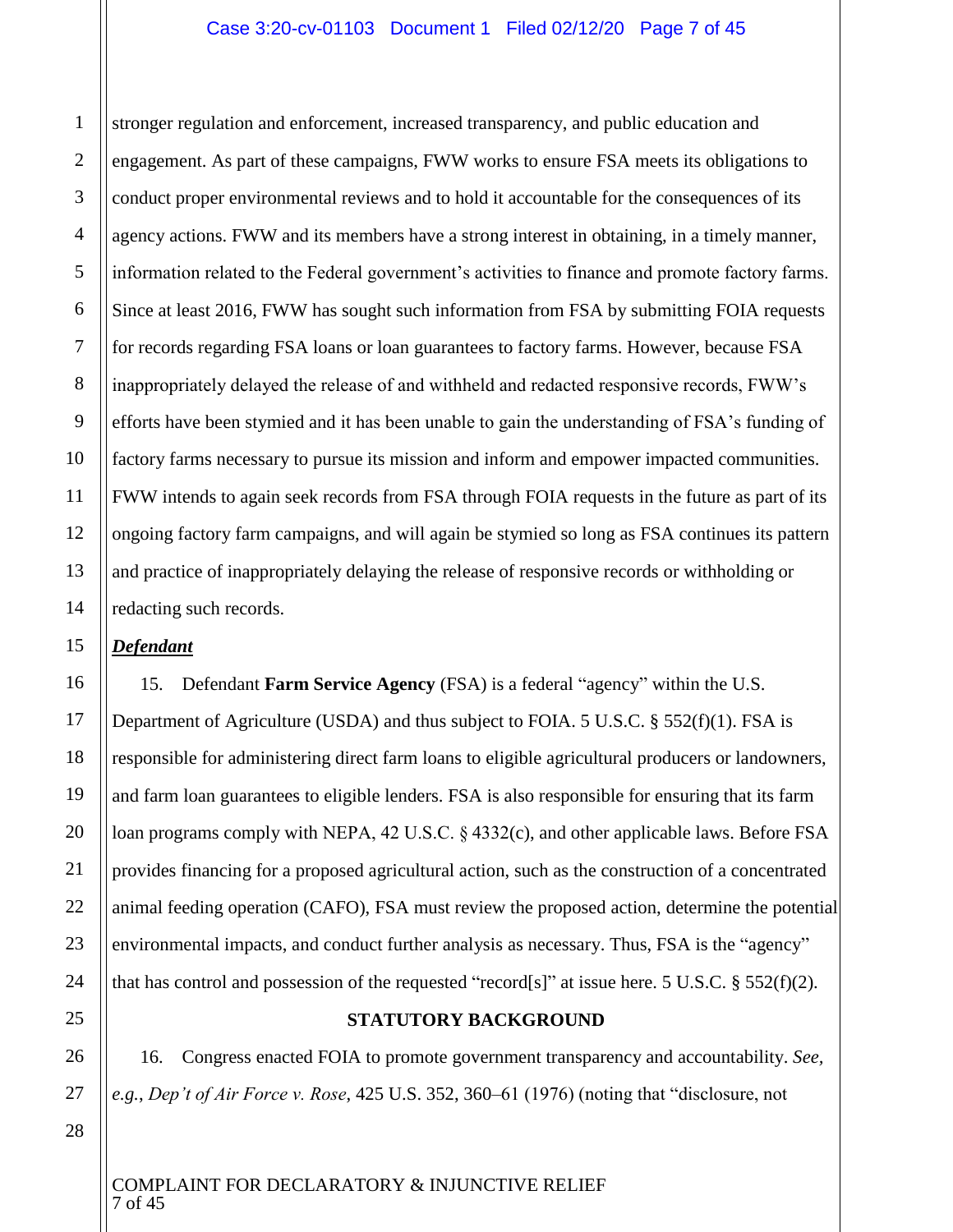secrecy is the dominant objective of the Act"). To this end, FOIA establishes the public's right "to pierce the veil of administrative secrecy" and access federal agency records. *Id*.

17. FOIA requires federal agencies to release requested records to the requester, unless the records fall under one of the statute's nine enumerated exemptions, which "were explicitly made exclusive" and "must be narrowly construed" in keeping with FOIA's presumption in favor of disclosure. *Milner v. Dep't of Navy*, 562 U.S. 562, 566 (2011).

18. FOIA imposes stringent deadlines on federal agencies regarding initial determinations in response to FOIA requests. Within twenty working days of receiving a proper FOIA request, an agency must determine whether it will release the requested records, and notify the requester of the agency's determination, the reasons for its decision, and the requester's right to appeal an adverse determination to the head of the agency. 5 U.S.C.  $\S$  552(a)(6)(A).

19. An agency's initial determination "must be more than just an initial statement that the agency will generally comply with a FOIA request and will produce non-exempt documents and claim exemptions in the future." C*itizens for Responsibility & Ethics in Wash. v. Fed. Election Comm'n* (*CREW*), 711 F.3d 180, 188 (D.C. Cir. 2013).

20. If an agency does not comply with "FOIA's explicit timelines [for making an initial determination], the penalty is that the agency cannot rely on the administrative exhaustion requirement to keep cases [out of] court." *Id.* at 190–91; *see also* 5 U.S.C. § 552(a)(6)(C)(i). The requester thus has "immediate recourse to the courts to compel the agency's response to [her] FOIA request[s]." *Oglesby v. Dep't of Army*, 920 F.2d 57, 64 (D.C. Cir. 1990).

21. To "trigger the administrative exhaustion requirement," an agency must complete "at least" three substantive requirements: "(1) gather and review the documents; (2) determine and communicate the scope of the documents it intends to produce and withhold, and the reasons for withholding any documents; and (3) inform the requester that it can appeal whatever portion of the 'determination' is adverse." *CREW*, 711 F.3d at 188; *see also Oglesby*, 920 F.2d at 67 (finding that an agency's response did not trigger exhaustion requirement because "merely inform[ing] [the requester] that he could call the agency for further information . . . did not qualify as notice of . . . right to appeal").

COMPLAINT FOR DECLARATORY & INJUNCTIVE RELIEF 8 of 45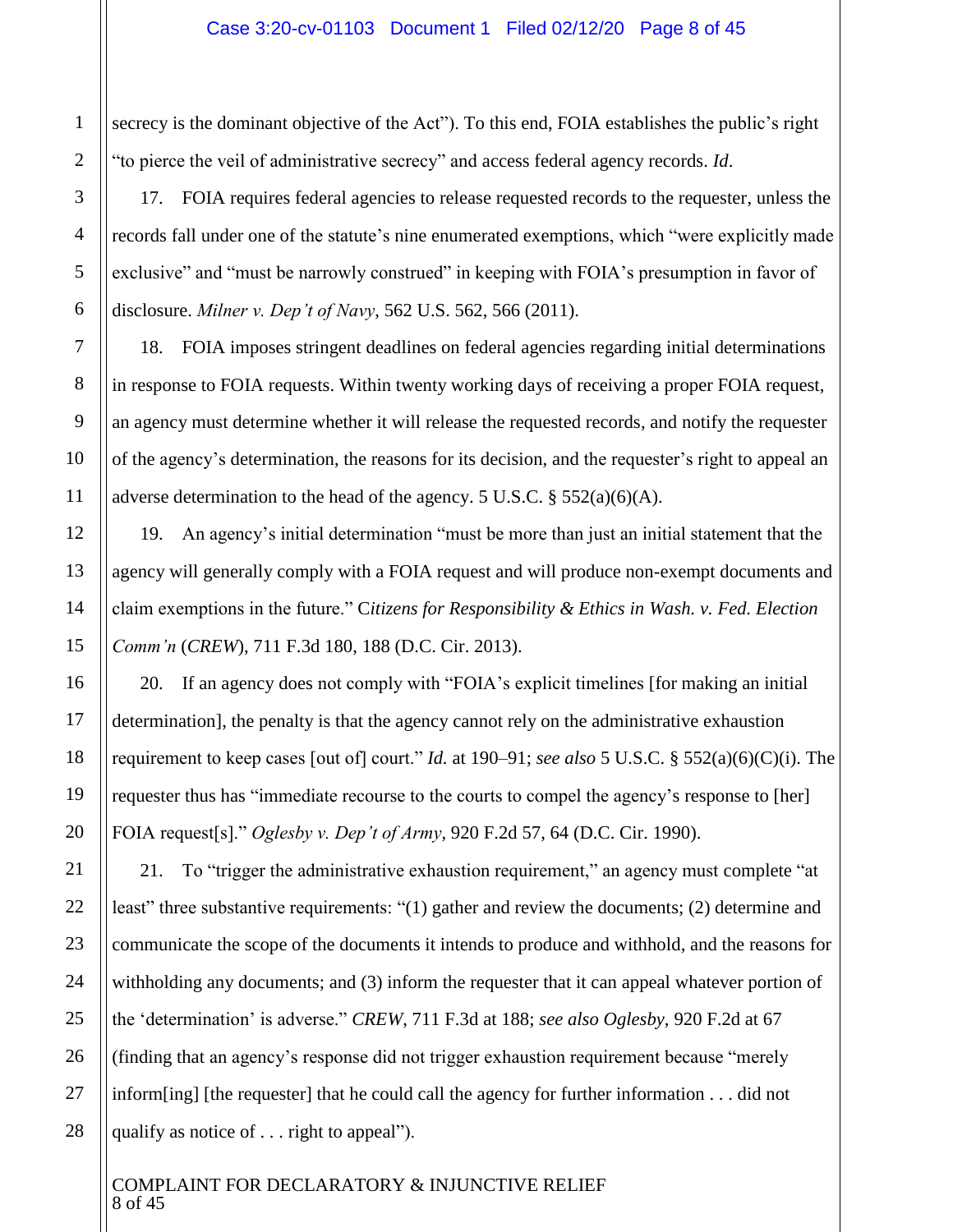22. Anytime an agency makes a determination to comply with a request, the agency must make the records "promptly available," 5 U.S.C.  $\S$  552(a)(3)(A), (6)(C)(i),

"which . . . typically . . . mean[s] within days or a few weeks of a 'determination,' not months or years." *CREW*, 711 F.3d at 188; *see also Long v. IRS*, 693 F.2d 907, 910 (9th Cir. 1982) (holding that an agency's unreasonable delay in disclosing nonexempt records violated FOIA, and "courts have a duty to prevent these abuses").

23. FOIA also requires agencies to provide requestors "information about the status of [a request]," including "an estimated date on which the agency will complete action on the request." 5 U.S.C.  $\S$  552(a)(7)(B)(ii).

24. In addition, FOIA requires agencies to waive fees whenever "disclosure of the information is in the public interest because it is likely to contribute significantly to public understanding of the operations or activities of the government and is not primarily in the commercial interest of the requester." *Id*. § 552(a)(4)(A)(iii).

25. FOIA further requires an agency to "make reasonable efforts to search for responsive records," *id.* § 522(a)(3)(C), using methods "reasonably calculated to uncover *all* relevant documents." *Zemansky v. EPA*, 767 F.2d 569, 571 (9th Cir. 1985) (emphasis added); *see also Oglesby*, 920 F.2d at 68 (An "agency cannot limit its search to only one record system if there are others that are likely to turn up the information requested.").

26. Likewise, "if an agency has reason to know that certain places may contain responsive documents," the agency must search those places. *Valencia-Lucena v. U.S. Coast Guard*, 180 F.3d 321, 327 (D.C. Cir. 1999); *Our Children's Earth Found. v. Nat'l Marine Fisheries Serv.*, 85 F. Supp. 3d 1074, 1083 (N.D. Cal. 2015) (holding that an agency's search was inadequate because it failed to search places it "had reason to know . . . contained responsive documents").

27. The agency bears the burden of demonstrating in reasonable detail that the "search terms and type of search performed" was likely to uncover *all* responsive records. *Oglesby*, 920 F.2d at 68; *see also Our Children's Earth Found.,* 85 F. Supp. 3d at 1082 (holding that an agency must submit affidavits describing "what records were searched, by whom, and through what process" to satisfy burden).

COMPLAINT FOR DECLARATORY & INJUNCTIVE RELIEF 9 of 45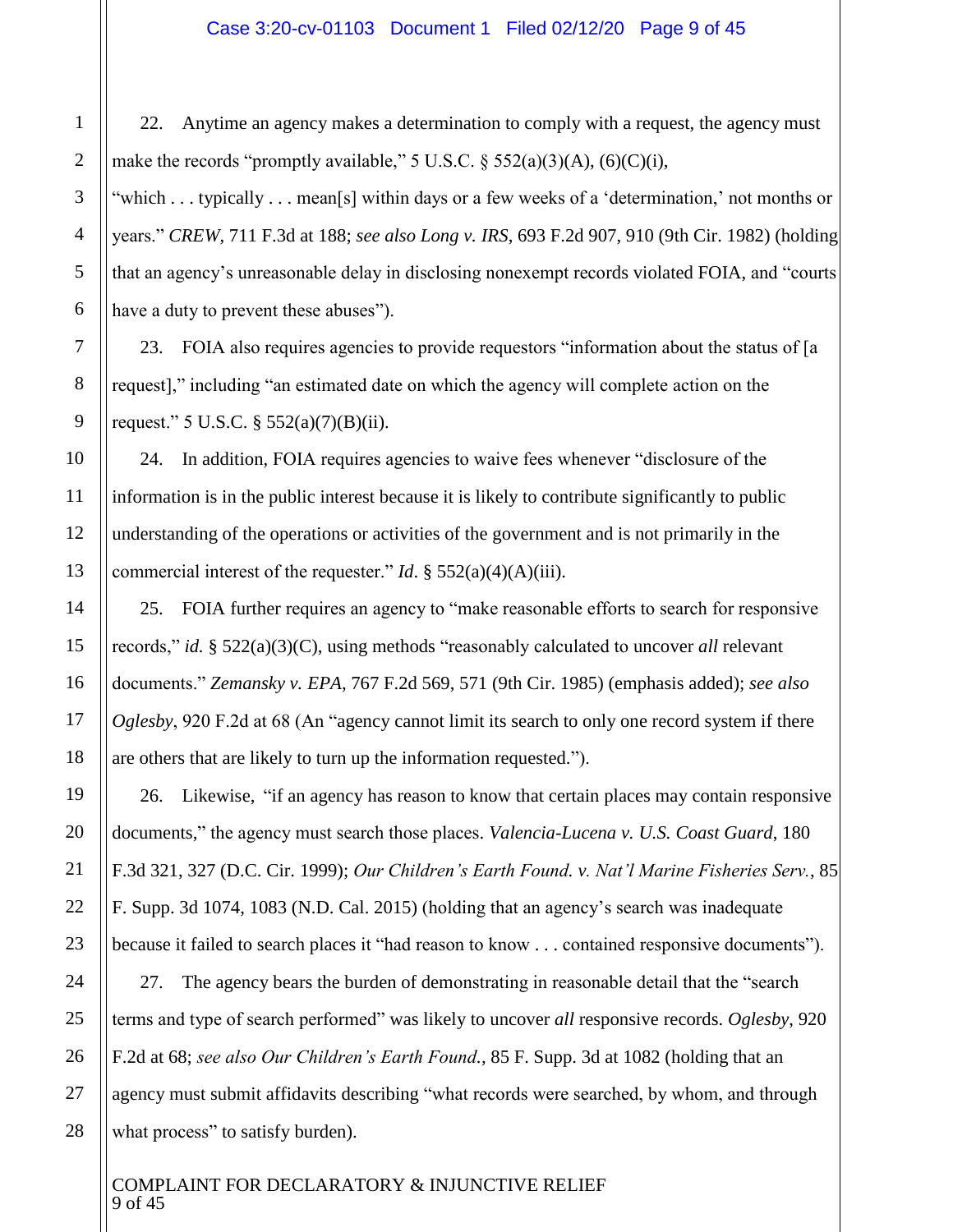28. The agency must also demonstrate that the scope of the agency's search was adequate. In tailoring the scope of the search, an agency "ha[s] a duty to construe FOIA records requests liberally." *Yagman v. Pompeo*, 868 F.3d 1075, 1079 (9th Cir. 2017) (holding that the scope of a request is clear so long as it provides "*some* reasonable description" of the requested records, such as times, dates, locations, types of documents, or types of information) (emphasis in original); *see also Law. Comm. for Civ. Rights of S.F. Bay Area v. Dep't of Treasury*, 534 F. Supp. 2d 1126, 1130–31 (N.D. Cal. 2008) ("[A]n agency cannot withhold a record that is reasonably within the scope of the request on the grounds that the record has not been specifically named by the requester.").

29. Although an agency can ask requestors to "downsize the scope of [a] FOIA request," an agency cannot "demand . . . specific modifications as a condition for any response." *Pub. Emps. for Envtl. Resp. v. EPA*, 314 F. Supp. 3d 68, 78 (D.D.C. 2018) (holding that the requestor's "refusal to drop [part of reasonably clear request] does not excuse the agency's obligation to respond").

30. Once an agency identifies a responsive record, the agency must disclose the entire record "as a unit," unless a statutory exemption allows the agency "to redact specific information within [the record]." *Am. Immigr. Law. Ass'n v. Exec. Off. for Immigr. Rev.*, 830 F.3d 667, 677 (D.C. Cir. 2016); *see also* 5 U.S.C. § 552(a)(3)(A), (d). An agency cannot "redact particular information within the responsive record on the basis that the information is non-responsive." *Am. Immigr. Law. Ass'n*, 830 F.3d at 678.

31. An agency must construe FOIA's nine enumerated exemptions "narrowly." *Milner*, 562 U.S. at 565. An agency can only withhold information in a responsive record "if the agency reasonably foresees that disclosure would harm an interest protected by an exemption described in [FOIA]" or "disclosure is prohibited by law." 5 U.S.C.  $\S$  552(a)(8)(A).

32. FOIA Exemption 3 allows agencies to withhold records "specifically exempted from disclosure by [certain] statute<sup>[s]</sup>." *Id.* § 552(b)(3). Exemption 3 only applies when an agency (1) relies on a statute that "qualifies as a withholding statute under Exemption 3"; and (2) withholds

1

2

3

4

5

6

7

8

9

10

11

12

13

14

15

16

17

18

19

20

21

22

23

24

25

26

COMPLAINT FOR DECLARATORY & INJUNCTIVE RELIEF 10 of 45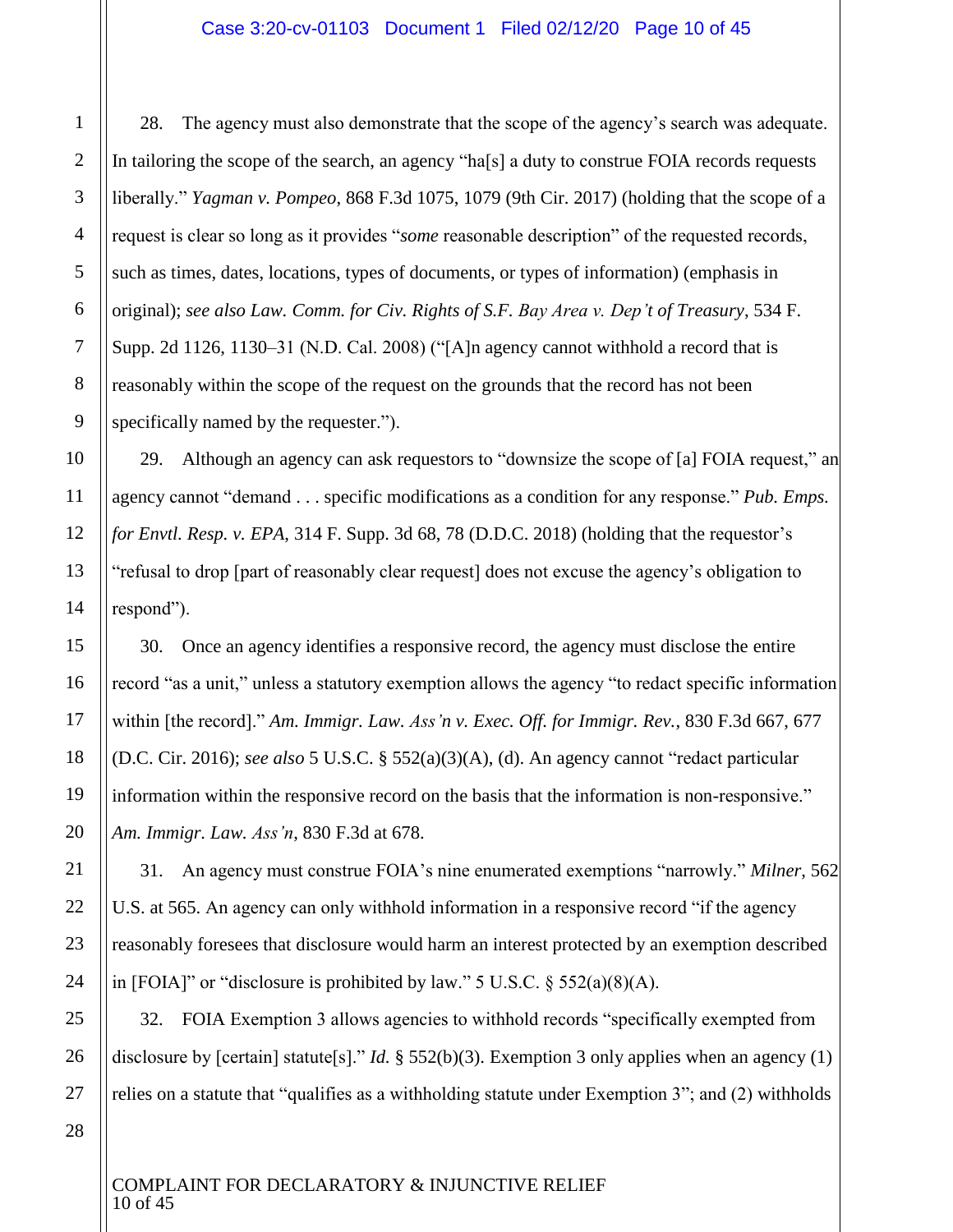"information that falls within the scope of the withholding statute." *CIA v. Sims*, 471 U.S. 159, 168–69 (1985); *Carlson v. U.S. Postal Serv.*, 504 F.3d 1123, 1127 (9th Cir. 2007).

33. FOIA Exemption 6 allows agencies to withhold "personnel and medical files and similar files" when the disclosure of such information "would constitute a clearly unwarranted invasion of personal privacy." 5 U.S.C. § 552(b)(6). Exemption 6 only applies when (1) the requested information is a personnel, medical, or similar file; (2) there is a significant privacy interest at stake; and (3) the privacy interest outweighs the public interest in disclosure. *Rojas v. FAA*, 941 F.3d 392, 404–07 (9th Cir. 2019).

34. A "similar file" is a "record[] containing information that applies to particular individuals." *Kowack v. U.S. Forest Serv.*, 766 F.3d 1130, 1133 (9th Cir. 2014). If a record contains information about a particular individual that is "a matter of public record," or if a document "do[es] not disclose personal information about [the individual]," Exemption 6 does not apply. *Gordon v. FBI*, 390 F. Supp. 2d 897, 902 (N.D. Cal. 2004) (holding that an agency improperly redacted the names of agency employees). Moreover, even when there is a privacy interest at stake, and the individual's privacy interest outweighs the public interest, "even personal information must be disclosed unless doing so is 'clearly unwarranted.'" *Kowack*, 766 F.3d at 1133 ("The only public interest we consider is the extent to which disclosure of the information sought would she[d] light on an agency's performance of its statutory duties or otherwise let citizens know what their government is up to.").

35. The agency bears the burden of proving that it properly withheld records or portions of records under one of FOIA's enumerated exemptions. 5 U.S.C. § 552(a)(4)(B). To satisfy this burden, the agency must submit affidavits with "reasonably detailed descriptions of the [withheld] documents" and "allege facts sufficient to establish an exemption." *Lewis v. IRS*, 823 F.2d 375, 378 (9th Cir. 1987).

36. Further, if information contained in a document falls within one of FOIA's enumerated exemptions, an agency cannot simply withhold the entire document. *See Hamdan v. DOJ*, 797 F.3d 759, 778–79 (9th Cir. 2015) (noting that courts must "make a specific finding that no information contained in each document or substantial portion of a document withheld is

#### COMPLAINT FOR DECLARATORY & INJUNCTIVE RELIEF 11 of 45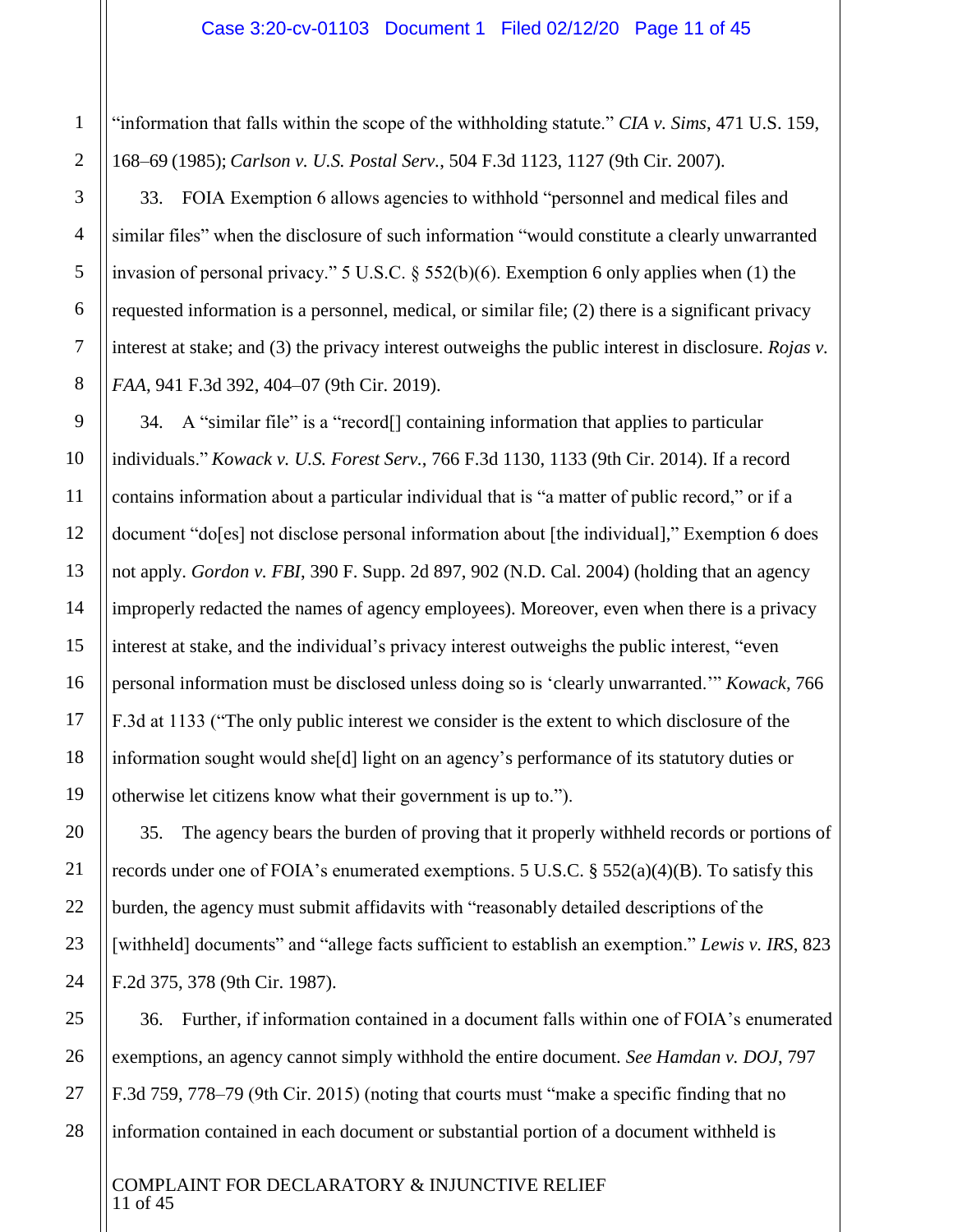#### Case 3:20-cv-01103 Document 1 Filed 02/12/20 Page 12 of 45

segregable"). An agency must take reasonable steps to segregate and disclose "all reasonably segregable portions of a [withheld] document." *Id.*; 5 U.S.C. § 552(a)(8)(A)(ii).

37. If the agency cannot sufficiently justify withholding records in full or in part, this Court has jurisdiction "to enjoin [an] agency from withholding agency records and to order the production of any agency records improperly withheld." 5 U.S.C. § 552(a)(4)(B). This Court can also provide injunctive relief "to bar future [FOIA] violations that are likely to occur." *Long*, 693 F.2d at 909 (holding that "injunctive relief is appropriate . . . to prevent prolonged delays and repeated litigation over disclosure of the same type of documents in the future").

38. Moreover, even if an agency has released all the requested records with respect to a specific FOIA request, a plaintiff can still seek declaratory or injunctive relief for the agency's pattern or practice of violating FOIA if (1) the agency's FOIA violation was "not merely an isolated incident"; (2) the plaintiff was personally harmed by the agency's pattern or practice; and (3) the plaintiff is likely to be harmed by the agency's pattern or practice in the future. *Hajro v. U.S. Citizen. & Immigr. Serv*., 811 F.3d 1086, 1103 (9th Cir. 2016). Plaintiffs can prove that the agency's FOIA violation was not an isolated event in "a number of ways," including, for example, "evidence that [they] ha[ve] been subjected to a FOIA violation more than once," or "affidavits of people similarly situated to the plaintiff[s] who were also harmed by the pattern or practice." *Id.* at 1104.

#### **FACTUAL BACKGROUND**

39. Plaintiffs are nonprofit public interest organizations committed to building a more sustainable and ethical food system. To this end, Plaintiffs rely on FOIA requests to monitor agency action and open agency and corporate wrongdoing to public scrutiny.

40. For more than a decade, Plaintiffs have been particularly concerned about the extent to which FSA's farm loan programs support industrial animal agricultural operations that are harming animals, the environment, public health, and local communities. However, FSA's administration of farm loan programs has largely escaped public scrutiny because very little information regarding FSA's financial assistance programs is readily available to the public.

1

2

3

4

5

6

7

8

9

10

11

12

13

14

15

16

17

18

19

20

#### COMPLAINT FOR DECLARATORY & INJUNCTIVE RELIEF 12 of 45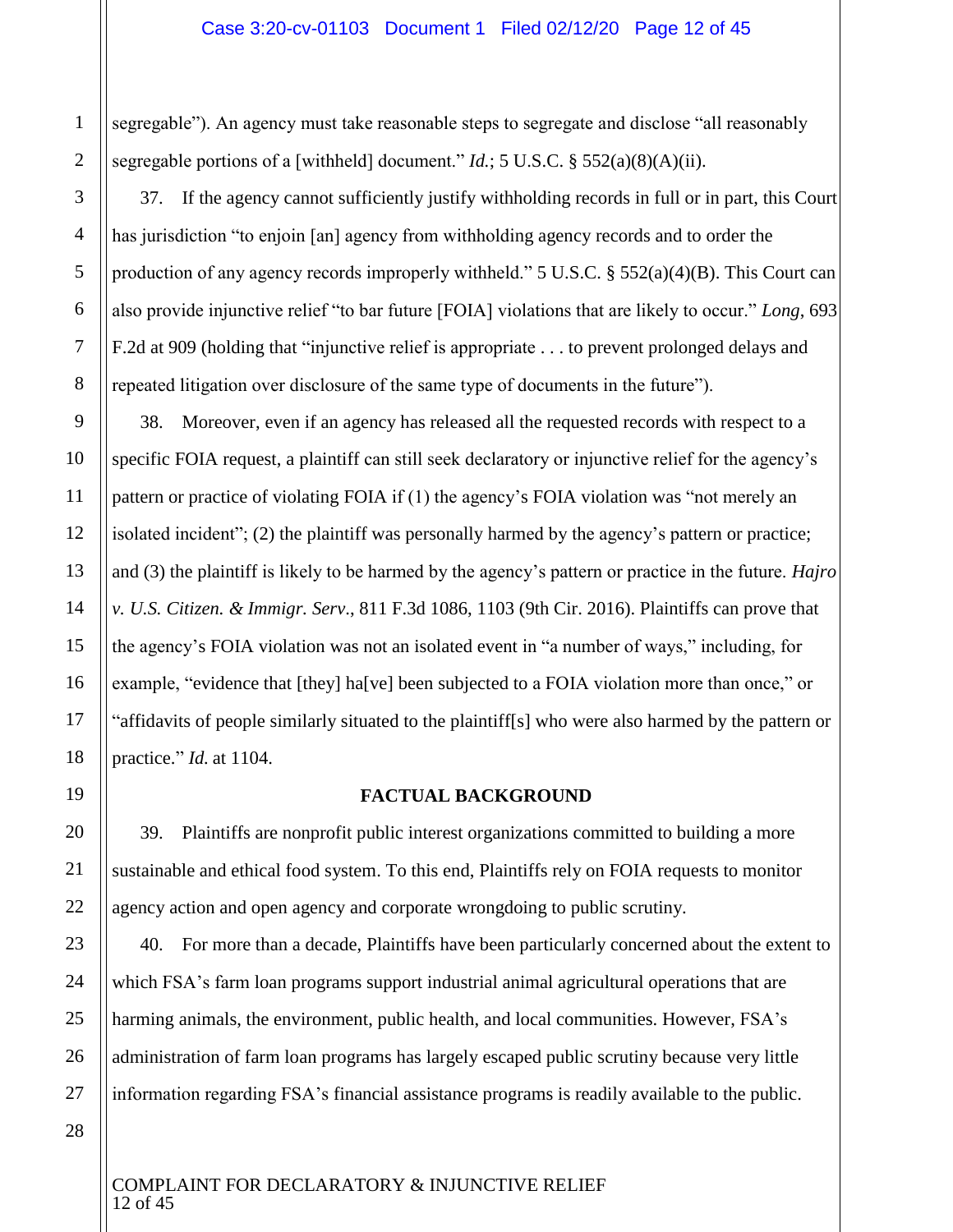41. To gain more information, Plaintiffs have submitted multiple FOIA requests for records relating to FSA's administration of federal farm loans, loan guarantees, and other assistance programs to industrial animal production operations. Plaintiffs often sought agency records regarding specific agricultural operations or geographical areas, and the scope of their requests were specifically aimed at uncovering whether FSA considers environmental impacts before awarding federal farm loans to an applicant, as required under NEPA, and whether FSA oversees the use of such funds after distribution.

42. Without release of the requested information, Plaintiffs cannot determine whether FSA's farm loan programs comply with NEPA or other applicable laws. Nor can Plaintiffs inform the public about the environmental, economic, and public health impacts of FSA's financial activities.

43. Despite the public's significant interest in understanding the environmental, economic, and public health impacts of FSA's farm loan programs in a timely manner, FSA has consistently failed to respond properly to Plaintiffs' FOIA requests. Specifically, FSA has regularly delayed determinations, communications, and actual productions of responsive records for months and, in some cases, years. Further, FSA has routinely withheld thousands of pages of nonexempt information by broadly construing and misapplying one or more of FOIA's nine, limited exemptions.

44. Specifically, under Exemption 3, FSA has improperly withheld information that falls outside the scope of the claimed withholding statute, such as income/expense trends and environmental analyses and compliance determinations prepared by FSA farm loan officers.

45. Similarly, under Exemption 6, FSA has improperly withheld information that does not raise a sufficient privacy interest to outweigh the substantial public interest in disclosure, such as maps and parcel data with no identifiable connection to a particular individual.

46. FSA's long history of improperly handling Plaintiffs' requests for agency records establishes FSA's pattern and practice of disregarding FOIA's explicit requirements and deadlines, and unduly delaying actual production of records. Moreover, despite FOIA's "general philosophy of full agency disclosure," *Rose*, 425 U.S. at 360–61, FSA has a well-established

#### COMPLAINT FOR DECLARATORY & INJUNCTIVE RELIEF 13 of 45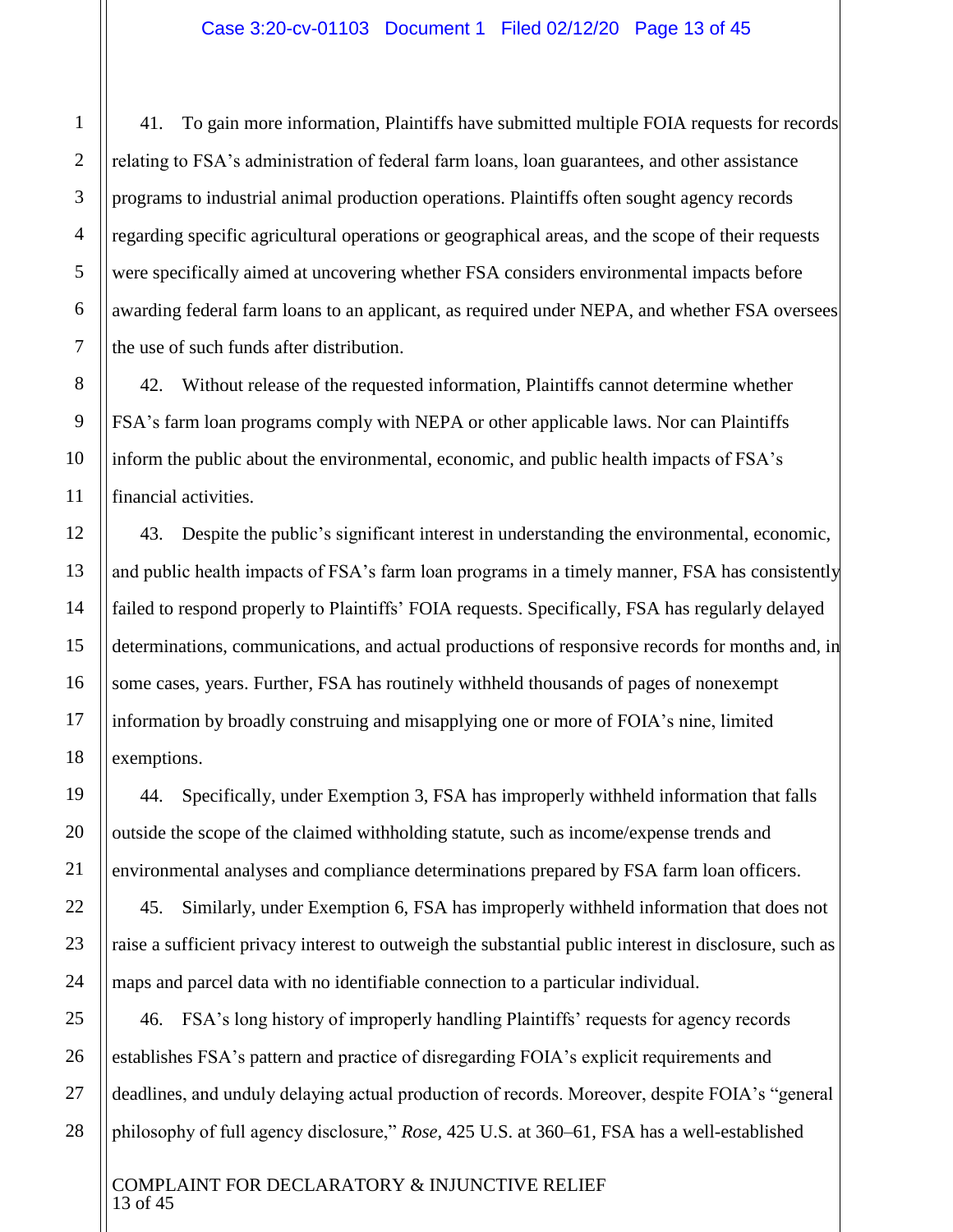pattern and practice of violating FOIA by unlawfully withholding nonexempt information under Exemptions 3 and 6.

47. FSA's pattern and practice of violating FOIA undermines the statute's clear "congressional objective" of "disclosure, not secrecy" and prevents Plaintiffs from "pierc[ing] the veil of administrative secrecy" and "open[ing] [FSA] action to the light of public scrutiny." *Id*. Thus, Plaintiffs urge this Court to grant the requested declaratory and injunctive relief to prevent continuing injury to Plaintiffs and the public.

# **FSA's History of Disregarding Plaintiffs' Rights under FOIA**

# *Public Justice's March 2016 Request*

48. FSA has a history of disregarding Public Justice's rights under FOIA.

49. For example, on March 23, 2016, FSA received Public Justice's FOIA request for information relating to three specific animal feeding operations in Ohio.<sup>1</sup> Public Justice also requested a fee waiver because the released records would broaden public understanding of the federal government's oversight and regulation of industrial animal agriculture operations.<sup>2</sup>

50. FSA responded to the request on August 24, 2017, more than a year after the agency received Public Justice's reasonably described request.<sup>3</sup> Despite the delay, FSA only released 6 pages in full, and 43 pages with substantial redactions under FOIA Exemptions 3 and 6.<sup>4</sup>

51. FSA withheld information under Exemption 3, claiming that section 1619(b) of the Food, Conservation, and Energy Act (FCEA), 7 U.S.C. § 8791(b), exempted "information FSA obtained from . . . agricultural producer[s] or . . . landowner[s] that concerns their farming or agricultural operation[s], including . . . farming practices, conservation practices, or the land

<sup>1</sup> See Letter from David Muraskin, Food Project Attorney, Public Justice, to USDA FOIA Office (Jul. 8, 2015). USDA transferred the request to FSA on March 23, 2016.

2 *Id.* at 2–4.

 $\overline{a}$ 

<sup>3</sup> Email from Gwen Sparks, Deputy Director, FSA, to David Muraskin (Aug. 24, 2017). 4 *Id.*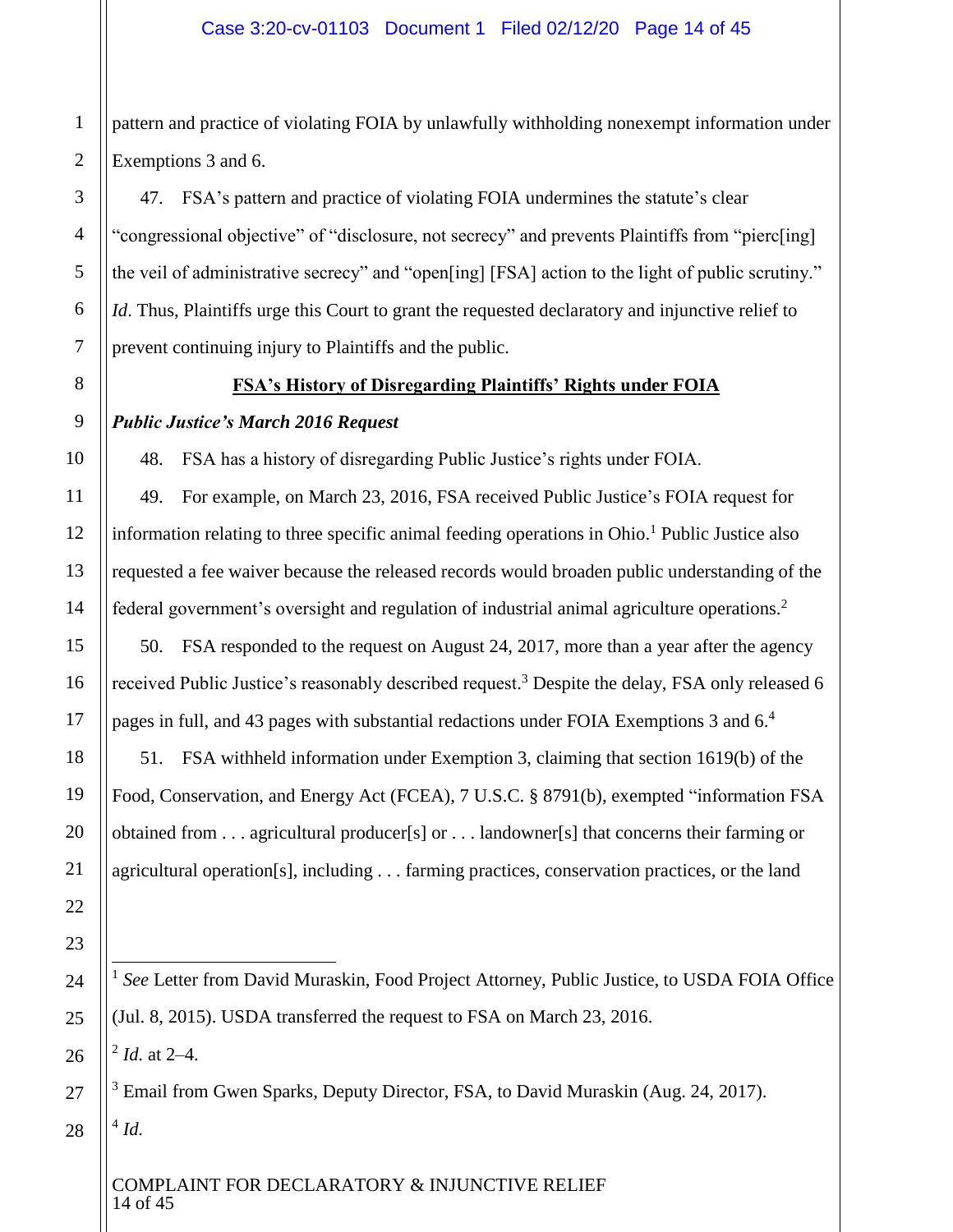itself."<sup>5</sup> However, FSA's description of the scope of the withholding statute is too broad because the statute does not protect *all* information provided by agricultural producers or landowners, just the information they provided "*in order to participate in [FSA's] programs*," *id.* § 8791(b)(2)(A) (emphasis added), or "geospatial information otherwise maintained by the [FSA] about agricultural land or operations for which [such] information . . . is provided," *id.* § (b)(2)(B). Thus, FSA interpreted the withholding statute too liberally.

52. Moreover, FSA relied on Exemption 3 to withhold information that is *not* provided by agricultural producers or landowners, such as compliance determinations made by county committees. Thus, FSA withheld information that fails to satisfy the specific criteria of the withholding statute.

53. Further, according to FSA, "[t]he type of information withheld [under 7 U.S.C. § 8791(b)] includes FSA loan participant's crop and acreage information."<sup>6</sup> However, such information does not fall within Exemption 3 because it is segregable and disclosable statistical or aggregate information and/or payment information. The withholding statute expressly allows FSA to disclose information that "has been transformed into a statistical or aggregate form without naming . . . individual owner[s], operator[s], or producer[s]," or "payment information (including payment information and the names and addresses of recipients of payments) under any . . . program that is otherwise authorized by law." *Id.* § (b)(4)(A), (B). Thus, FSA improperly withheld nonexempt information under Exemption 3.

54. FSA also claimed that Exemption 6 protected basic information about "FSA loan participant[s]."<sup>7</sup> However, the withheld information does not fall within Exemption 6 because it is not personal information linked to a particular individual. Further, because there is very little publicly available information about FSA's farm loan programs, the public interest in disclosure is substantial. Thus, FSA improperly withheld nonexempt information under Exemption 6.

 $\overline{a}$ 5 *Id.*

6 *Id.*

7 *Id.*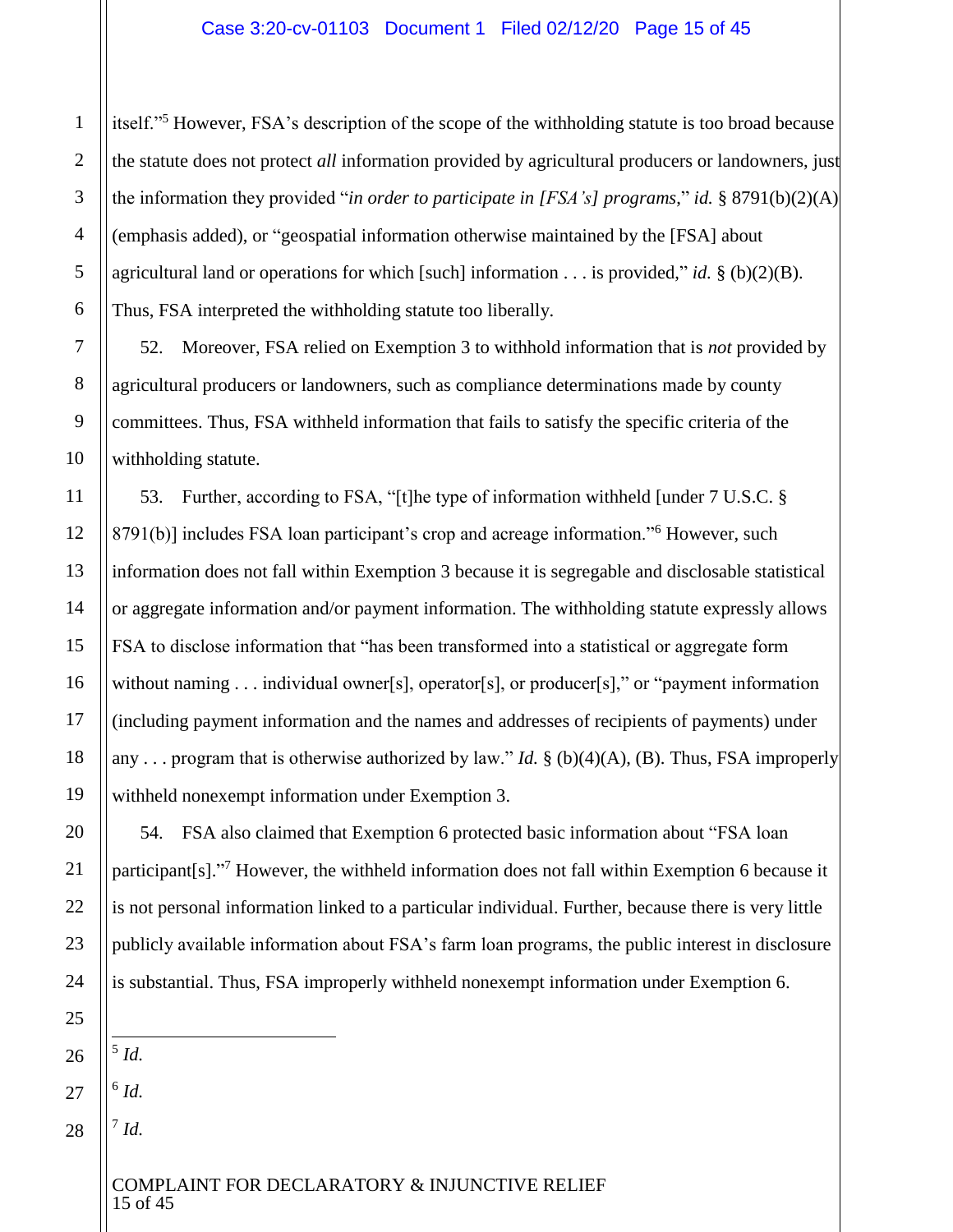55. On November 21, 2017, Public Justice promptly appealed FSA's improper determination to withhold responsive records, pursuant to FSA's instructions.<sup>8</sup> The agency did not respond until July 3, 2019, nearly two years later.<sup>9</sup> In its response, FSA explained that despite initially "cit[ing] only one type of information under Exemption 3," Exemption 3 "applie[d] to *all* the material redacted" in the released records.<sup>10</sup> Although FSA expressly admitted that it had improperly redacted "address[es]" and other information "relating to business entities" under Exemption 6, FSA continued to withhold records under Exemption  $3<sup>11</sup>$  Thus, because the information initially redacted under Exemption 6 included segregable and disclosable statistical or aggregate information and/or payment information, FSA continued to improperly withhold nonexempt information under Exemption 3 on appeal.

# *Public Justice's March 2017 Request*

56. Likewise, on March 31, 2017, Public Justice submitted a request to FSA for records relating to livestock and poultry farms in specific Ohio zip codes.<sup>12</sup> Public Justice explained that it was entitled to a fee waiver because the requested records would "contribute significantly to public understanding" of FSA's role in funding industrial livestock and poultry operations.<sup>13</sup>

57. FSA did not make a determination regarding the scope of its response within twenty working days of receiving Public Justice's request. Instead, on April 21, 2017, fourteen working

 $8$  Letter from Jessica Culpepper, Food Project Director, Public Justice, to FSA Appeals  $\&$ Litigation Staff (Nov. 21, 2017).

<sup>9</sup> Letter from Patrick McLoughlin, FOIA Officer, to Jessica Culpepper (Jul. 3, 2019).

<sup>10</sup> *Id.* at 1 (emphasis added).

 $11$  *Id.* at 1–2.

 $\overline{a}$ 

<sup>12</sup> Letter from Jessica Culpepper to FSA FOIA Team (Mar. 31, 2017).

 $13$  *Id.* at 3–5.

COMPLAINT FOR DECLARATORY & INJUNCTIVE RELIEF 16 of 45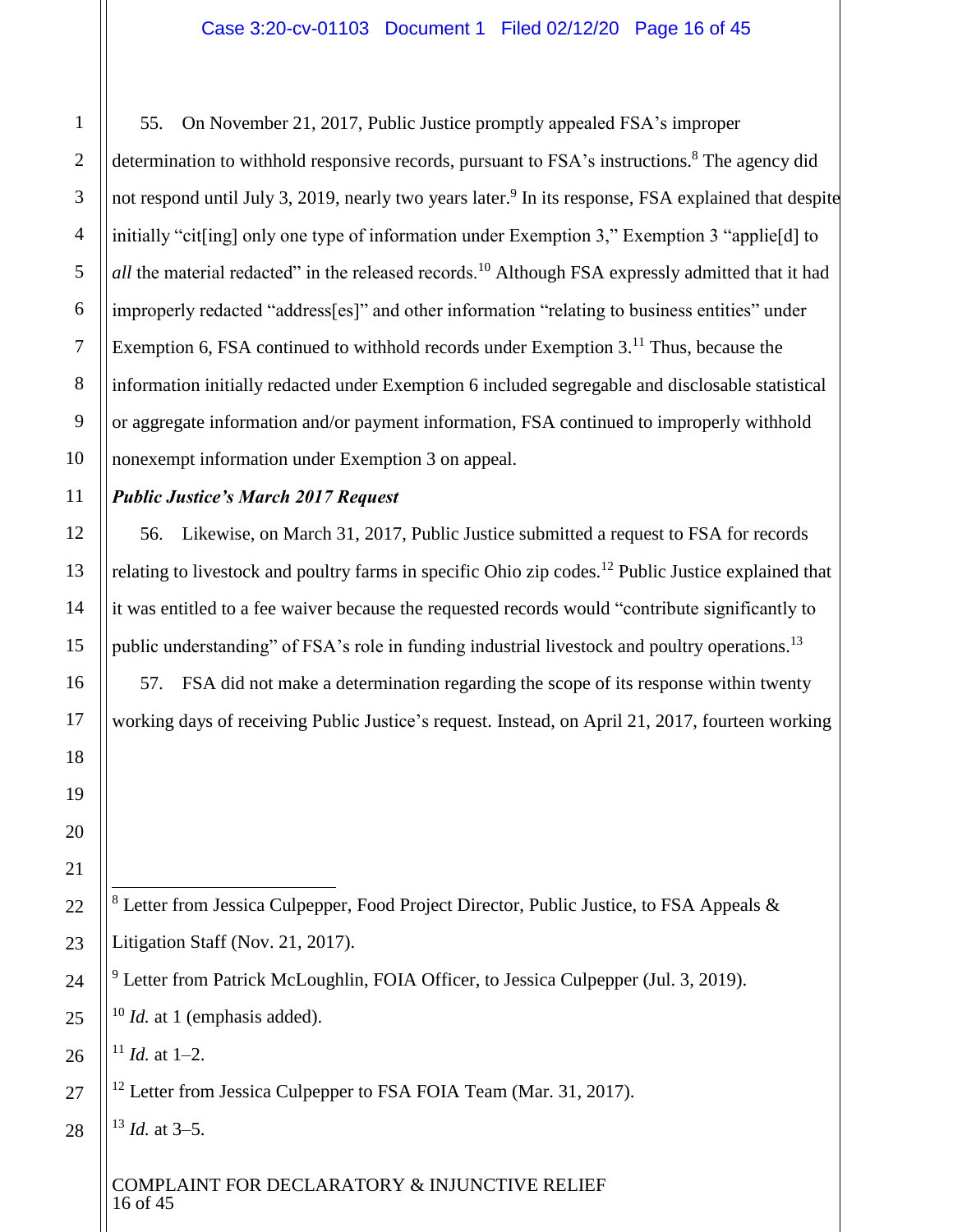days after receiving the request, FSA unlawfully denied Public Justice's fee waiver request.<sup>14</sup> Public Justice appealed the denial, <sup>15</sup> and FSA granted a waiver on July 17, 2017.<sup>16</sup>

58. In February 2018, nearly a year after Public Justice submitted its record request, and several months after Public Justice received a fee waiver, FSA sent three interim responses to Public Justice.<sup>17</sup> In total, FSA released 206 pages in full, but withheld 2,555 pages in full and 745 pages in part under FOIA Exemptions 3 and 6.

<span id="page-16-0"></span>59. FSA failed to describe the scope of each exemption. FSA also failed to indicate which statute it was relying on to withhold information under Exemption 3.

60. According to FSA, the agency redacted a variety of information, including "maps," "legal descriptions of producer land," "income/expense trends," "photographs of producer land," "loan narratives" and "appraisals," and "parcel data." However, such information does not fall within Exemption 6 because it is not personal information linked to a particular individual, and the public interest in disclosure is substantial. Thus, FSA improperly withheld nonexempt information under Exemption 6.

61. Although the third interim response noted that "[a]dditional responsive records [would] be forthcoming,"<sup>18</sup> the agency ceased all communications with Public Justice for six months.<sup>19</sup>

<sup>14</sup> Letter from David Drake, Acting State Exec. Director, Ohio FSA State Office (Apr. 21, 2017). <sup>15</sup> Letter from Jessica Culpepper to FSA Appeals & Litigation (Jun. 5, 2017).

<sup>16</sup> Letter from John W. Welch, Director, FSA Appeals & Litigation (Jul. 18, 2017).

<sup>17</sup> First Interim Response from Leonard J. Hubert, State Exec. Director, Ohio FSA State Office

(Feb. 1, 2018); Second Interim Response from Leonard J. Hubert (Feb. 2, 2018); Third Interim Response from Leonard J. Hubert (Feb. 9, 2018).

- <sup>18</sup> Third Interim Response, *supra* note [17,](#page-16-0) at 1; *see also* Email from Mimi Garringer,
- Administrative Officer, Ohio FSA State Off., to Jessica Culpepper (Feb. 9, 2018, 13:17 EST)
- (reiterating that "[t]here will be additional releases forthcoming").

<sup>19</sup> *See* Email from Jessica Culpepper to Cheryl Hinton (Aug. 2, 2018, 12:25 EST).

COMPLAINT FOR DECLARATORY & INJUNCTIVE RELIEF 17 of 45

 $\overline{a}$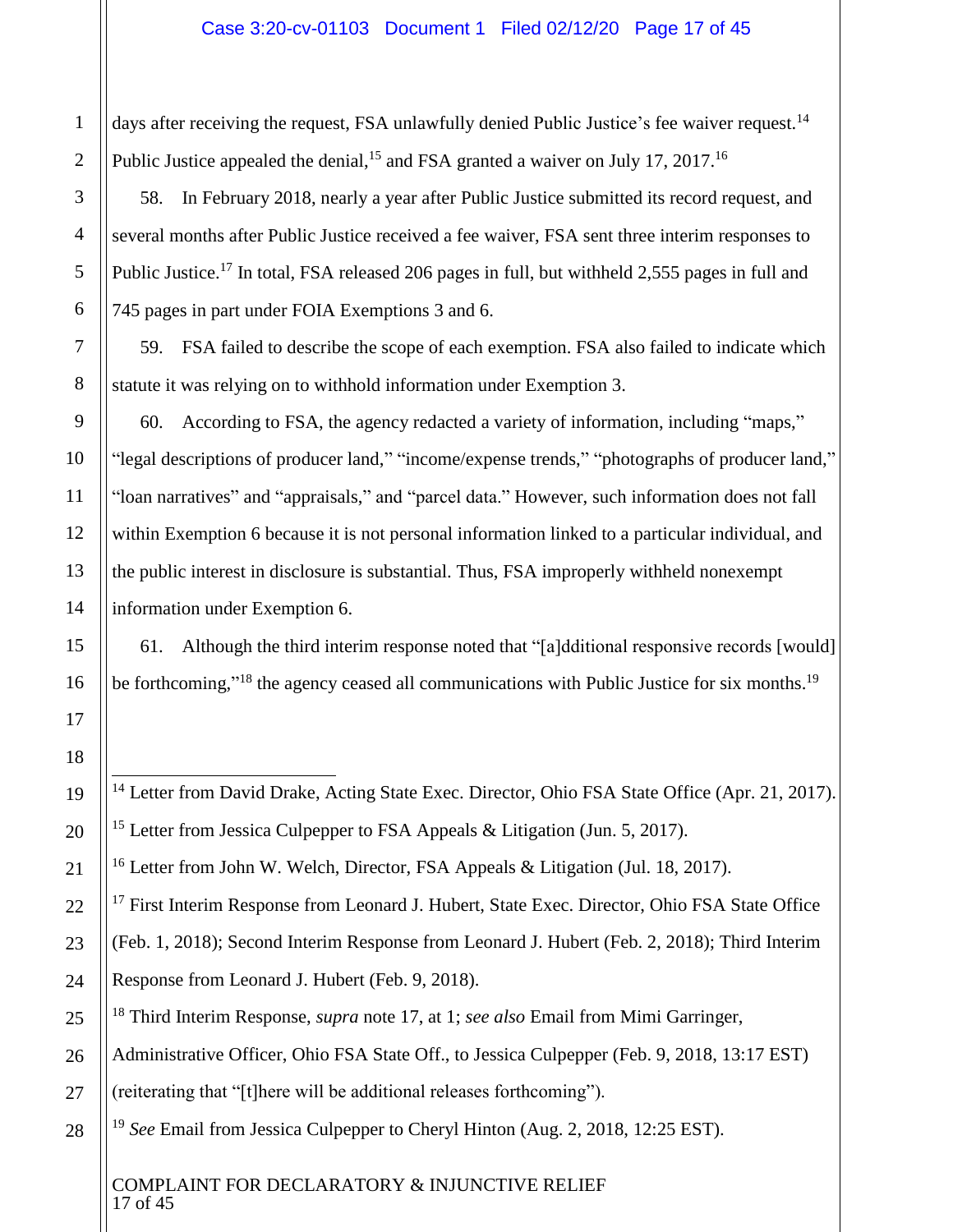1 Finally, on August 9, 2018, after Public Justice sent multiple emails requesting a status update,  $20$ FSA claimed that "[it] ha[d] fully complied with [Public Justice's] request" in February.<sup>21</sup> 62. FSA did not inform Public Justice of its right to appeal FSA's response.<sup>22</sup> Nonetheless, on November 7, 2018, Public Justice appealed FSA's inadequate response pursuant to the agency's regulations.<sup>23</sup> FSA has not yet completed the appeal or provided a status update.<sup>24</sup> 63. FSA's history of disregarding Public Justice's rights under FOIA hinders Public Justice's advocacy and oversight efforts by preventing Public Justice from gaining valuable insight into FSA's administration of federal loans to industrial animal agriculture operators, and sharing this insight with the public, its supporters, and affected communities. *ALDF's October 2017 Request* 64. FSA has a history of disregarding ALDF's rights under FOIA. 65. For example, on October 30, 2017, ALDF submitted a FOIA request to FSA for all environmental screening worksheets (FSA Form 860) that FSA had completed for "medium CAFOs" since August 3, 2016.<sup>25</sup> ALDF also requested a fee waiver because disclosure would significantly contribute to public understanding of FSA's NEPA process.<sup>26</sup>  $\overline{a}$ <sup>20</sup> *See e.g., id.*; Email from Jessica Culpepper to Mimi Garringer (Aug. 2, 2018, 12:15 EST). <sup>21</sup> Email from Cheryl Hinton to Jessica Culpepper (Aug. 9, 2018, 08:40 EST). <sup>22</sup> *Id.* <sup>23</sup> Letter from Jessica Culpepper to Richard Fordyce, Administrator, FSA Appeals & Litigation (Nov. 7, 2018); Letter from John Welch, Director, FSA Appeals & Litigation, to Jason Connor, Legal Fellow, Public Justice (Nov. 16, 2018).

<sup>24</sup> See Email from Jason Connor to Kimberly Morris (Apr. 6, 2019) (requesting a status update).

<sup>25</sup> Letter from Cristina Stella to Kent Politsh, Acting FSA FOIA Officer (Oct. 30, 2017). <sup>26</sup> *Id.* at 1–3.

COMPLAINT FOR DECLARATORY & INJUNCTIVE RELIEF 18 of 45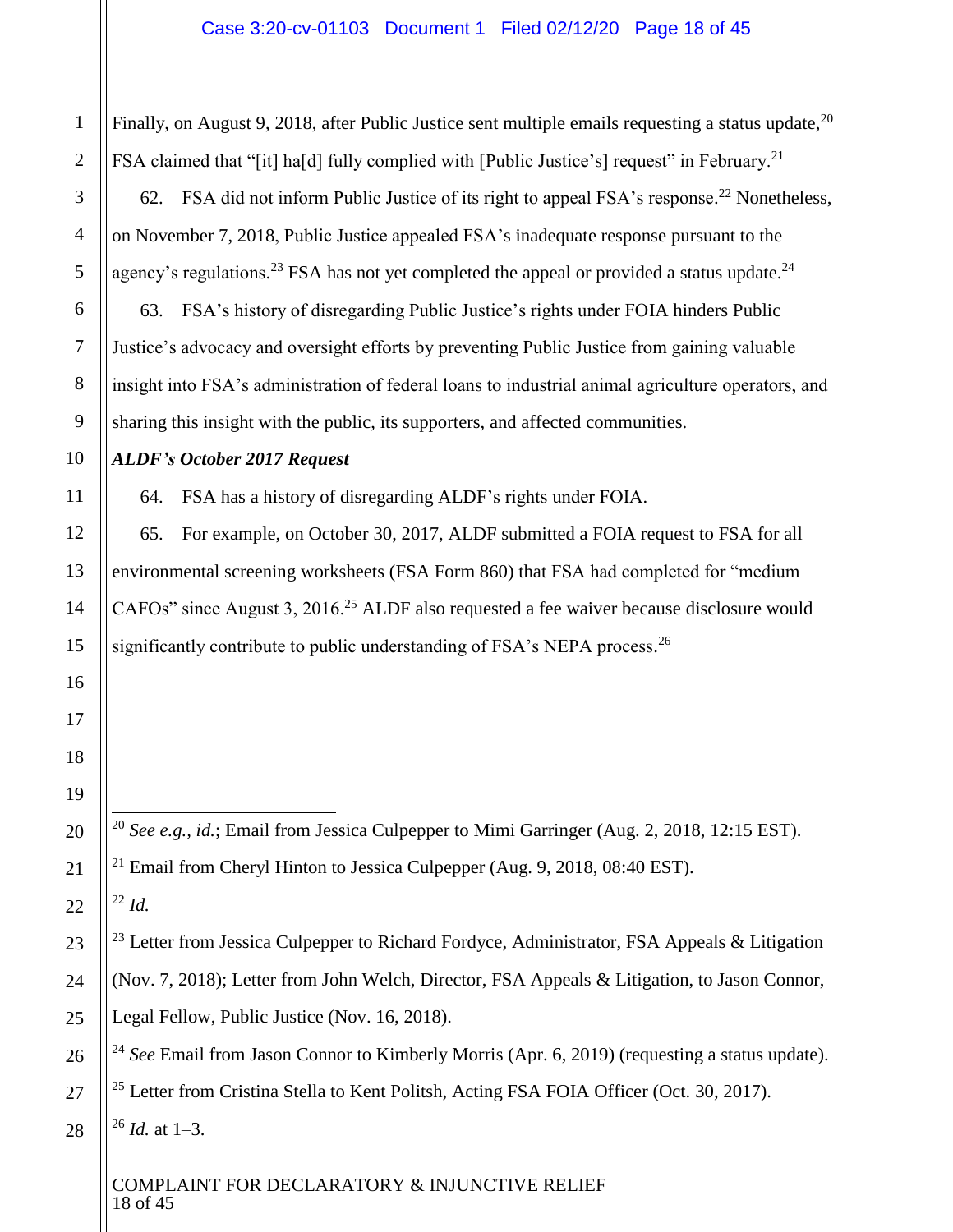66. On November 2, 2017, after FSA asked ALDF to narrow the scope of the request, ALDF agreed to limit the request to six states–California, Arkansas, Kansas, Oklahoma, Iowa, and New York–in order for the agency to process the request more quickly.<sup>27</sup>

67. Although ALDF clearly identified the forms sought in its original request, and ALDF agreed to further narrow the request for quicker processing, FSA asked ALDF to clarify "which type of environmental screening worksheets [it was] seeking (for which type of producer) and for which state," and claimed that it could not "proceed further . . . until [it] receive[d] additional written clarification."<sup>28</sup> Two weeks later, on November 30, 2017, FSA again contacted ALDF about some "confusion as to what documents [ALDF is] looking for and the date range," and asked ALDF to confirm that it was requesting all environmental screening worksheets completed for "medium CAFOs" since August 3, 2016.<sup>29</sup>

68. After ALDF simply confirmed that FSA had accurately "excerpted . . . the text of [ALDF's] original request,"<sup>30</sup> FSA informed ALDF that it had sufficiently "clarified" the request, and the agency deemed the request "perfected" on December 5, 2017, even though FSA merely restated the exact wording of the original request.<sup>31</sup> Thus, FSA delayed processing the request for more than a month by asking for unnecessary clarification.

69. On December 18, 2017, FSA responded to ALDF's FOIA request.<sup>32</sup> FSA uncovered 875 pages of responsive records, but only released 666 pages of responsive records in full. FSA withheld 209 pages in part under FOIA Exemptions 3 and 6.

 $\overline{a}$  $^{27}$  Email from Cristina Stella to Barbara McLean (Nov. 2, 2017).

- <sup>31</sup> Email from Christina Vander Linden to Cristina Stella (Dec. 5, 2017).
- <sup>32</sup> Letter from Amber R. Ross, Chief, FSA Information Management Section (Dec. 18, 2017).

COMPLAINT FOR DECLARATORY & INJUNCTIVE RELIEF 19 of 45

<sup>&</sup>lt;sup>28</sup> Email from Amber R. Ross, Chief, FSA Information Management Section, to Cristina Stella (Nov. 16, 2017).

 $^{29}$  Email from Christina Vander Linden to Cristina Stella (Nov. 30, 2017).

<sup>&</sup>lt;sup>30</sup> Email from Cristina Stella to Christina Vander Linden (Dec. 4, 2017).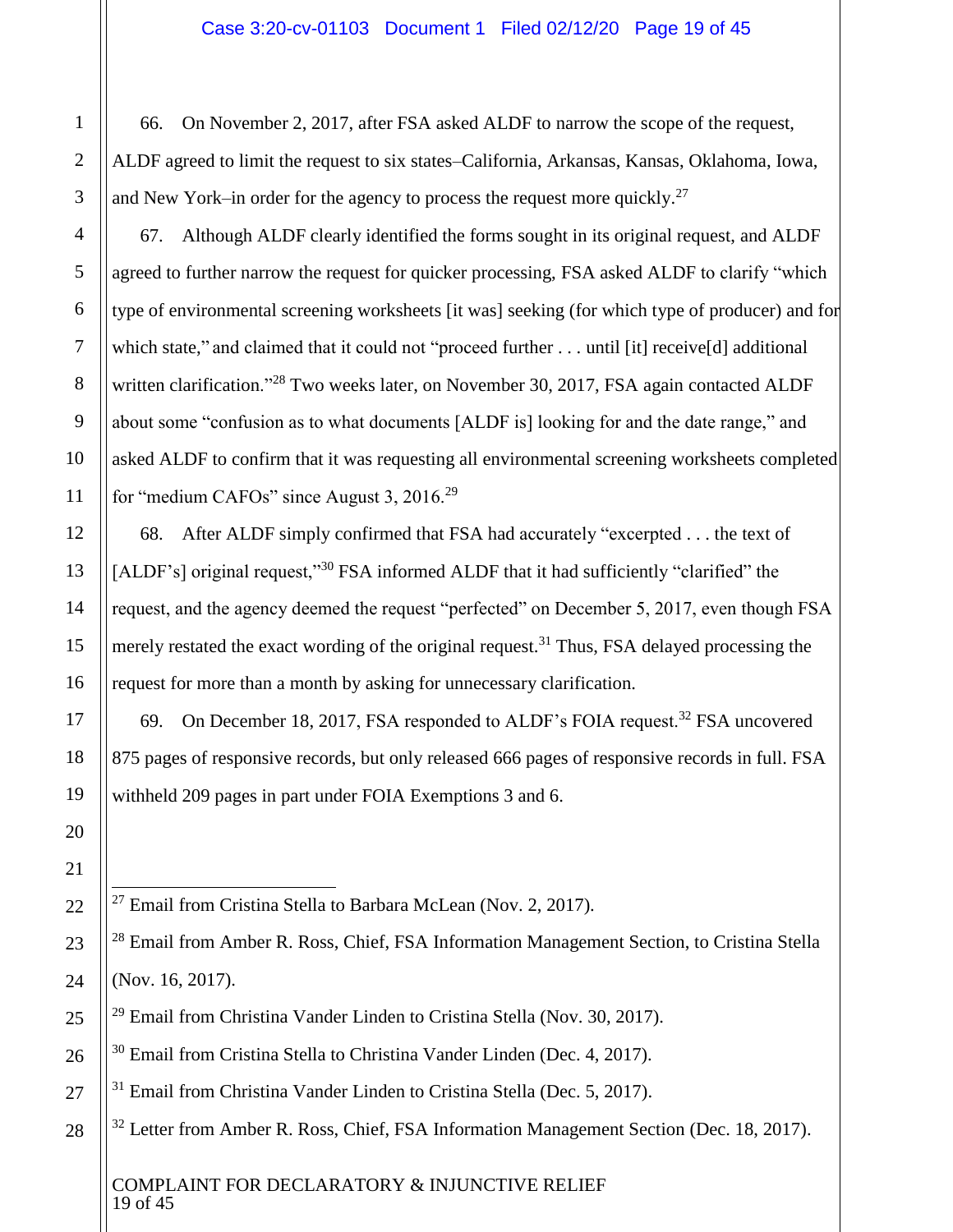70. FSA claimed that Exemption 3 protected records specifically exempted from disclosure under section  $1619(b)$  of the FCEA, "includ [ing] information that FSA has obtained from agricultural producers or landowners that concerns their farming or agricultural operation, including production and marketing of agricultural commodities and livestock, farming practices, conservation practices or the land itself."<sup>33</sup> However, FSA relied on Exemption 3 to withhold information that is *not* provided by agricultural producers or landowners, such as environmental assessments prepared for and by FSA employees. Thus, FSA withheld information that fails to satisfy the specific criteria of the withholding statute.

71. Further, according to FSA, "[t]he type of information withheld includes . . . loan amount . . . and number of acres."<sup>34</sup> However, such information does not fall within Exemption 3 because it is segregable and disclosable statistical or aggregate information and/or payment information. Thus, FSA improperly withheld nonexempt information under Exemption 3.

72. FSA also claimed that Exemption 6 protected "personal information affecting an individual's privacy."<sup>35</sup> According to FSA, "[t]he records withheld under this exemption are . . . loan amount . . . and number of acres."<sup>36</sup> However, such information does not fall within Exemption 6 because it is not personal information linked to a particular individual, and the public interest in disclosure is substantial. Thus, FSA improperly withheld nonexempt information under Exemption 6.

# *ALDF's November 2017 Request*

73. On November 30, 2017, ALDF submitted a FOIA request to FSA for all records relating to FSA's funding of a new, high-volume chicken slaughterhouse in Arkansas, including any environmental review that FSA conducted.

<sup>34</sup> *Id.*

 $\overline{a}$ 

- <sup>35</sup> *Id.*
	- <sup>36</sup> *Id.* at 2.

COMPLAINT FOR DECLARATORY & INJUNCTIVE RELIEF 20 of 45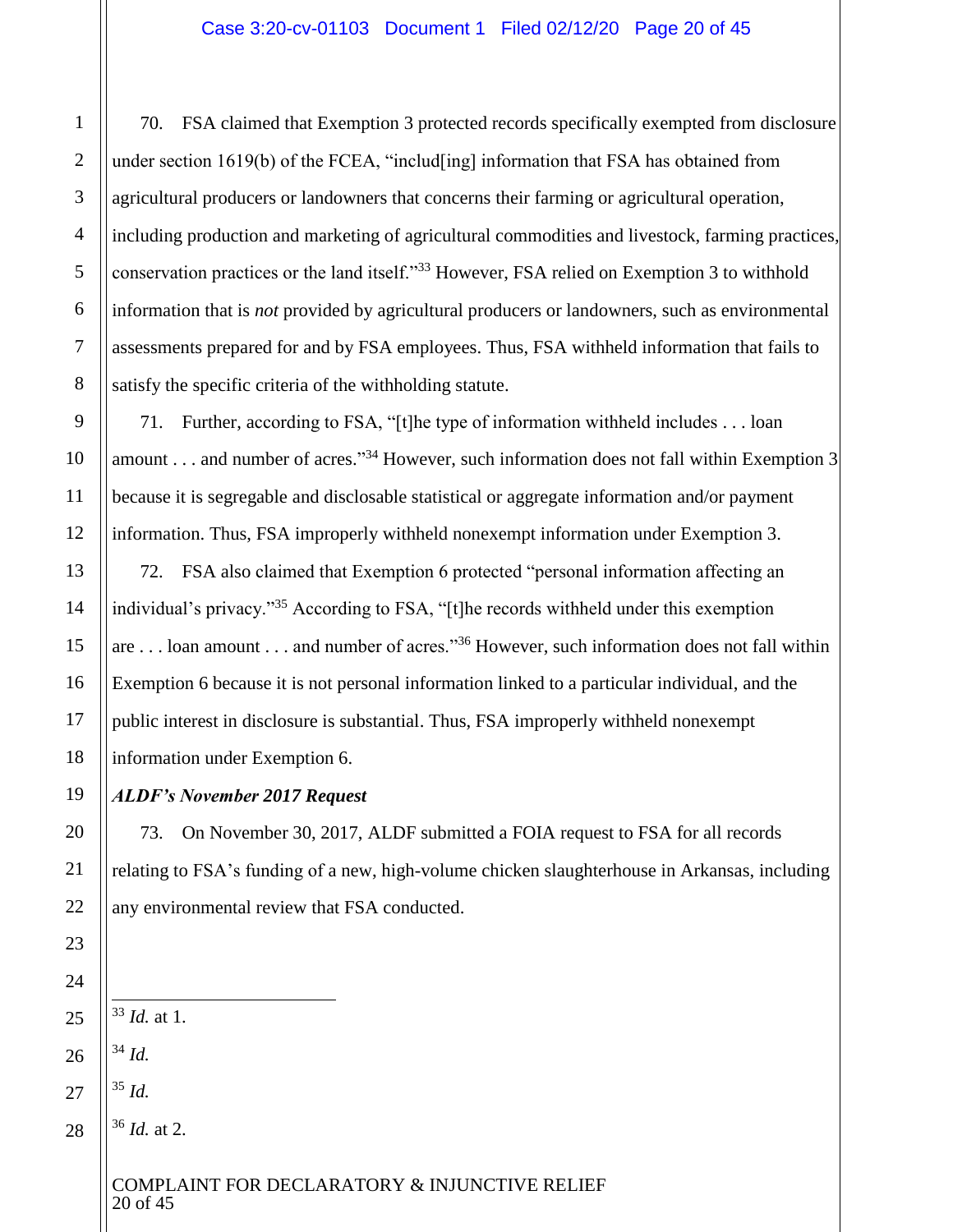74. On January 11, 2018, FSA provided its first interim response to ALDF's FOIA request.<sup>37</sup> Over the course of the next month, FSA provided two additional responses. FSA submitted its third and final response on February 2, 2018.<sup>38</sup> In total, FSA withheld hundreds of pages in part and in full under FOIA Exemptions 3 and 6.

75. FSA failed to describe the scope of each exemption. FSA also failed to indicate which statute it was relying on to withhold information under Exemption 3, forcing Plaintiffs to search through the agency's 2018 FOIA raw data for clarification.<sup>39</sup> From the limited information available, Plaintiffs discovered that FSA withheld records under section 1619(b) of the FCEA.

76. According to FSA, the pages withheld in full include "maps, legal descriptions of producer land  $\dots$  loan narratives, projected annual cash flow and income/expense trends."<sup>40</sup> However, such information does not fall within Exemption 3 because it is segregable and disclosable statistical or aggregate information and/or payment information. Moreover, such information does not fall within Exemption 6 because it is not personal information linked to a particular individual, and the public interest in disclosure is substantial. Thus, FSA improperly withheld nonexempt information under Exemptions 3 and 6.

# *ALDF's May 1, 2018 Request*

77. Similarly, on May 1, 2018, ALDF submitted a FOIA request to FSA for specific types of records regarding "animal agricultural facilities in Indiana for which FSA made a decision after August 3, 2016 on either (1) a Direct Loan application for more than \$99,999; or (2) a Guaranteed Loan application for more than \$299,999."<sup>41</sup> The specific types of records sought included "Credit Presentation" forms, "application form[s]," and "environmental review

<sup>38</sup> Email from Christina Vander Linden to Cristina Stella (Feb. 2, 2018).

<sup>39</sup> *See* USDA, ANNUAL FOIA REPORT, RAW DATA (2018),

https://www.dm.usda.gov/foia/docs/FY18RawData.xlsx.

<sup>40</sup> *Id.*; Email from Christina Vander Linden to Cristina Stella (Jan. 11, 2018).

 $41$  Letter from Danny Lutz, Staff Attorney, ALDF, to Kent Politsch (May 1, 2018).

COMPLAINT FOR DECLARATORY & INJUNCTIVE RELIEF 21 of 45

 $\overline{a}$ <sup>37</sup> Email from Christina Vander Linden to Cristina Stella (Jan. 11, 2018).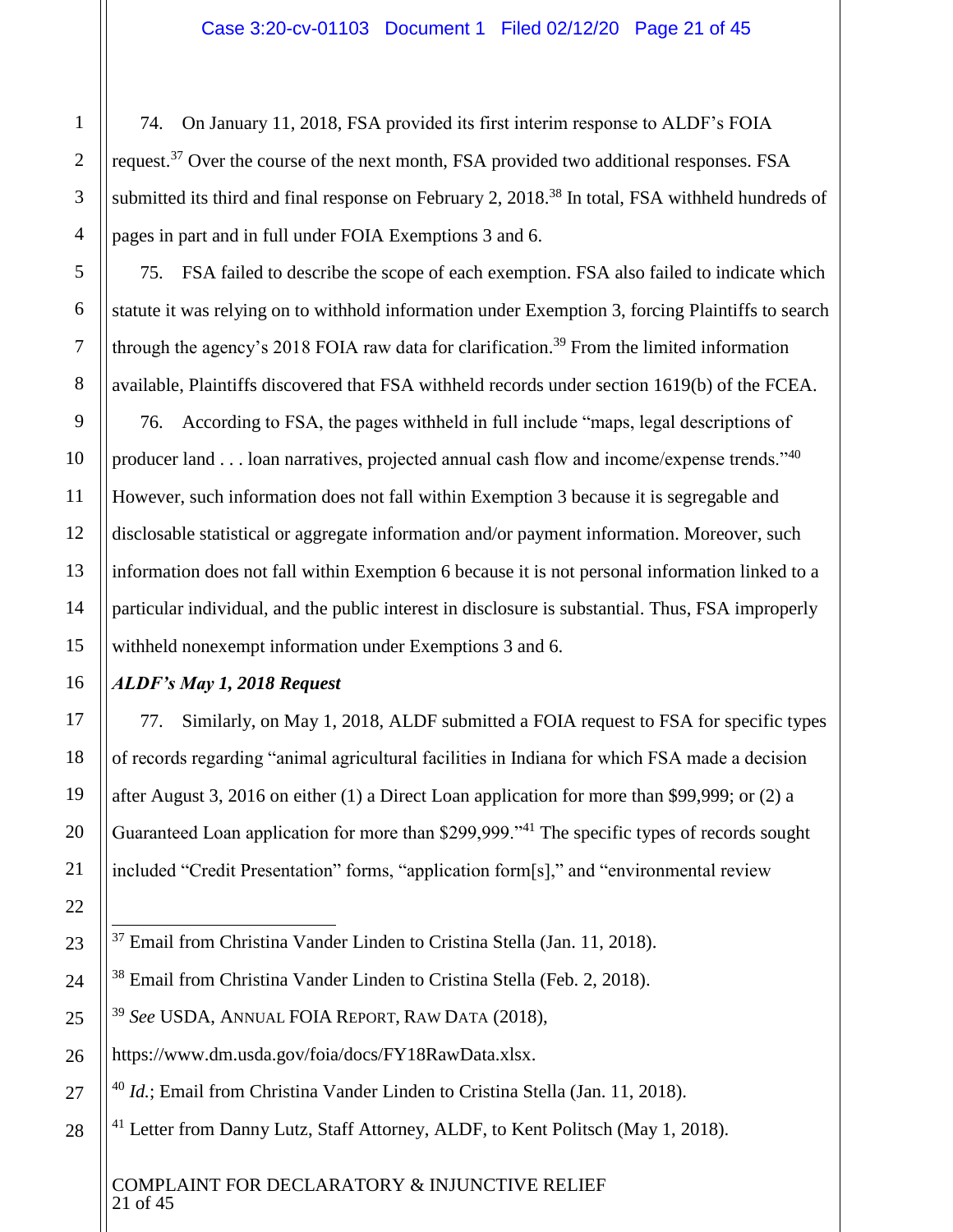# Case 3:20-cv-01103 Document 1 Filed 02/12/20 Page 22 of 45

documents."<sup>42</sup> ALDF also explicitly defined the terms "records" and "animal agricultural facilities."<sup>43</sup> ALDF requested a fee waiver because disclosure would significantly contribute to public understanding of FSA's NEPA process.<sup>44</sup>

78. On July 5, 2018, FSA sent its first interim response to ALDF's FOIA request.<sup>45</sup> Over the next several weeks, FSA released seven additional interim responses. The agency sent its seventh and final interim response on August 13, 2018. In total, FSA released 3,905 pages, but withheld 3,386 pages in full and 5,117 pages in part under FOIA Exemptions 3, 4, and 6.

79. FSA claimed that Exemption 3 protected records specifically exempted from disclosure under section 1619(b) of the FCEA.<sup>46</sup> However, FSA relied on Exemption 3 to withhold information that is *not* provided by agricultural producers or landowners, such as environmental assessments prepared for and by FSA employees. Thus, FSA withheld information that fails to satisfy the specific criteria of the withholding statute.

80. Further, according to FSA, "[t]he type of information withheld includes information pertaining to acreage."<sup>47</sup> However, such information does not fall within Exemption 3 because it is segregable and disclosable statistical or aggregate information and/or payment information. Thus, FSA improperly withheld nonexempt information under Exemption 3.

81. FSA also claimed that Exemption 6 protected "personal information affecting an individual's privacy."<sup>48</sup> According to FSA, "[t]he records withheld under this exemption includes . . . amount of the loan, . . . construction plans, site maps, producer Farm Data reports,

*Id.* at 1.

 $\overline{a}$ 

*Id.* at 2.

*Id.* at 2–4.

<sup>45</sup> Letter from Amber R. Ross, Chief, FSA Information Management Section (Jul. 5, 2018). *Id.* at 1.

*Id.*

*Id.*

# COMPLAINT FOR DECLARATORY & INJUNCTIVE RELIEF of 45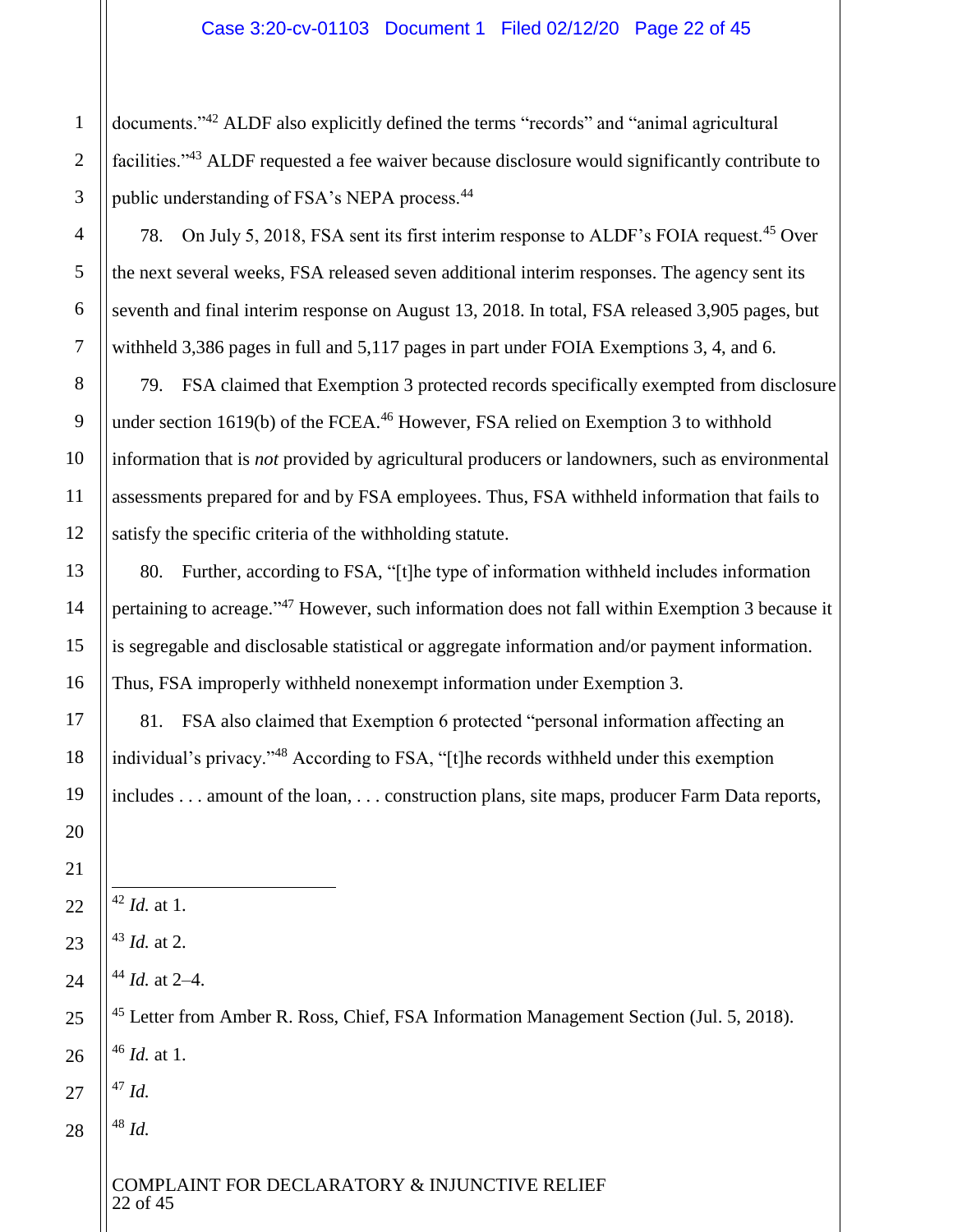facility detail information and photos of producers land."<sup>49</sup> However, such information does not fall within Exemption 6 because it is not personal information linked to a particular individual, and the public interest in disclosure is substantial. Thus, FSA improperly withheld nonexempt information under Exemption 6.

*ALDF's May 25, 2018 Request*

82. Furthermore, on May 25, 2018, ALDF submitted a FOIA request to FSA for all environmental screening worksheets that FSA had completed for pig operations in Minnesota classified as "medium CAFOs" since August 3, 2016.<sup>50</sup> ALDF also requested a fee waiver because disclosure of the requested records would significantly contribute to the public's understanding of FSA's NEPA process.<sup>51</sup>

83. On July 10, 2018, FSA provided its final response to ALDF's FOIA request.<sup>52</sup> FSA released 282 pages in full, but withheld 121 pages in part under FOIA Exemptions 3 and 6. FSA did not specify the total number of responsive records or otherwise indicate whether it was withholding any pages in full.

84. FSA claimed that Exemption 3 protected records specifically exempted from disclosure under section  $1619(b)$  of the FCEA.<sup>53</sup> However, FSA relied on Exemption 3 to withhold information that is *not* provided by agricultural producers or landowners, such as environmental assessments prepared for and by FSA employees. Thus, FSA withheld information that fails to satisfy the specific criteria of the withholding statute.

85. Further, according to FSA, "[t]he type of information withheld includes . . . loan amount and number of acres."<sup>54</sup> However, such information does not fall within Exemption 3

<sup>51</sup> *Id.*

 $\overline{a}$ 

<sup>52</sup> Letter from Amber R. Ross, Chief, FSA Information Management Section (Jul. 10, 2018). <sup>53</sup> *Id.* at 1.

<sup>54</sup> *Id.*

<sup>49</sup> *Id.* at 2.

<sup>&</sup>lt;sup>50</sup> Email from Cristina Stella to FSA FOIA Team (May 25, 2018).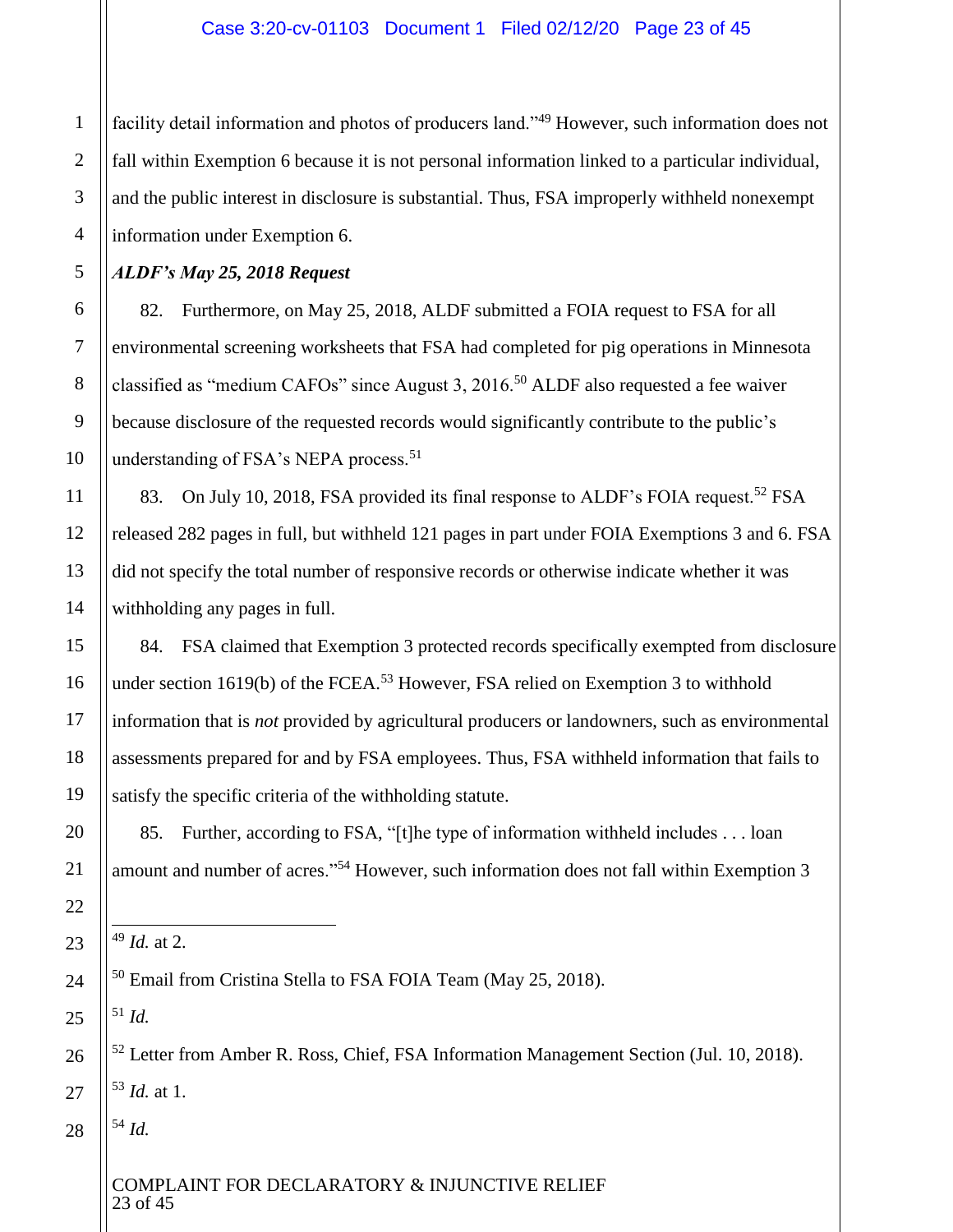because it is segregable and disclosable statistical or aggregate information and/or payment information. Thus, FSA improperly withheld nonexempt information under Exemption 3. 86. FSA also claimed that Exemption 6 protected "personal information affecting an individual's privacy."<sup>55</sup> According to FSA, "[t]he records withheld under this exemption are . . . loan amount and number of acres."<sup>56</sup> However, such information does not fall within Exemption 6 because it is not personal information linked to a particular individual, and the public interest in disclosure is substantial. Thus, FSA improperly withheld nonexempt information under Exemption 6.

# *ALDF's September 2018 Request*

87. Finally, on September 20, 2018, ALDF submitted a FOIA request to FSA for all environmental screening worksheets that FSA had completed for "medium CAFOs" in South Dakota and North Carolina since August 3, 2016.<sup>57</sup> ALDF also requested a fee waiver because disclosure would significantly contribute to public understanding of FSA's NEPA process.<sup>58</sup>

88. On October 18, 2018, FSA submitted its final response to ALDF's FOIA request. FSA located 437 pages of responsive records, but only released 271 pages in full.<sup>59</sup> FSA withheld 153 pages in part and 13 pages in full under FOIA Exemptions 3 and 6.

89. FSA claimed that Exemption 3 protected records specifically exempted from disclosure under section  $1619(b)$  of the FCEA.<sup>60</sup> However, FSA relied on Exemption 3 to withhold information that is *not* provided by agricultural producers or landowners, such as environmental assessments prepared for and by FSA employees. Thus, FSA withheld information that fails to satisfy the specific criteria of the withholding statute.

 $\overline{a}$ <sup>55</sup> *Id.*

<sup>56</sup> *Id.* at 2.

<sup>57</sup> Email from Cristina Stella to FSA FOIA Team (Sep. 20, 2018).

<sup>58</sup> *Id.*

<sup>59</sup> Letter from Amber R. Ross, Chief, FSA Information Management Section (Oct. 18, 2018). <sup>60</sup> *Id.* at 1.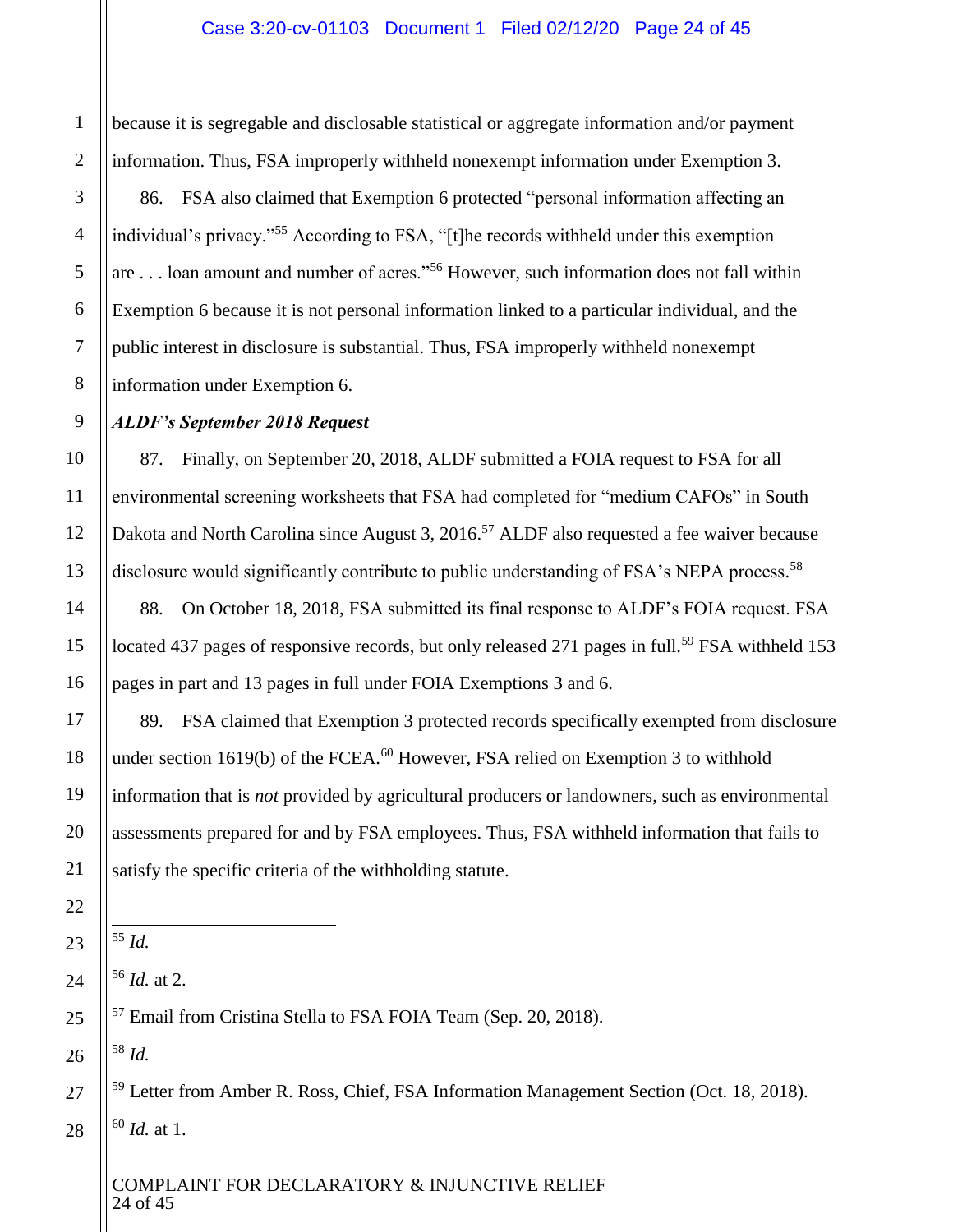90. Further, according to FSA, "[t]he type of information withheld includes . . . producer farm report data" and "number of acres."<sup>61</sup> However, such information does not fall within Exemption 3 because it is segregable and disclosable statistical or aggregate information and/or payment information. Thus, FSA improperly withheld nonexempt information under Exemption 3.

91. FSA also claimed that Exemption 6 protected "personal information affecting an individual's privacy."<sup>62</sup> According to FSA, "[t]he records withheld under this exemption are . . . maps, producer farm report data, number of acres and photos of producer farm."<sup>63</sup> However, such information does not fall within Exemption 6 because it is not personal information linked to a particular individual, and the public interest in disclosure is substantial. Thus, FSA improperly withheld nonexempt information under Exemption 6.

92. FSA's history of disregarding ALDF's rights under FOIA hinders ALDF's advocacy and oversight efforts by preventing ALDF from gaining valuable insight into FSA's administration of federal loans to industrial animal agriculture operators, and sharing this insight with the public, its supporters, and affected communities.

# *FWW's June 2016 Request*

93. FSA has a history of disregarding FWW's rights under FOIA.

94. For example, on June 15, 2016, FWW submitted a FOIA request to FSA regarding its loan or loan guarantee for the construction of a broiler chicken factory farm in Caroline County, Maryland.<sup>64</sup> FWW requested a fee waiver because disclosure of the responsive records would significantly contribute to the public's understanding of FSA's activities, and FWW had no commercial interest in the requested information.<sup>65</sup>

 $\overline{a}$ <sup>61</sup> *Id.*

<sup>62</sup> *Id.*

<sup>63</sup> *Id.* at 2.

<sup>64</sup> Letter from Tarah Heinzen, Staff Attorney, FWW, to FSA (June 15, 2016).

<sup>65</sup> *Id.* at 3–6.

COMPLAINT FOR DECLARATORY & INJUNCTIVE RELIEF 25 of 45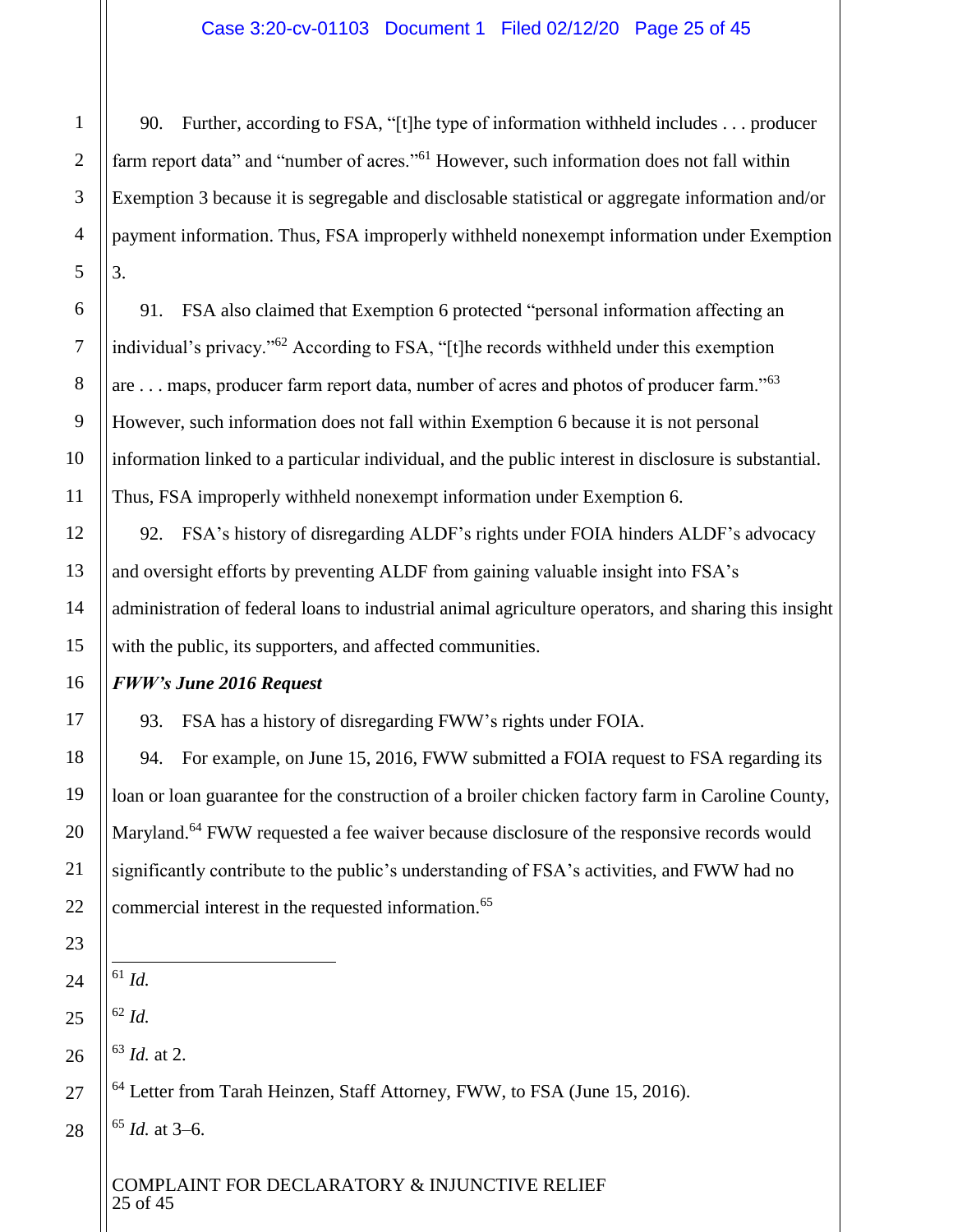95. On June 22, 2016, FSA issued a summary denial of FWW's request for a fee waiver based on a cursory review of the request, relying entirely on one of the multiple statutory factors informing whether an agency should grant a fee waiver.<sup>66</sup> FSA demanded assurance of payment for an estimated \$500 fee, and advance payment of at least \$250, for "search and review and redaction service" before it would process FWW's request.<sup>67</sup> FSA's demand did not provide any accounting for this \$500 estimate.<sup>68</sup>

96. FWW spent a significant amount of time and resources preparing an appeal to FSA's unwarranted fee waiver denial.<sup>69</sup> In its appeal, FWW again laid out the legal standard for a fee waiver in great detail, as it had done in its initial request, and noted FSA's failure to explain the basis for the estimated \$500 fee.<sup>70</sup>

97. On September 9, 2016, FSA communicated its revised accounting of the costs, which amounted to \$0.<sup>71</sup> FSA did not adequately explain why it had incorrectly demanded an assurance to pay \$500 and a prepayment of \$250 to process FWW's request. Given the revised accounting, FSA determined that it was not necessary to consider FWW's appeal of its fee waiver denial and did not address the underlying legal question of whether FWW was entitled to such a waiver in the future.<sup>72</sup>

98. On September 28, 2016, FSA responded to FWW's request.<sup>73</sup> Although FSA uncovered 745 pages of responsive records, FSA only released a 70-page Environmental

 $\overline{a}$  Letter from Robert Wevodau, Farm Loan Chief, FSA Maryland State Office (June 22, 2016). *Id*.

*See id.*

Letter from Tarah Heinzen to FSA Appeals & Litigation (July 15, 2016).

*Id*.

<sup>71</sup> Letter from John W. Welch, Director, FSA Appeals & Litigation (Sept. 9, 2016).

*Id*.

<sup>73</sup> Letter from Robert Wevodau to Tarah Heinzen (Sept. 28, 2016).

COMPLAINT FOR DECLARATORY & INJUNCTIVE RELIEF of 45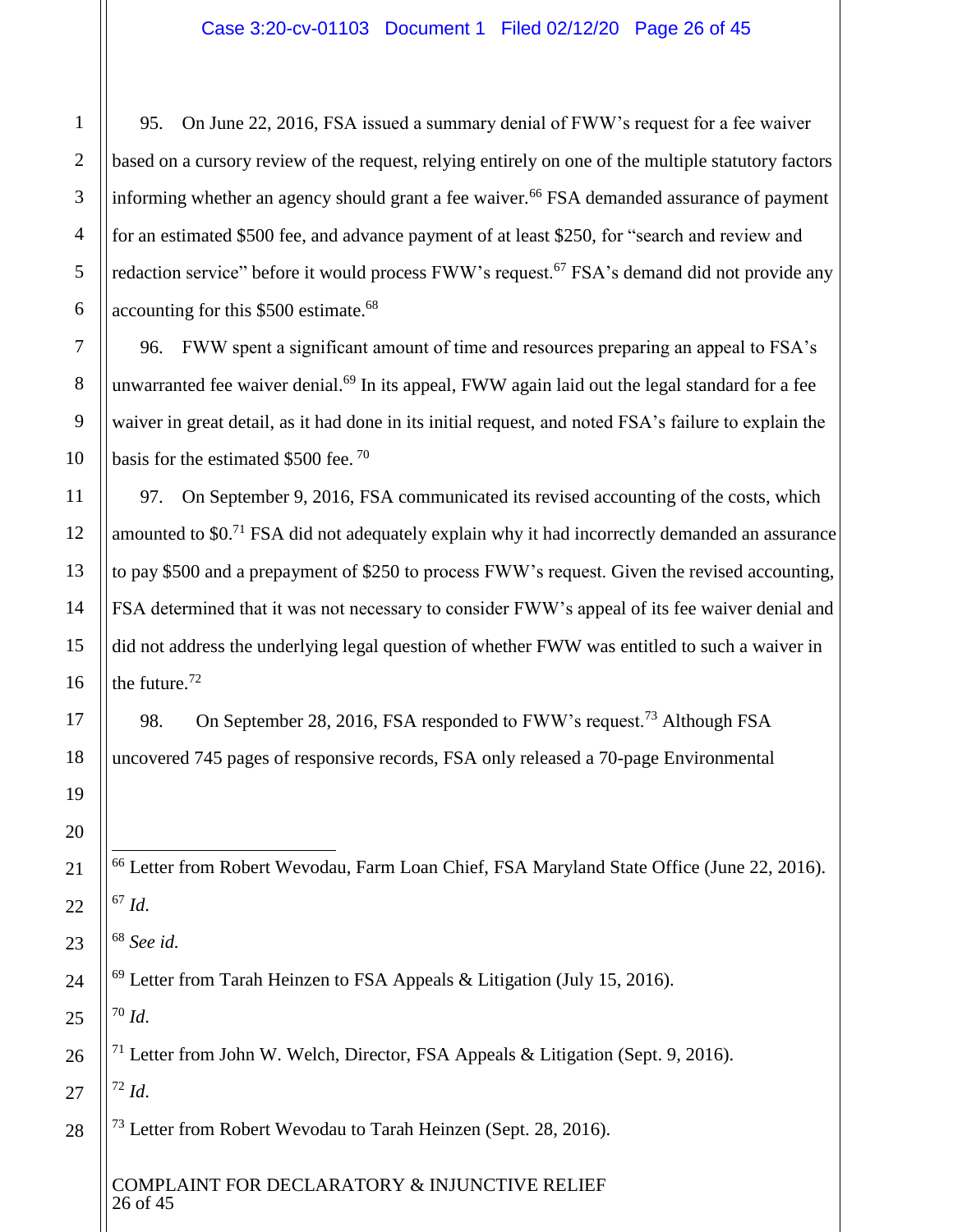Assessment, which was already publicly available. FSA withheld 675 pages in full under FOIA Exemption 6.

99. FWW again committed substantial time to prepare an appeal pursuant to FSA's instructions, this time regarding FSA's improper, blanket application of FOIA Exemption 6. FWW submitted its appeal on October 17, 2016.<sup>74</sup>

100. On February 14, 2017, FSA provided a revised final response to FWW's appeal request and significantly changed its initial determination of how FOIA's narrow exemptions apply to the responsive records.<sup>75</sup> During FSA's review of the records at issue in the appeal, FSA determined that 654 pages of records were responsive,<sup>76</sup> but only released 360 pages in full.<sup>77</sup> FSA withheld 206 pages in part and 89 pages in full under FOIA Exemptions 3, 5, and 6.<sup>78</sup>

101. FSA claimed that Exemption 3 protected records specifically exempted from disclosure under section 1619(b) of the FCEA. However, FSA relied on Exemption 3 to withhold information that is *not* provided by agricultural producers or landowners, such as environmental assessments prepared for and by FSA employees. Thus, FSA withheld information that fails to satisfy the specific criteria of the withholding statute.

102. Further, according to FSA, the records withheld under this section include "acreage amounts, details of the agricultural operation, and the use  $\dots$  of the land."<sup>79</sup> However, such information does not fall within Exemption 3 because it is segregable and disclosable statistical or aggregate information and/or payment information. Thus, FSA improperly withheld nonexempt information under Exemption 3.

<sup>74</sup> Letter from Tarah Heinzen to FSA Appeals & Litigation (Oct. 17, 2016).

<sup>75</sup> Letter from Chris P. Beyerhelm, Acting Administrator, FSA Appeals & Litigation, to Tarah Heinzen (Feb. 14, 2017).

<sup>76</sup> *Id.* at 1.

<sup>77</sup> *Id.*

 $\overline{a}$ 

<sup>78</sup> *Id.*

<sup>79</sup> *Id.* at 2–3.

COMPLAINT FOR DECLARATORY & INJUNCTIVE RELIEF 27 of 45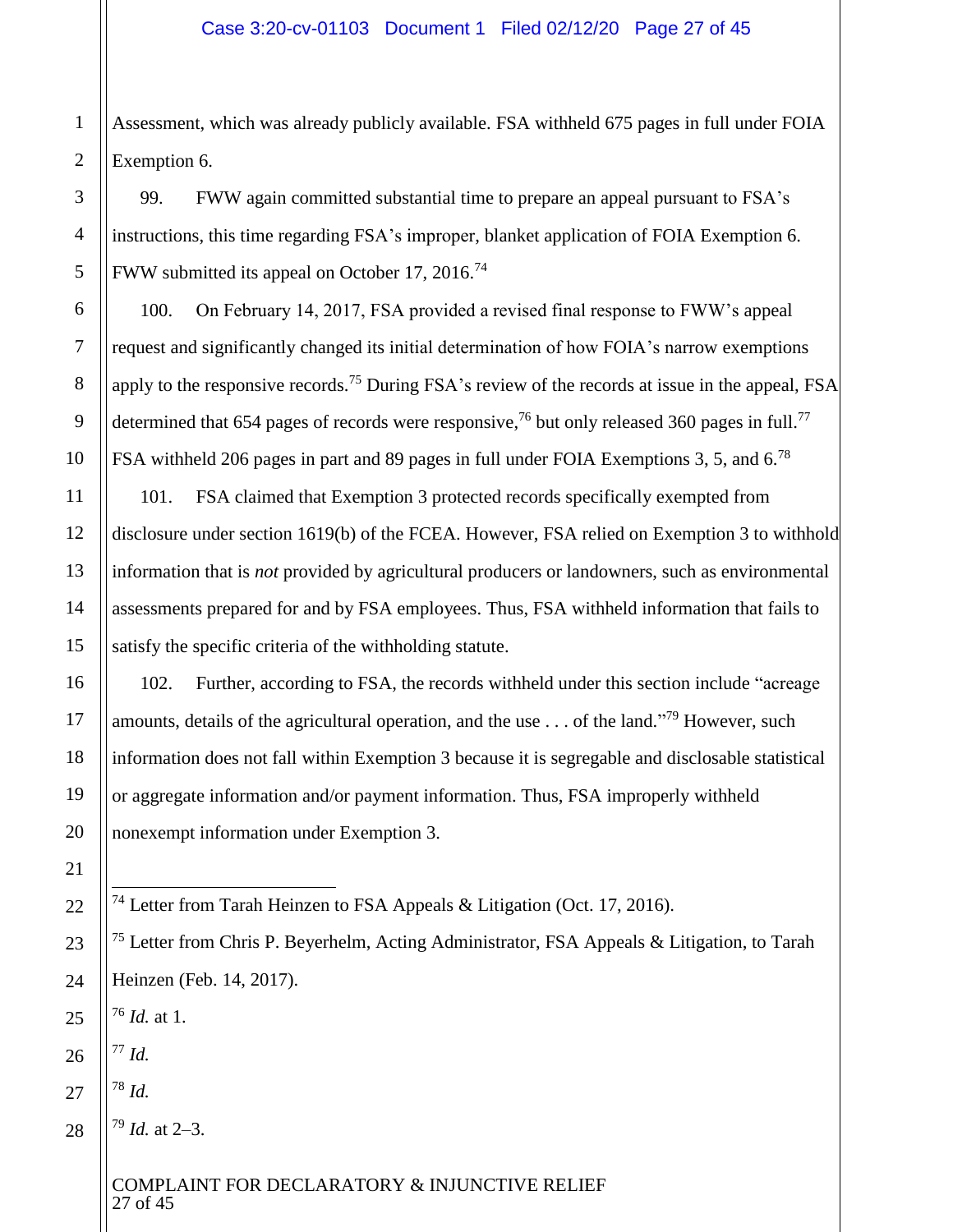# Case 3:20-cv-01103 Document 1 Filed 02/12/20 Page 28 of 45

103. In addition, despite acknowledging that NEPA "requires public participation in the environmental review process,"<sup>80</sup> FSA claimed that Exemption 5 protected "discussions within FSA that concern requests for records that pertain to the Environmental Assessment" because release of such information "would harm FSA's decision making process."<sup>81</sup>

104. FSA also claimed Exemption 6 protected "personal information" about "individuals." However, such information does not fall within Exemption 6 because it is not personal information linked to a particular individual, and the public interest in disclosure is substantial. Thus, FSA improperly withheld nonexempt information under Exemption 6.<sup>82</sup>

105. FSA's history of disregarding FWW's rights under FOIA hinders FWW's advocacy and oversight efforts by preventing FWW from gaining valuable insight into FSA's administration of federal loans to industrial animal agriculture operators in a timely manner, and sharing this insight with the public, its supporters, and affected communities.

#### **Plaintiffs' Collective Request for FSA's Directives on Responding to Plaintiffs' Requests**

106. On April 17, 2019, Plaintiffs collectively submitted a FOIA request for records relating to FSA's FOIA request and appeal directives.<sup>83</sup> Specifically, Plaintiffs requested "all records mentioning or containing FSA's directives and/or policies for responding to and/or processing FOIA requests and appeals.<sup>384</sup> The purpose of this request was to obtain any written directives that govern FSA's responses to Plaintiffs' request to (1) establish the existence of an unlawful FOIA policy or practice, and (2) understand how FSA processes FOIA requests and

- $\overline{a}$ <sup>80</sup> *Id.* at 3–4.
- <sup>81</sup> *Id.* at 4.

 $82$  *Id.* at 4–5.

<sup>83</sup> Letter from Jessica Culpepper to FSA FOIA Team (Apr. 17, 2019).

<sup>84</sup> *Id.*

# COMPLAINT FOR DECLARATORY & INJUNCTIVE RELIEF 28 of 45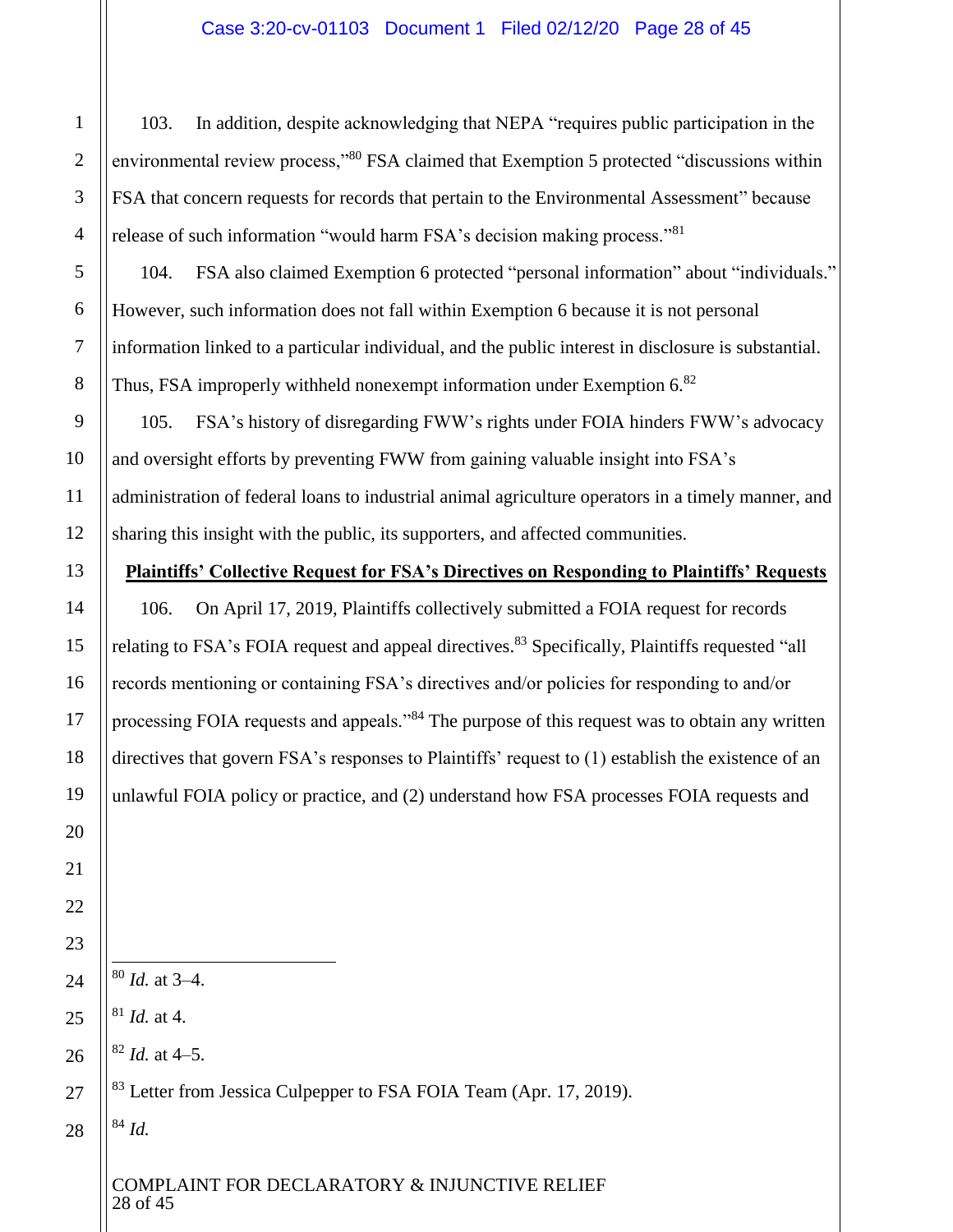# Case 3:20-cv-01103 Document 1 Filed 02/12/20 Page 29 of 45

how to better structure future requests. Plaintiffs were entitled to a fee waiver because they planned to use the records to inform the public about FSA's FOIA policies.<sup>85</sup>

107. Because Plaintiffs reasonably described the requested records, and the request was not unduly burdensome, FSA was obligated to release all responsive records to Plaintiffs.

108. Although FSA repeatedly attempted to narrow the scope of the request, Plaintiffs declined to modify the initial request.<sup>86</sup>

109. On July 29, 2019, more than 100 days after Plaintiffs submitted their joint request, FSA sent its final written response to Plaintiffs.<sup>87</sup> According to FSA, there were only two responsive records: two emails explaining when FSA can release corn producers' data to a designated third party.<sup>88</sup>

110. FSA did not communicate whether it was withholding any records from Plaintiffs.

111. FSA also did not inform Plaintiffs of their right to appeal.<sup>89</sup>

112. FSA's failure to conduct a reasonably calculated search and release the requested records hinders Plaintiffs' advocacy and oversight efforts by obfuscating FSA's pattern and practice of violating FOIA, and preventing Plaintiffs from effectively using FOIA to obtain valuable information regarding FSA's administration of farm loan programs.

18

//

//

//

 $\overline{a}$ 

1

2

3

4

5

6

7

8

9

10

11

12

13

14

15

16

17

19

20

21

22

23

24

25

26

27

28

<sup>85</sup> *See id.* at 3–4; Email from Patrick McLoughlin, FOIA Officer, to Jessica Culpepper (Apr. 25, 2019) (granting Plaintiffs' fee waiver request).

<sup>86</sup> *See, e.g.*, Email from Jason Connor to Barbara McLean (May 1, 2019, 13:02 EST).

 $87$  Email from Patrick McLoughlin to Jessica Culpepper (Jul. 29, 2019, 15:21 EST); Email from Barbara McLean to Jessica Culpepper (Jul. 31, 2019 12:04 EST) (confirming that "[t]he response provided . . . was [the] final response").

<sup>88</sup> *See* Email from Patrick McLoughlin to Jessica Culpepper (Jul. 29, 2019 15:21 EST). <sup>89</sup> *Id.*

COMPLAINT FOR DECLARATORY & INJUNCTIVE RELIEF 29 of 45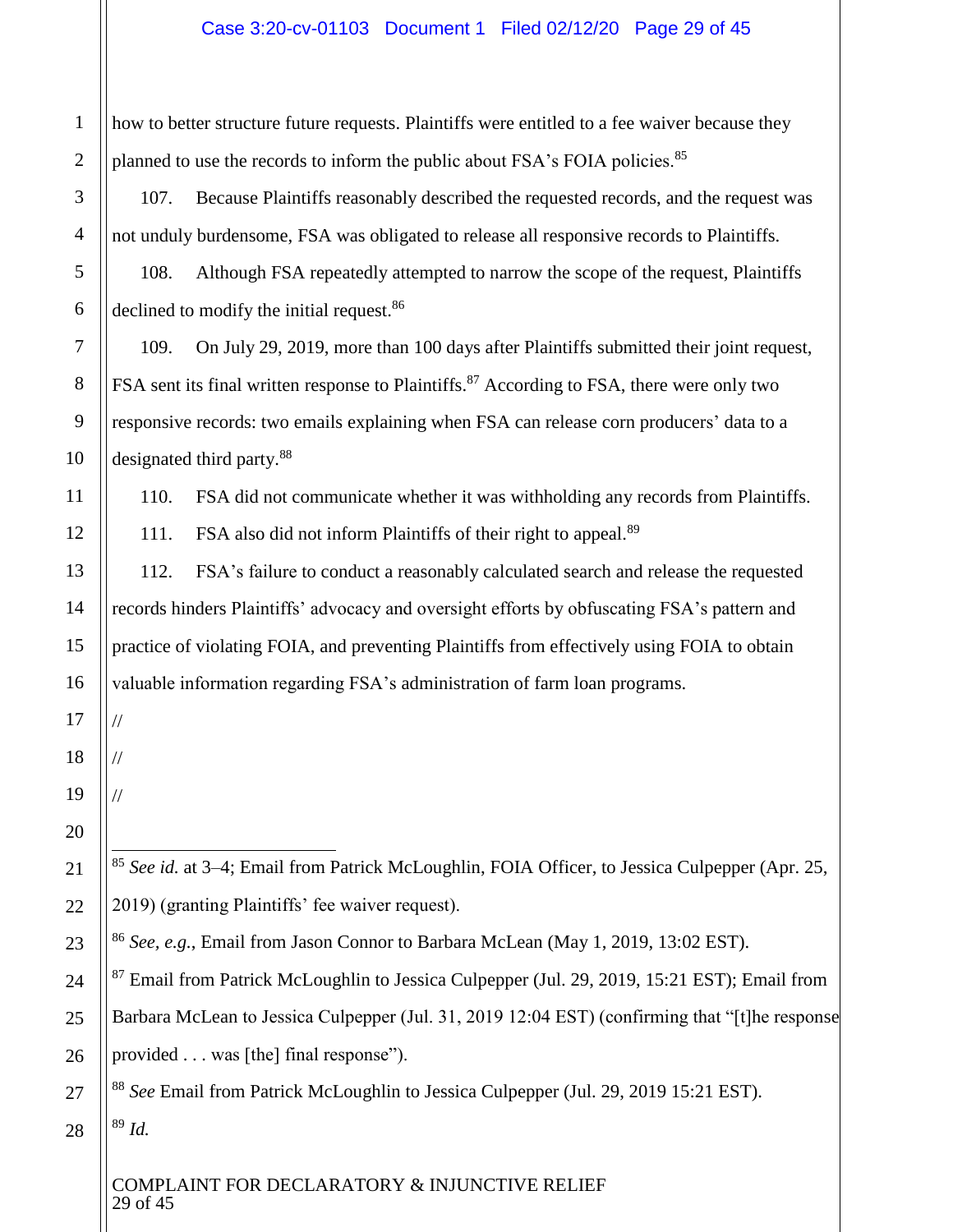//

//

//

#### **FIRST CLAIM FOR RELIEF:**

# **VIOLATION OF THE FREEDOM OF INFORMATION ACT Failure to Make a Proper Initial Determination**

113. Plaintiffs reallege and incorporate the allegations made in all preceding paragraphs. 114. On April 17, 2019, Plaintiffs jointly submitted a proper request to FSA for records regarding the agency's policies for processing FOIA requests. Specifically, Plaintiffs requested "all records mentioning or containing FSA's directives and/or policies for responding to and/or processing FOIA requests and appeals."

115. FOIA requires FSA to make and communicate an initial determination within twenty working days of receiving a proper FOIA request. 5 U.S.C. § 552(a)(3)(A).

116. To make and communicate a proper determination under FOIA, FSA must (1) gather and review responsive documents; (2) determine and communicate the scope of the documents that the agency intends to produce and its reasons for withholding any documents; and (3) inform requesters how to appeal adverse determinations. *CREW*, 711 F.3d at 188.

117. FSA never informed Plaintiffs of their right to appeal FSA's adverse determination.

118. Thus, FSA violated FOIA by failing to make a proper initial determination within twenty working days of receiving Plaintiffs' joint request.

119. Because FSA failed to make and communicate a proper determination, Plaintiffs have exhausted their administrative remedies. *See CREW*, 711 F.3d at 188; 5 U.S.C. § (a)(6)(C)(i).

120. FSA's failure to make a proper initial determination prevents Plaintiffs from understanding FSA's FOIA processes and policies, which in turn hinders Plaintiffs' ability to obtain the records they need to oversee FSA's farm loan programs and educate the public.

121. This Court should declare that FSA violated FOIA by failing to make a proper initial determination with respect to Plaintiffs' joint request.

#### COMPLAINT FOR DECLARATORY & INJUNCTIVE RELIEF 30 of 45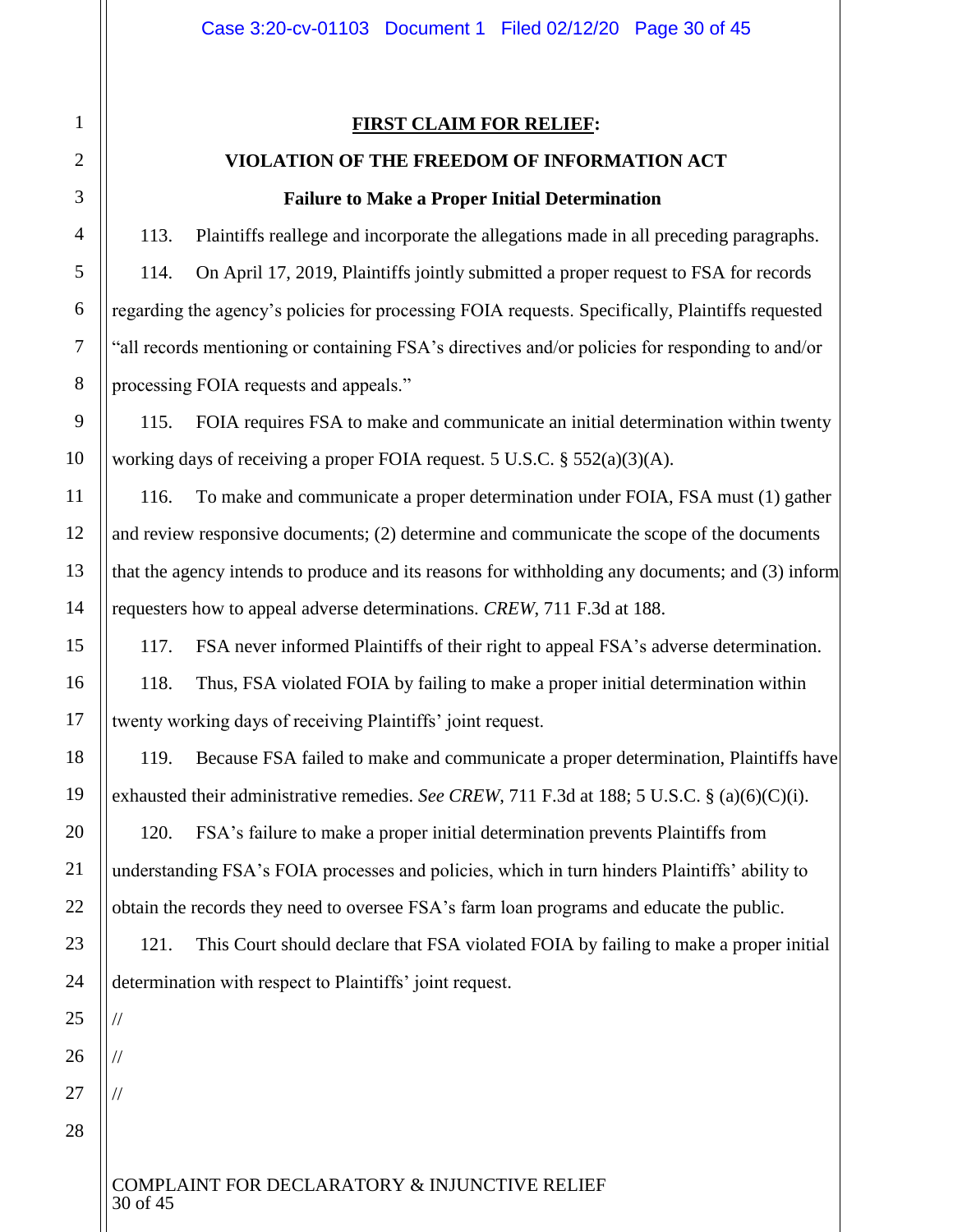#### **SECOND CLAIM FOR RELIEF:**

# **VIOLATION OF THE FREEDOM OF INFORMATION ACT**

# **Failure to Conduct an Adequate Search**

122. Plaintiffs reallege and incorporate the allegations made in all preceding paragraphs. 123. Because Plaintiffs jointly submitted a proper FOIA request for records regarding the agency's policies for processing FOIA requests, FOIA requires FSA to conduct a search "reasonably calculated to uncover all relevant documents." *Zemansky*, 767 F.2d at 571.

124. Plaintiffs requested all types of information related to FSA's internal directives or processes for handling FOIA requests or appeals. However, FSA claimed that there were only two responsive records, neither of which directly related to FSA's FOIA policies.

125. Moreover, Plaintiffs requested all types of documents and did not limit their request to correspondence. However, FSA only released emails.

126. Thus, FSA violated FOIA by failing to conduct a search reasonably calculated to uncover all types of documents and information responsive to Plaintiffs' joint request.

127. In addition, FSA's search failed to uncover responsive agency records that FSA had reason to know existed. For example, in response to FWW's June 2016 request, FSA withheld "discussions within FSA that concern requests for records that pertain to the Environmental Assessment." Because these discussions would have been highly responsive to Plaintiffs' request as well, a reasonably calculated search should have uncovered these agency records.

128. Thus, FSA violated FOIA by unlawfully narrowing the scope of Plaintiffs' reasonably specific request and conducting an inadequate search.

129. FSA must produce a reasonably detailed affidavit demonstrating that its search methods, including the search terms and types of documents searched, were reasonably likely to uncover all responsive records.

130. Because FSA failed to make and communicate a proper determination, Plaintiffs have exhausted their administrative remedies. *See CREW*, 711 F.3d at 188; 5 U.S.C. § (a)(6)(C)(i).

COMPLAINT FOR DECLARATORY & INJUNCTIVE RELIEF 31 of 45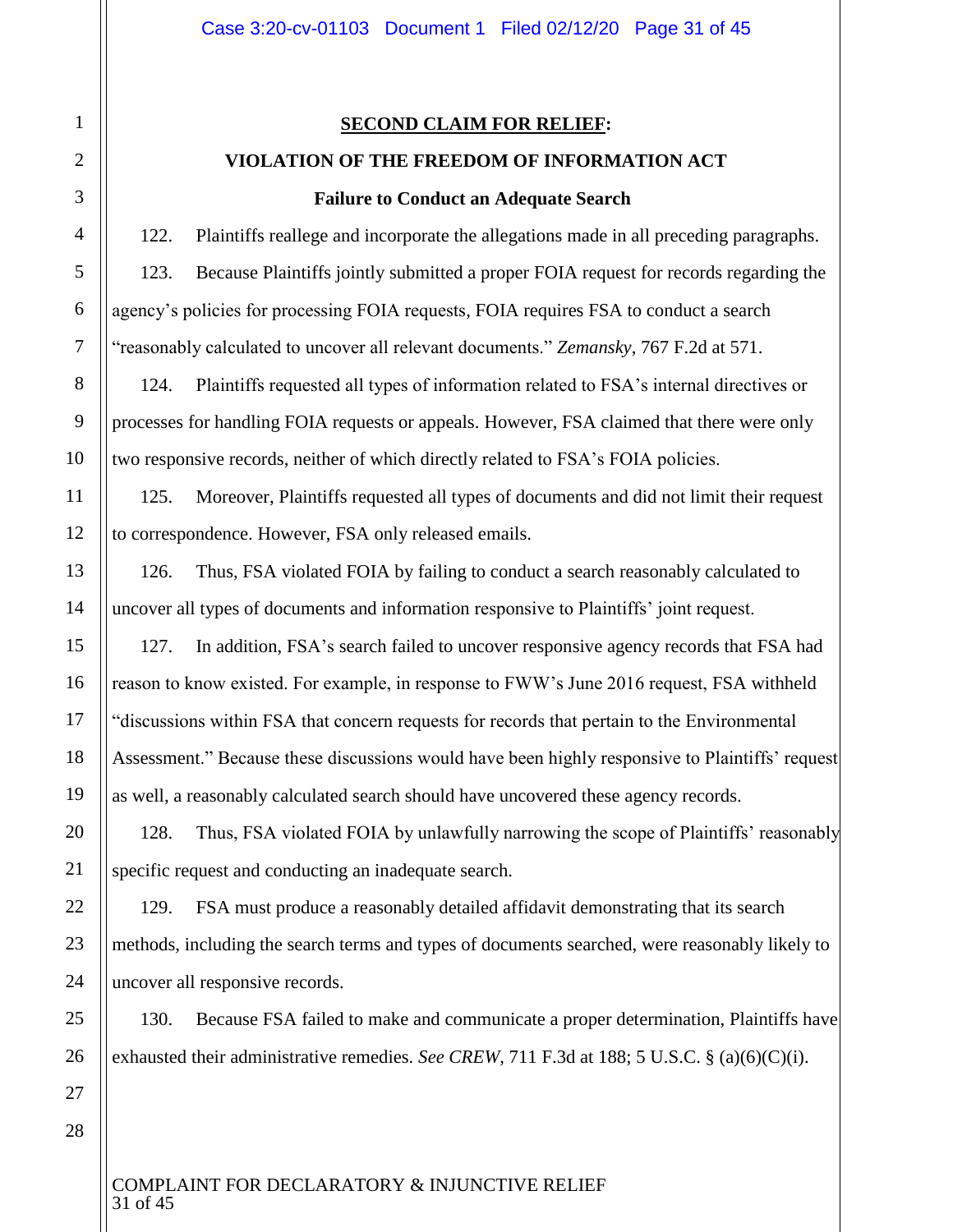131. FSA's failure to conduct an adequate search prevents Plaintiffs from understanding FSA's FOIA processes and policies, which in turn hinders Plaintiffs' ability to obtain the records they need to oversee FSA's farm loan programs and educate the public.

132. This Court should declare that FSA violated FOIA by failing to conduct an adequate search for all agency records responsive to Plaintiffs' joint request.

133. To prevent continuing injury to Plaintiffs, this Court should order FSA to conduct an adequate search and release any improperly withheld records. 5 U.S.C. § 552(a)(4)(B).

# **THIRD CLAIM FOR RELIEF:**

# **VIOLATION OF THE FREEDOM OF INFORMATION ACT**

# **Failure to Promptly Release Agency Records**

134. Plaintiffs reallege and incorporate the allegations made in all preceding paragraphs. 135. Because Plaintiffs jointly submitted a proper FOIA request for records regarding the agency's policies for processing FOIA requests, FOIA requires FSA to make responsive records

"promptly available." 5 U.S.C.  $\S$  552(a)(3)(A), (6)(C)(i).

136. Despite only releasing two short emails, FSA unreasonably delayed production of these documents for more than three months.

137. Thus, FSA violated FOIA by unduly delaying production of the requested records. 138. Because FSA failed to make and communicate a proper determination, Plaintiffs have exhausted their administrative remedies. *See CREW*, 711 F.3d at 188; 5 U.S.C. § (a)(6)(C)(i).

139. FSA's failure to promptly release the requested records prevents Plaintiffs from understanding FSA's FOIA processes and policies, which in turn hinders Plaintiffs' ability to obtain the records they need to oversee FSA's farm loan programs and educate the public.

140. This Court should declare that FSA violated FOIA by unduly delaying production of the records responsive to Plaintiffs' joint request.

26

1

2

3

4

5

6

7

8

9

10

11

12

13

14

15

16

17

18

19

20

21

22

23

24

25

//

//

//

27 28

# COMPLAINT FOR DECLARATORY & INJUNCTIVE RELIEF 32 of 45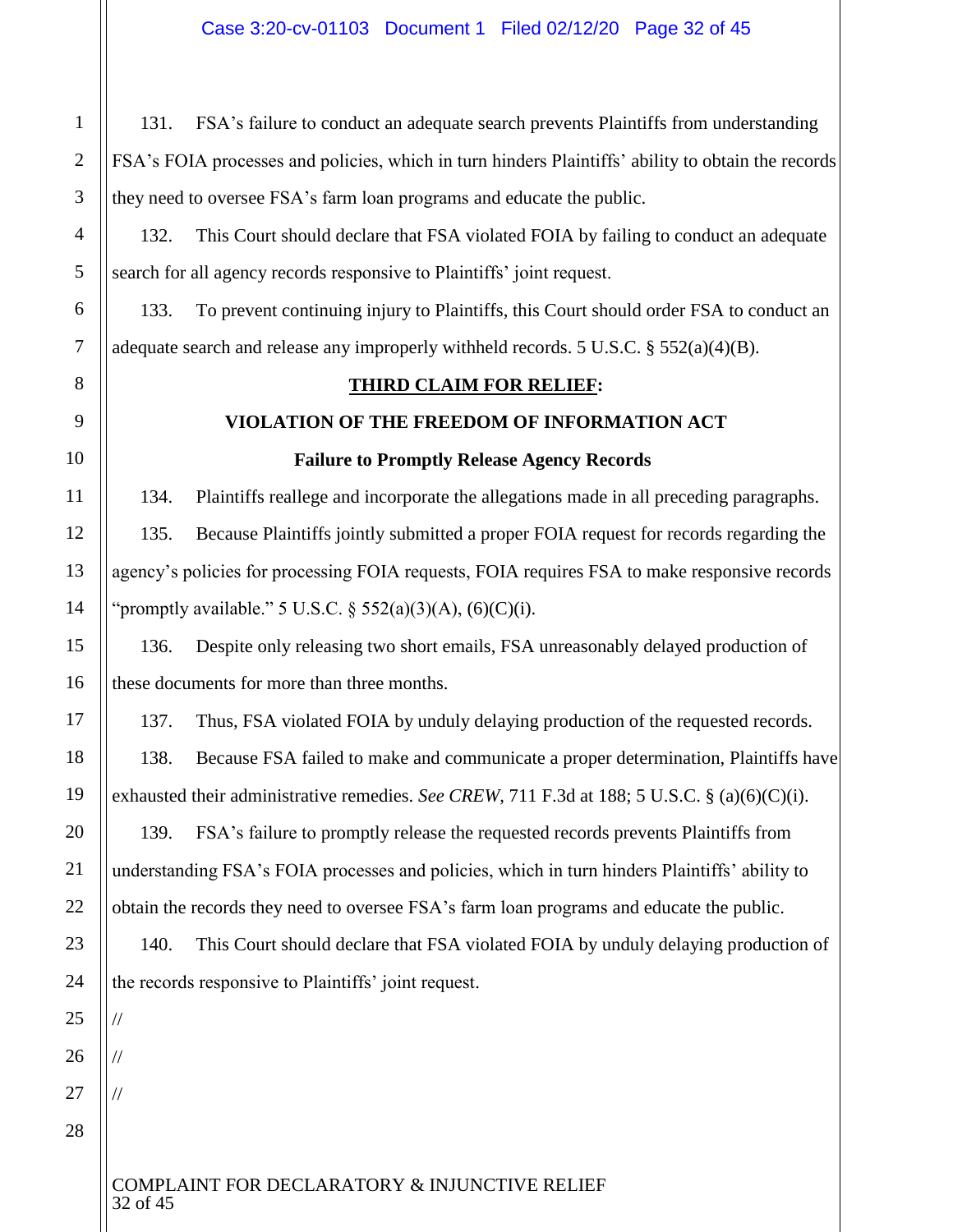# **FOURTH CLAIM FOR RELIEF:**

# **VIOLATION OF THE FREEDOM OF INFORMATION ACT Pattern & Practice of Unduly Delaying Actual Productions**

141. Plaintiffs reallege and incorporate the allegations made in all preceding paragraphs. 142. Because Plaintiffs' FOIA requests "reasonably describe[d]" the records sought and complied with FSA's published rules, FSA was obligated to make the requested records "promptly available," "which "mean[s] within days or a few weeks of a 'determination,' not months or years." *CREW*, 711 F.3d at 188; 5 U.S.C. § 552(a)(3)(A), (6)(C)(i).

143. FSA regularly failed to release responsive records for several months, and in some cases years, by issuing unsubstantiated fee waiver denials, seeking unnecessary clarification or information from Plaintiffs, and otherwise unduly delaying actual production of records.

#### *Public Justice's March 2016 Request*

144. For example, Public Justice submitted a proper FOIA request and fee waiver request in March 2016, but FSA did not release responsive records until August 24, 2017, more than a year after Public Justice submitted the request.

#### *FWW's June 2016 Request*

145. FWW submitted a proper FOIA request and fee waiver request in June 2016, but FSA delayed actual production of documents for several months to resolve unsubstantiated fee-related issues. FSA dodged FWW's fee waiver request on September 9, 2016, after revising its threatened cost estimate from \$500 to \$0, and released responsive records several days later, on September 28, 2016.

# *Public Justice's March 2017 Request*

146. Public Justice submitted a proper request and fee waiver in March 2017, but FSA again delayed actual production for several months to resolve unsubstantiated fee-related issues. Further, although FSA granted Public Justice's fee waiver request in July 2017, the agency continued to delay actual production for several additional months. FSA did not release the responsive records until February 2018, nearly a year after Public Justice submitted the request.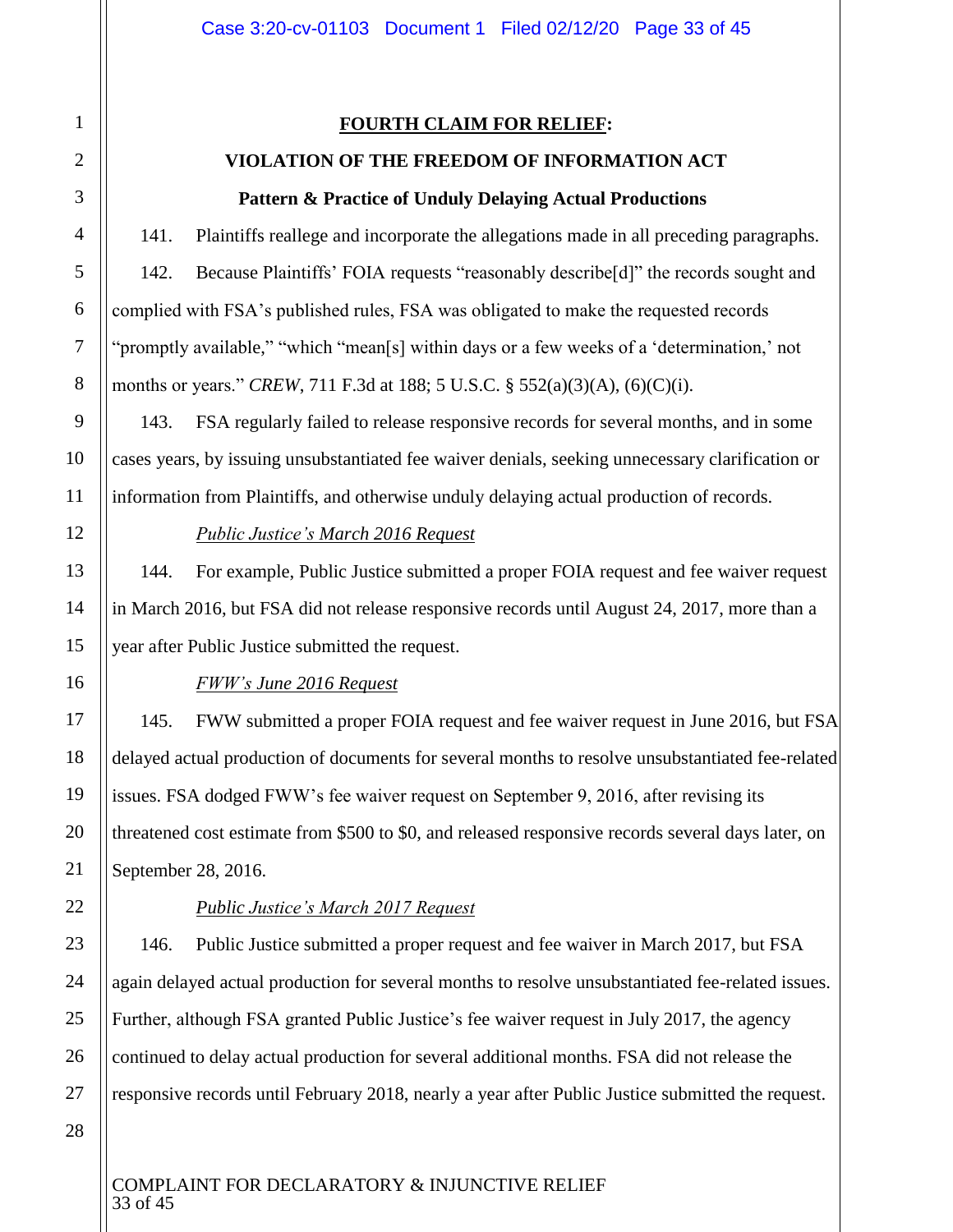# *ALDF's October 2017 Request*

147. ALDF submitted a proper request in October 2017, but FSA again delayed actual production for several weeks to seek unnecessary clarification from ALDF. Although ALDF limited the scope of the request to specific documents ("FSA Form 860") and dates ("since August 3, 2016"), and ALDF agreed to further limit the request to certain states for faster processing, FSA asked ALDF to provide additional clarification multiple times, and claimed that it could not proceed until ALDF narrowed the scope of the request. However, FSA eventually deemed the request "perfected" without making any changes to the language or scope of the initial request.

148. Thus, FSA has a pattern or practice of violating FOIA by unduly delaying actual production of requested records for several months and sometimes years.

149. FSA's pattern and practice has prevented Plaintiffs from obtaining the information they need to watchdog FSA's federal farm loan programs, analyze FSA's compliance with NEPA and other applicable statutes, and educate the public about FSA's activities and use of federal funds. Further, FSA's pattern and practice will significantly impair Plaintiffs' ability to access agency records in the future because Plaintiffs will continue to submit FOIA requests to FSA to obtain the information they need to fulfill their organizational missions.

150. Unless this Court grants the requested injunctive and declaratory relief, FSA will continue its pattern and practice of unduly delaying actual production of requested records, thereby depriving Plaintiffs of their statutory right to agency records, stymieing Plaintiffs' important monitoring and advocacy efforts, and enabling FSA to escape public scrutiny.

# **FIFTH CLAIM FOR RELIEF:**

# **VIOLATION OF THE FREEDOM OF INFORMATION ACT**

# **Pattern & Practice of Improperly Withholding Records under FOIA Exemption 3**

151. Plaintiffs reallege and incorporate the allegations made in all preceding paragraphs. 152. Whenever FSA identifies a responsive record, it must disclose the entire record unless one of FOIA's nine enumerated exemptions applies to information within the record. 5 U.S.C. §

28

1

2

3

4

5

6

7

8

9

10

11

12

13

14

15

16

17

18

19

20

21

22

23

24

25

26

27

COMPLAINT FOR DECLARATORY & INJUNCTIVE RELIEF 34 of 45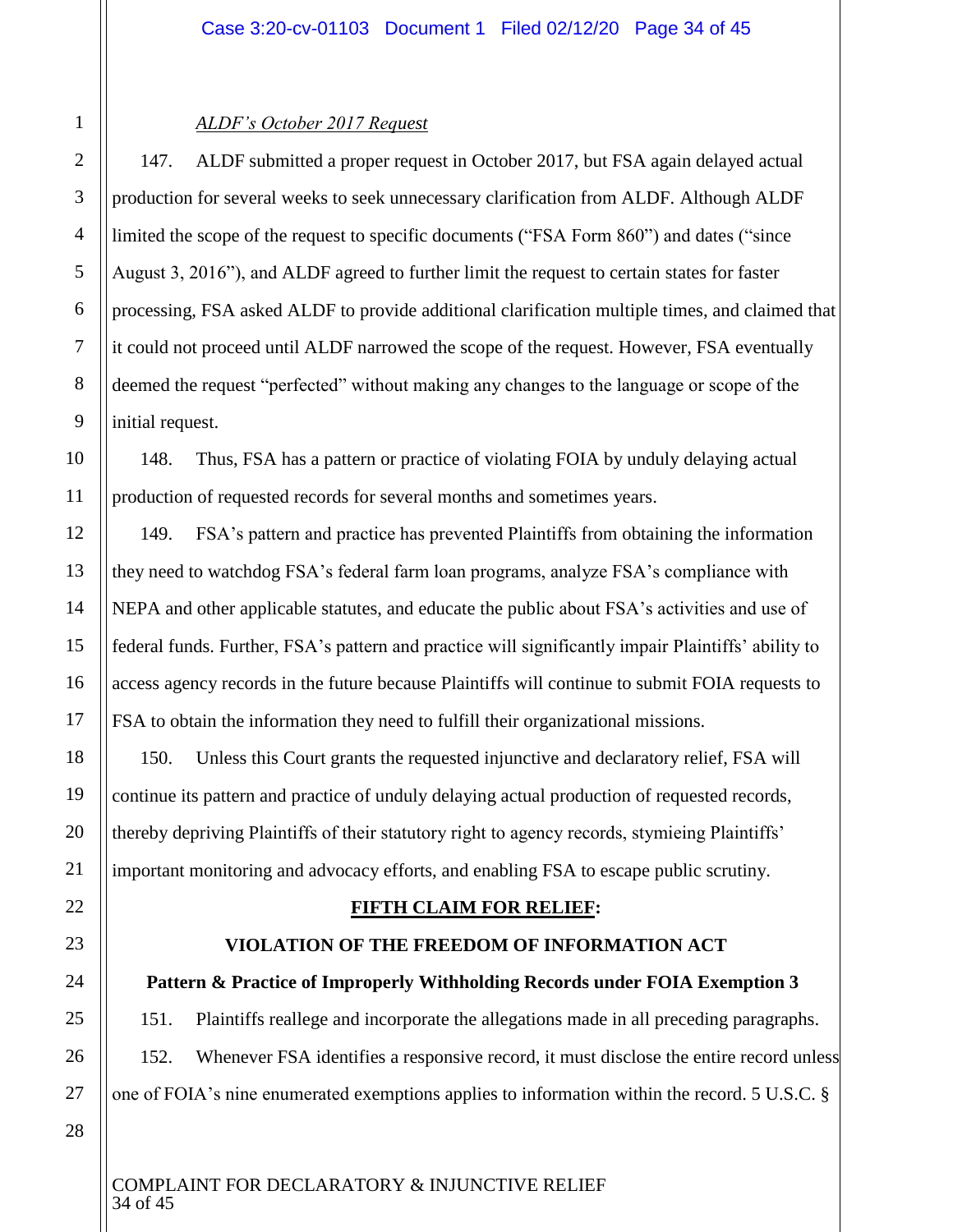$552(a)(3)(A)$ , (d). FOIA requires FSA to construe the enumerated exemptions narrowly, in keeping with the statute's principal purpose of disclosure.

153. FOIA further requires FSA to take reasonable steps to segregate and release any nonexempt information contained in a responsive record. 5 U.S.C. § 552(a)(8)(A)(ii).

154. FSA withheld thousands of pages of responsive records from Plaintiffs by claiming that nonexempt information contained in responsive records fell under FOIA Exemption 3.

155. FOIA Exemption 3 only allows FSA to withhold information "specifically exempted from disclosure by [certain] statutes." *Id.* § 552(b)(3). If information in a responsive record falls outside the scope of the withholding statute, Exemption 3 does not apply to the information, and FSA must segregate and release the information to the requestor.

156. Although FOIA requires agencies to construe exemptions narrowly and in favor of disclosure, FSA frequently withheld responsive records from Plaintiffs under Exemption 3 by construing the scope of the withholding statute too broadly. Specifically, FSA frequently claimed 7 U.S.C. § 8791(b)(2) protects all "information FSA . . . obtained from agricultural producers or landowners that concerns their farming or agricultural operations." However, the statute does not protect *all* information "obtained from" agricultural producers or landowners, just the information "*provided by*" these entities "*in order to participate in [FSA's] programs*." (emphasis added). Moreover, the statute does not protect all information FSA maintains about agricultural land or operations for which agricultural producers or landowners provided information for funding purposes, just "geospatial information." *Id*. Thus, FSA interpreted the withholding statute too liberally because the agency ignored the statute's limiting language. 157. In addition, FSA frequently withheld nonexempt information by ignoring the withholding statute's exemption for numerical or quantitative information with no discernable

connection to a particular agricultural producer, landowner, or site. FSA can release such information because the withholding statute expressly allows FSA to disclose information that "has been transformed into a statistical . . . form without naming (i) any individual owner, operator, or producer; or (ii) specific data gathering site." *Id.* § (b)(4)(B).

1

#### COMPLAINT FOR DECLARATORY & INJUNCTIVE RELIEF 35 of 45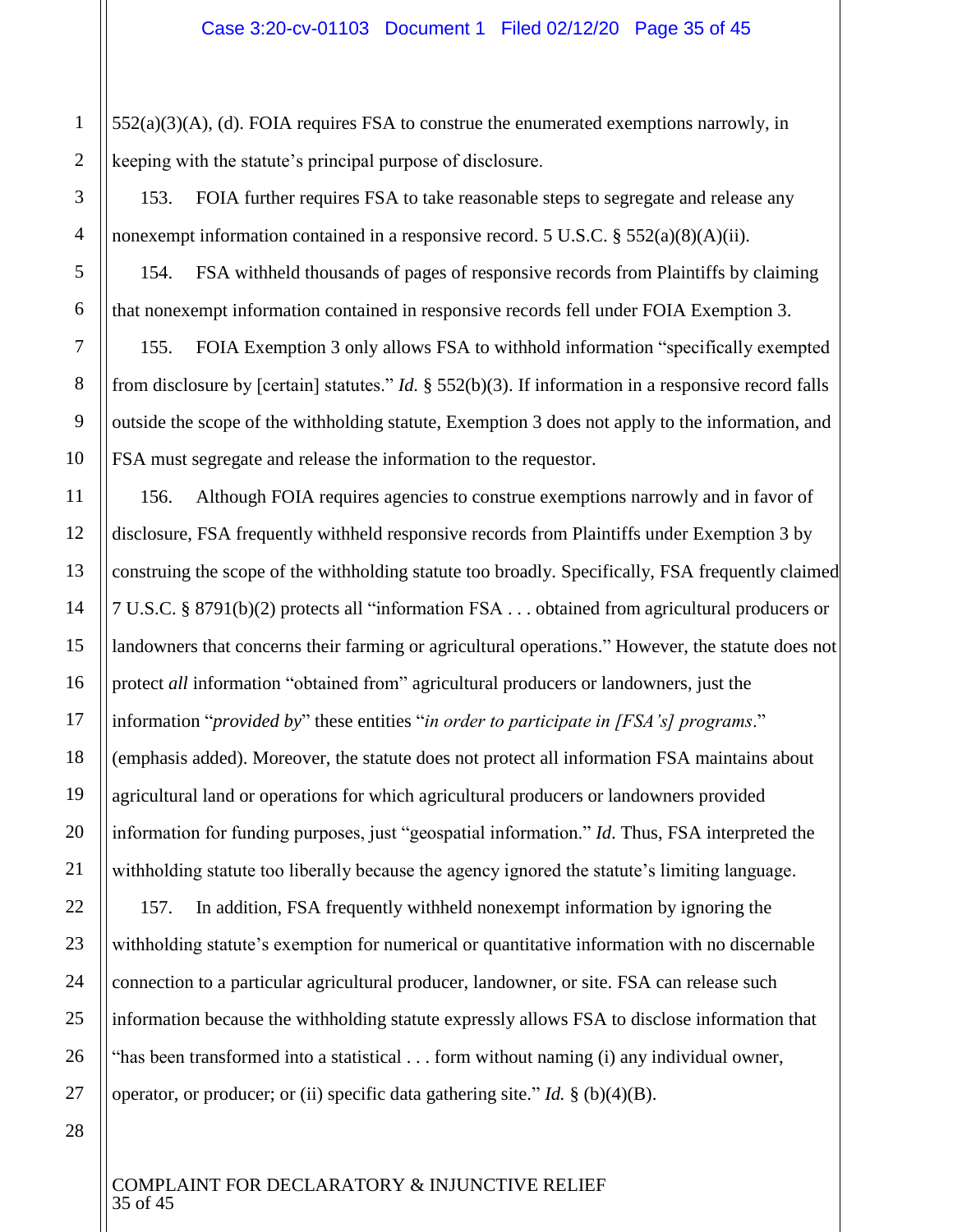158. FSA also frequently withheld nonexempt information by ignoring the withholding statute's exemption for information calculated by combining multiple data sources, including information about multiple loans or farms, with no discernable connection to a particular agricultural producer, landowner, or site. FSA can release such information because the withholding statute expressly allows FSA to disclose information that "has been transformed into a . . . aggregate form without naming (i) any individual owner, operator, or producer; or (ii) specific data gathering site." *Id.* § (b)(4)(B).

159. FSA also frequently withheld nonexempt information by ignoring the withholding statute's exemption for information about federal farm loan payments and recipients. FSA can release such information because the withholding statute expressly allows FSA to disclose "payment information (including payment information and the names and addresses of recipients of payments) under any Department program that is otherwise authorized by law," including FSA's federal farm loan and loan guarantee programs. *Id.* § (b)(4)(A). Unlike the exemptions for aggregate or statistical information, which expressly exclude information that "nam[es] any individual owner, operator, or producer," the exemption for payment information expressly includes the "names and addresses" of federal farm loan recipients, including individual agricultural producers or landowners who receive farm loans and lenders who receive farm loan guarantees from FSA.

#### *Public Justice's March 2016 Request*

160. For example, in response to Public Justice's March 2016 request, FSA claimed "[t]he type of information withheld [under 7 U.S.C. § 8791(b)] includes FSA loan participant's crop and acreage information." However, FSA withheld records that were not provided by agricultural producers or landowners, such as compliance determinations by county committees. Thus, FSA improperly withheld records that did not meet the specific criteria of the withholding statute. Moreover, FSA withheld numerical and/or quantitative information with no discernable connection to a particular individual or site, as well as information from and/or about multiple data sources with no discernable connection to a particular individual or site. Thus, FSA improperly withheld records that were segregable and disclosable under the withholding statute's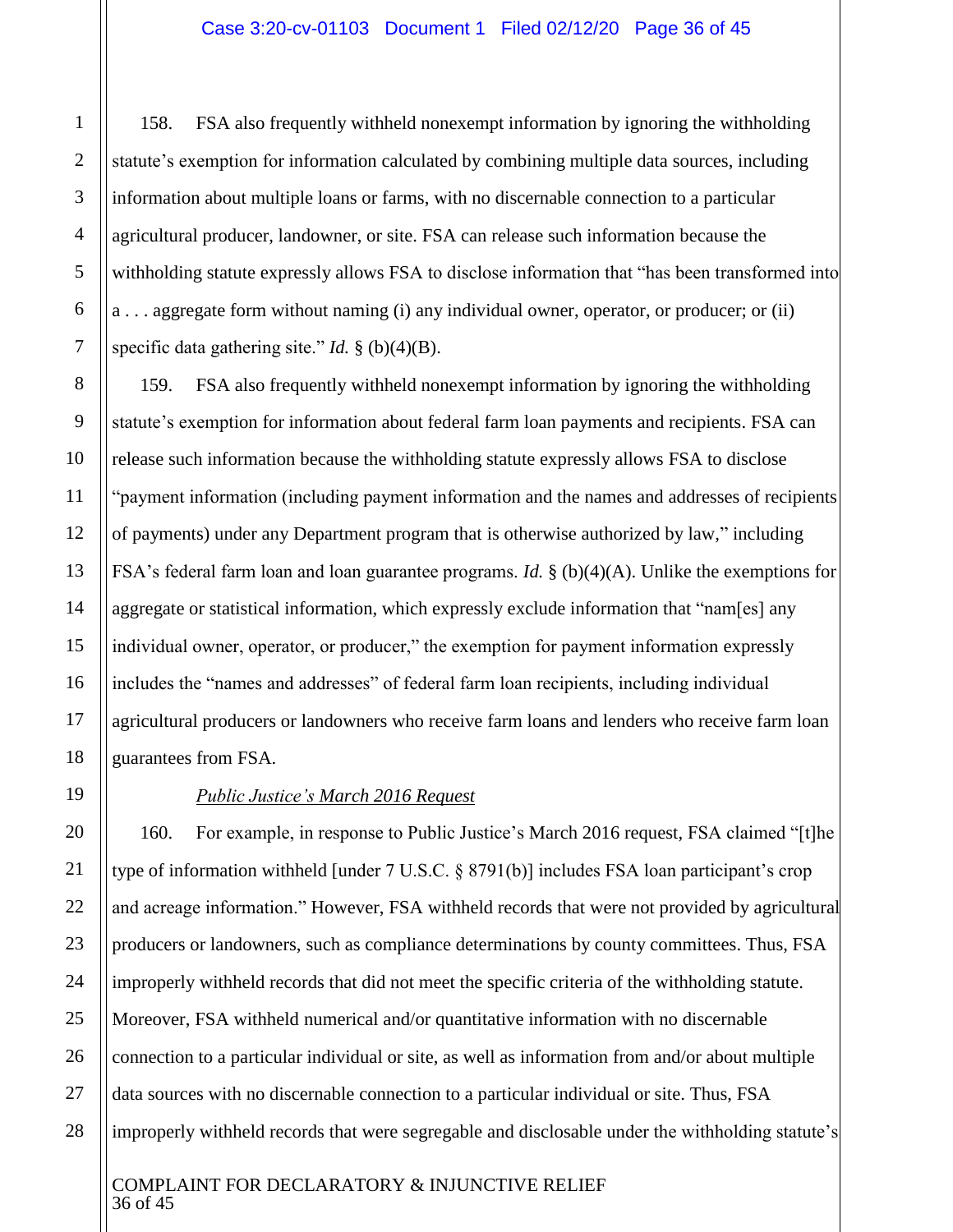exemptions for statistical information and aggregate information. Finally, FSA withheld essential data about federal farm loan payments and recipients. Thus, FSA improperly withheld records that were segregable and disclosable under the withholding statute's exemption for payment information.

#### *FWW's June 2016 Request*

161. Likewise, in response to FWW's June 2016 request, FSA relied on the same statute to withhold a variety of information, including "acreage amounts, details of the agricultural operation, and the use . . . of the land." However, FSA withheld records that were not provided by agricultural producers or landowners, such as environmental assessments prepared for and by FSA employees. Thus, FSA improperly withheld records that did not meet the specific criteria of the withholding statute. Moreover, FSA withheld numerical and/or quantitative information with no discernable connection to a particular individual or site (e.g., "acreage amounts"), as well as information from and/or about multiple data sources with no discernable connection to a particular individual or site. Thus, FSA improperly withheld records that were segregable and disclosable under the withholding statute's exemptions for statistical information and aggregate information. Finally, FSA withheld essential data about federal farm loan payments and recipients. Thus, FSA improperly withheld records that were segregable and disclosable under the withholding statute's exemption for payment information.

#### *ALDF's October 2017 Request*

162. In response to ALDF's October 2017 request, FSA relied on the same withholding statute to withhold a variety of information, including "loan amount, lender and number of acres." However, FSA withheld records that were not provided by agricultural producers or landowners, such as environmental assessments prepared for and by FSA employees. Thus, FSA improperly withheld records that did not meet the specific criteria of the withholding statute. Moreover, FSA withheld numerical and/or quantitative information with no discernable connection to a particular individual or site (e.g., "number of acres"), as well as information from and/or about multiple data sources with no discernable connection to a particular individual or site. Thus, FSA improperly withheld records that were segregable and disclosable under the

#### COMPLAINT FOR DECLARATORY & INJUNCTIVE RELIEF 37 of 45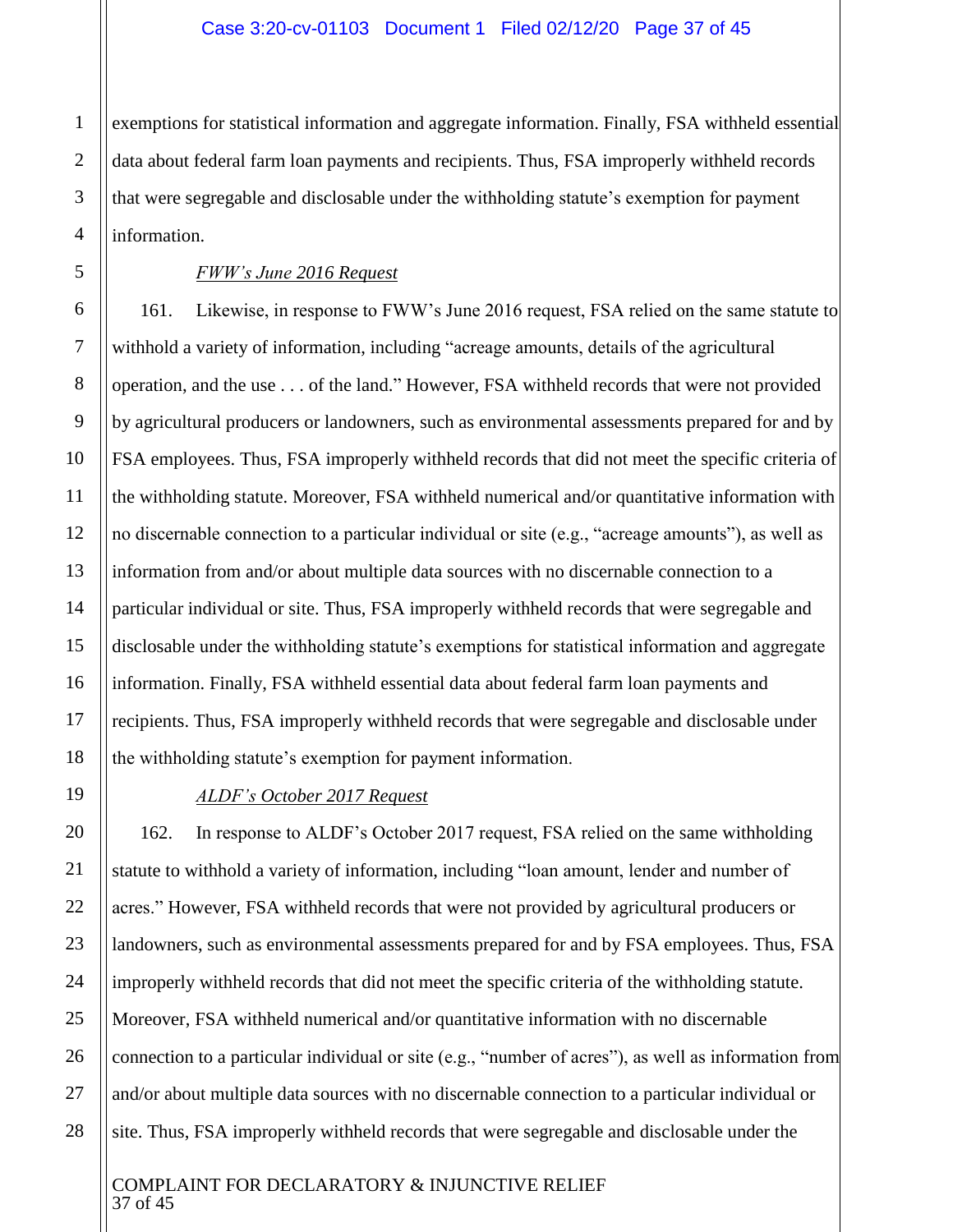#### Case 3:20-cv-01103 Document 1 Filed 02/12/20 Page 38 of 45

withholding statute's exemptions for statistical information and aggregate information. In addition, FSA withheld essential data about federal farm loan payments and recipients (e.g., "loan amount" and "lender"). Thus, FSA improperly withheld records that were segregable and disclosable under the withholding statute's exemption for payment information.

#### *ALDF's November 2017 Request*

163. In response to ALDF's November 2017 request, FSA relied on the same withholding statute to withhold a variety of information, including "legal descriptions of producer land . . . loan narratives, projected annual cash flow and income/expense trends." However, FSA withheld records that were not provided by agricultural producers or landowners, such as environmental assessments prepared for and by FSA employees. Thus, FSA improperly withheld records that did not meet the specific criteria of the withholding statute. Moreover, FSA withheld numerical and/or quantitative information with no discernable connection to a particular individual or site (e.g., "projected annual cash flow"), as well as information from and/or about multiple data sources with no discernable connection to a particular individual or site (e.g., "income/expense trends"). Thus, FSA improperly withheld records that were segregable and disclosable under the withholding statute's exemptions for statistical information and aggregate information. In addition, FSA withheld essential data about federal farm loan payments and recipients (e.g., "loan narratives"). Thus, FSA improperly withheld records that were segregable and disclosable under the withholding statute's exemption for payment information.

# *ALDF's May 1, 2018 Request*

164. In response to ALDF's May 1, 2018 request, FSA relied on the same withholding statute to withhold a variety of information, including "information pertaining to acreage," "loan amount," and "number of acres." However, FSA withheld records that were not provided by agricultural producers or landowners, such as environmental assessments prepared for and by FSA employees. Thus, FSA improperly withheld records that did not meet the specific criteria of the withholding statute. Moreover, FSA withheld numerical and/or quantitative information with no discernable connection to a particular individual or site (e.g., "number of acres"), as well as information from and/or about multiple data sources with no discernable connection to a

#### COMPLAINT FOR DECLARATORY & INJUNCTIVE RELIEF 38 of 45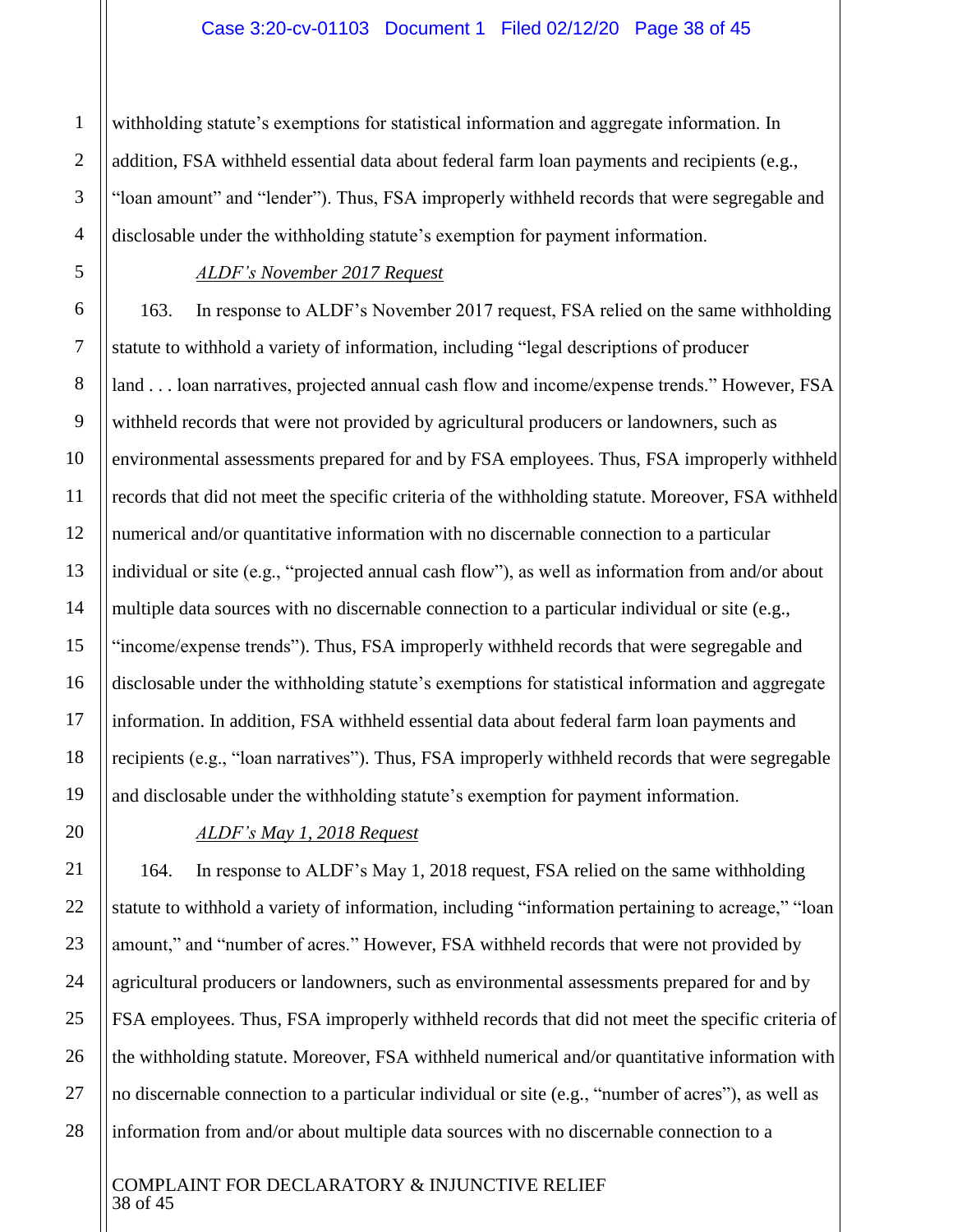particular individual or site. Thus, FSA improperly withheld records that were segregable and disclosable under the withholding statute's exemptions for statistical information and aggregate information. In addition, FSA withheld essential data about federal farm loan payments and recipients (e.g., "loan amount"). Thus, FSA improperly withheld records that were segregable and disclosable under the withholding statute's exemption for payment information.

# *ALDF's May 25, 2018 Request*

165. In response to ALDF's May 25, 2018 request, FSA relied on the same withholding statute to withhold a variety of information, including "loan amount," and "number of acres." However, FSA withheld records that were not provided by agricultural producers or landowners, such as environmental assessments prepared for and by FSA employees. Thus, FSA improperly withheld records that did not meet the specific criteria of the withholding statute. Moreover, FSA withheld numerical and/or quantitative information with no discernable connection to a particular individual or site (e.g., "number of acres"), as well as information from and/or about multiple data sources with no discernable connection to a particular individual or site. Thus, FSA improperly withheld records that were segregable and disclosable under the withholding statute's exemptions for statistical information and aggregate information. In addition, FSA withheld essential data about federal farm loan payments and recipients (e.g., "loan amount"). Thus, FSA improperly withheld records that were segregable and disclosable under the withholding statute's exemption for payment information.

# *ALDF's September 2018 Request*

166. In response to ALDF's September 2018 request, FSA relied on the same withholding statute to withhold a variety of information, including "maps, producer farm report data, [and] number of acres." However, FSA withheld records that were not provided by agricultural producers or landowners, such as environmental assessments prepared for and by FSA employees. Thus, FSA improperly withheld records that did not meet the specific criteria of the withholding statute. Moreover, FSA withheld numerical and/or quantitative information with no discernable connection to a particular individual or site (e.g., "number of acres"), as well as information from and/or about multiple data sources with no discernable connection to a

#### COMPLAINT FOR DECLARATORY & INJUNCTIVE RELIEF 39 of 45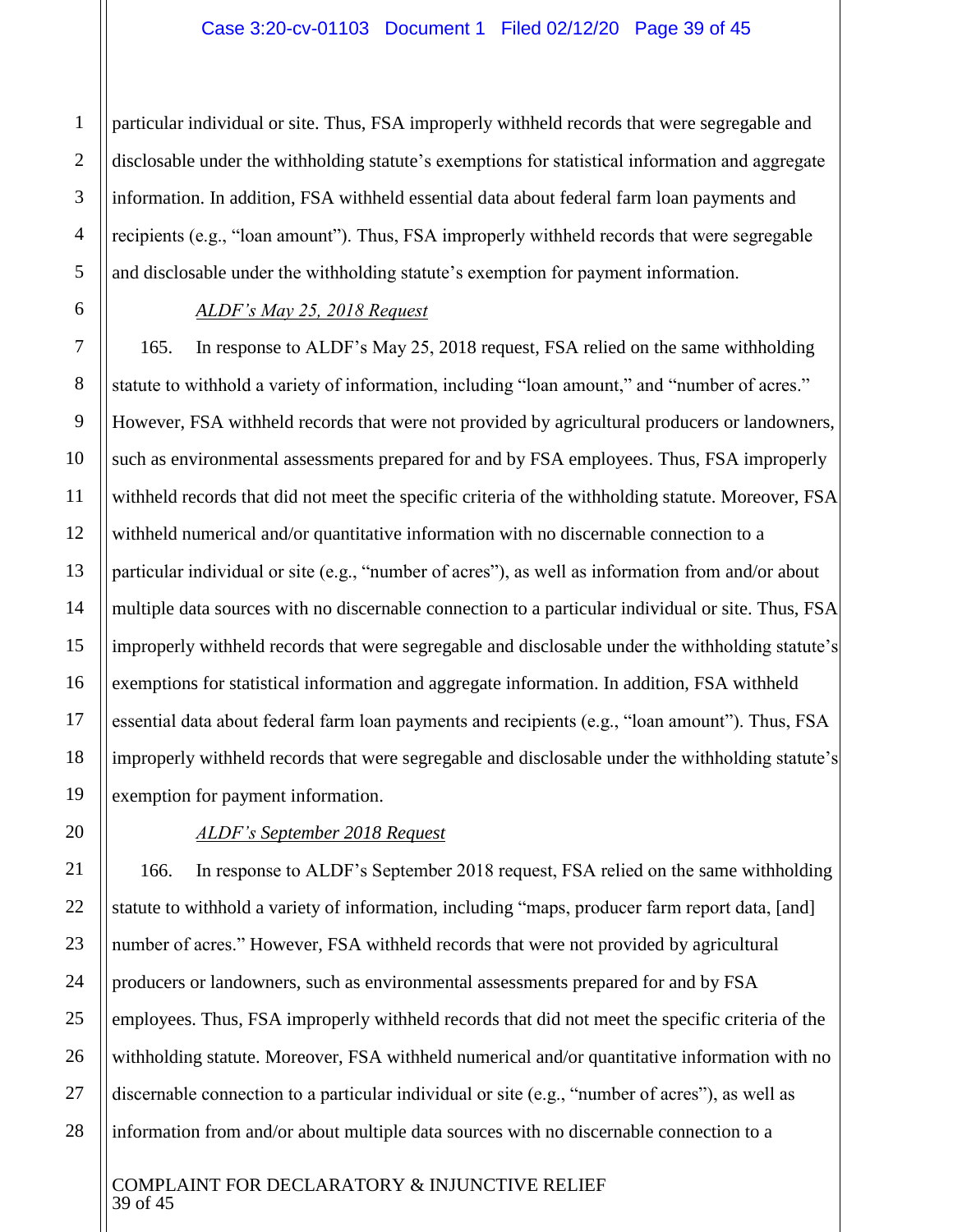particular individual or site (e.g., "maps"). Thus, FSA improperly withheld records that were segregable and disclosable under the withholding statute's exemptions for statistical information and aggregate information. In addition, FSA withheld essential data about federal farm loan payments and recipients. Thus, FSA improperly withheld records that were segregable and disclosable under the withholding statute's exemption for payment information.

167. Thus, FSA has a pattern and practice of improperly withholding responsive records from Plaintiffs under FOIA Exemption 3 by (1) withholding information that does not meet the withholding statute's specific criteria; (2) withholding information that falls within one of the withholding statute's exemptions; and (3) failing to segregate and release nonexempt information contained in responsive records.

168. FSA's pattern and practice has prevented Plaintiffs from obtaining the information they need to watchdog FSA's federal farm loan programs, analyze FSA's compliance with NEPA and other applicable statutes, and educate the public about FSA's activities and use of federal funds. Further, FSA's pattern and practice will significantly impair Plaintiffs' ability to access agency records in the future because Plaintiffs will continue to submit FOIA requests to FSA to obtain the information they need to fulfill their organizational missions.

169. Unless this Court grants the requested injunctive and declaratory relief, FSA will continue its pattern and practice of improperly withholding responsive records under FOIA Exemption 3, thereby depriving Plaintiffs of their statutory right to agency records, stymieing Plaintiffs' important monitoring and advocacy efforts, and enabling FSA to escape public scrutiny.

# **SIXTH CLAIM FOR RELIEF:**

# **VIOLATION OF THE FREEDOM OF INFORMATION ACT**

# **Pattern & Practice of Improperly Withholding Records under FOIA Exemption 6**

170. Plaintiffs reallege and incorporate the allegations made in all preceding paragraphs. 171. FSA withheld thousands of pages of responsive records from Plaintiffs by claiming that nonexempt information contained in responsive records fell under FOIA Exemption 6.

26 27 28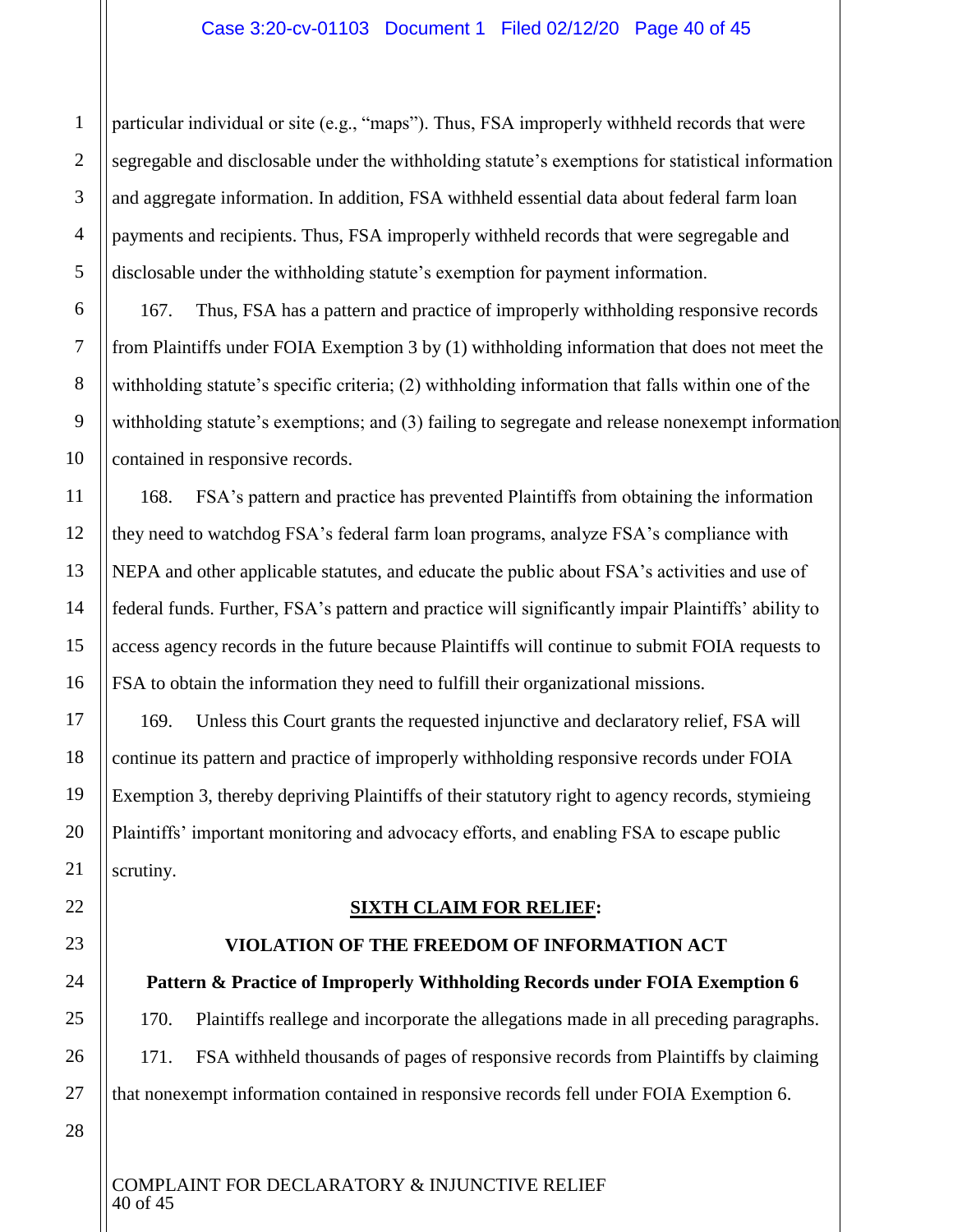172. FOIA Exemption 6 only allows FSA to withhold "personnel and medical files and similar files" when the disclosure of such information "would constitute a clearly unwarranted invasion of personal privacy." 5 U.S.C. § 552(b)(6). Exemption 6 only applies when a particular individual's privacy interest in nondisclosure clearly outweighs the public's interest in disclosure of the requested information. If there is no privacy interest at stake, or if an individual's privacy interest in nondisclosure is minimal, Exemption 6 does not apply.

173. Although FOIA requires agencies to construe exemptions narrowly and in favor of disclosure, FSA frequently withheld responsive records from Plaintiffs under Exemption 6 by construing the scope of this exemption too broadly. Specifically, FSA asserted that Exemption 6 protected all "personal information" about "individuals." However, Exemption 6 does not apply to all information about an individual, only sensitive or private information with an identifiable connection to a particular individual. Thus, FSA improperly withheld nonexempt information under Exemption 6 because FSA construed Exemption 6 too liberally.

174. Moreover, individual agricultural producers and landowners have little to no privacy interest in withholding the requested records because the requested records only pertain to voluntary business activities and/or government activities with no discernable connection to any particular producer, landowner, or site. Thus, FSA improperly withheld nonexempt information under Exemption 6 because FSA grossly exaggerated the privacy interests at stake.

175. Moreover, the public interest in disclosure of records relating to FSA's administration of federal farm loans and loan guarantees is significant because FSA uses taxpayer dollars to fund its federal farm loan programs, and there is very little information available to the public about FSA's use of such funds. In addition, the public has a significant interest in the environmental, economic, and public health impacts of FSA's federal farm loan programs. Without disclosure of the requested records, the public cannot effectively monitor FSA's administration of federal farm loan programs and its impacts. Thus, FSA improperly withheld nonexempt information under Exemption 6 because FSA failed to fully consider the public's significant public interest in disclosure.

//

#### COMPLAINT FOR DECLARATORY & INJUNCTIVE RELIEF 41 of 45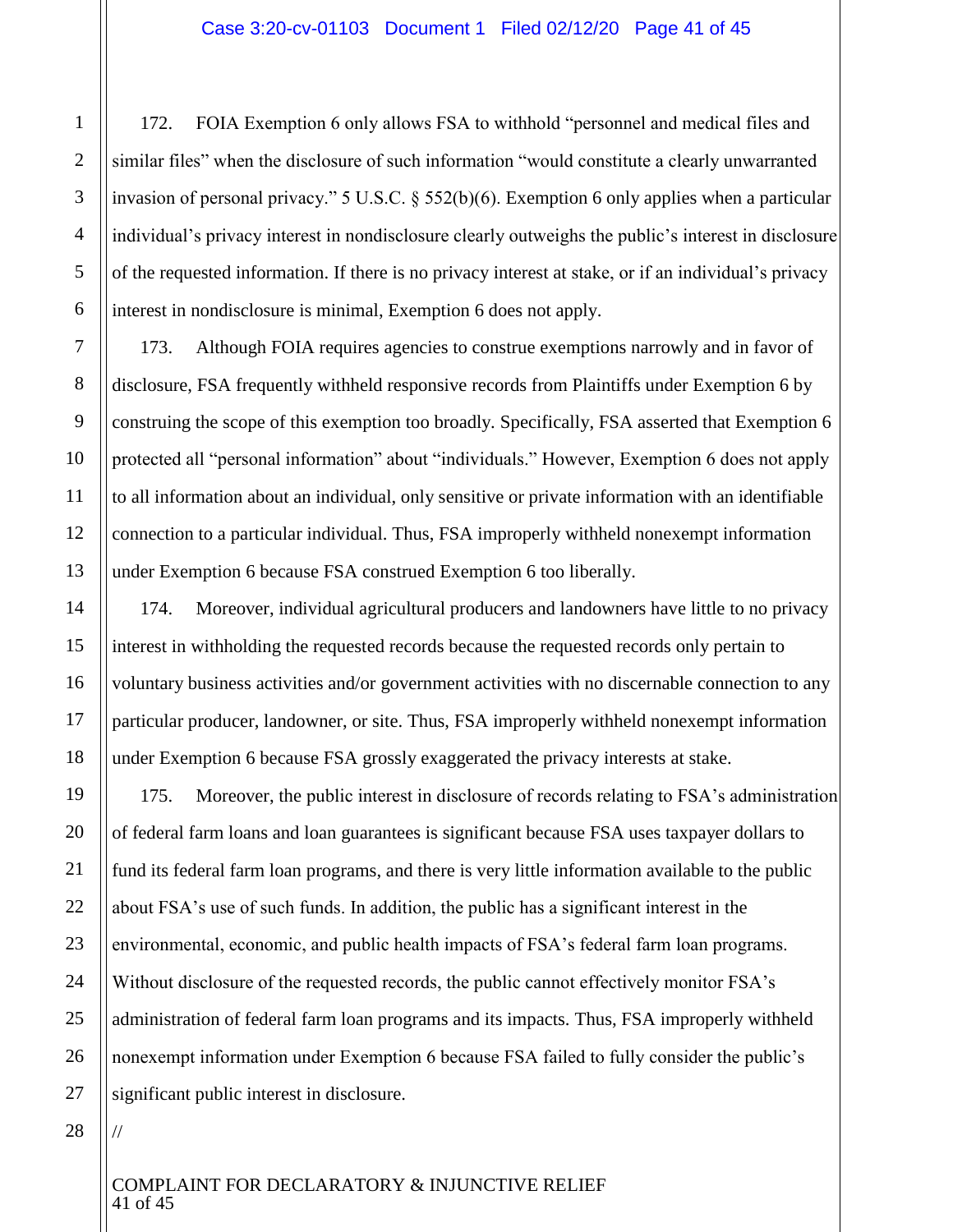# *FWW's June 2016 Request*

176. For example, in response to FWW's June 2016 request, FSA relied on Exemption 6 to withhold a variety of information, including "acreage amounts, details of the agricultural operation, and the use . . . of the land." However, Exemption 6 does not apply because such information is neither personal in nature nor traceable to a particular person or site. Moreover, the public interest in disclosure is significant.

# *Public Justice's March 2017 Request*

177. Likewise, in response to Public Justice's March 2017 request, FSA relied on Exemption 6 to withhold a variety of information, including "maps," "legal descriptions of producer land," "income/expense trends," "photographs of producer land," "loan narratives" and "appraisals," and "parcel data." However, Exemption 6 does not apply because such information is neither personal in nature nor traceable to a particular person or site. Moreover, the public interest in disclosure is significant.

# *ALDF's October 2017 Request*

178. In response to ALDF's October 2017 request, FSA relied on Exemption 6 to withhold a variety of information, including "loan amount, lender and number of acres." However, Exemption 6 does not apply because such information is neither personal in nature nor traceable to a particular person or site. Moreover, the public interest in disclosure is significant.

# *ALDF's November 2017 Request*

179. In response to ALDF's November 2017 request, FSA relied on Exemption 6 to withhold a variety of information, including "maps, legal descriptions of producer land . . . loan narratives, projected annual cash flow and income/expense trends." However, Exemption 6 does not apply because such information is neither personal in nature nor traceable to a particular person or site. Moreover, the public interest in disclosure is significant.

# *ALDF's May 1, 2018 Request*

180. In response to ALDF's May 1, 2018 request, FSA relied on Exemption 6 to withhold a variety of information, including "amount of the loan, . . . construction plans, site maps, producer Farm Data reports, facility detail information and photos of producers land." However,

# COMPLAINT FOR DECLARATORY & INJUNCTIVE RELIEF 42 of 45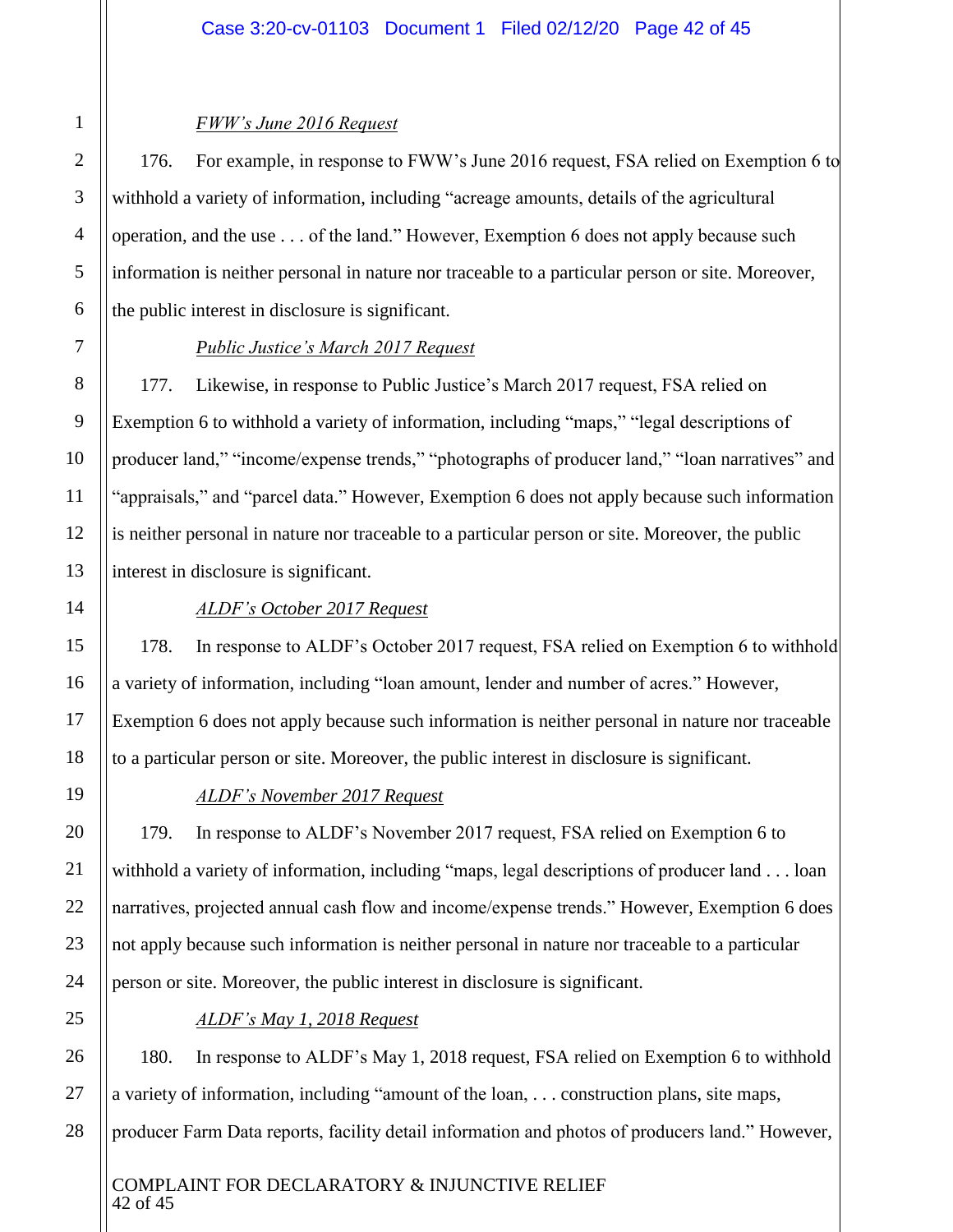Exemption 6 does not apply because such information is neither personal in nature nor traceable to a particular person or site. Moreover, the public interest in disclosure is significant.

# *ALDF's May 25, 2018 Request*

181. In response to ALDF's May 25, 2018 request, FSA relied on Exemption 6 to withhold a variety of information, including "loan amount and number of acres." However, Exemption 6 does not apply because such information is neither personal in nature nor traceable to a particular person or site. Moreover, the public interest in disclosure is significant.

# *ALDF's September 2018 Request*

182. In response to ALDF's September 2018 request, FSA relied on Exemption 6 to withhold a variety of information, including "maps, producer farm report data, number of acres and photos." However, Exemption 6 does not apply because such information is neither personal in nature nor traceable to a particular person or site. Moreover, the public interest in disclosure is significant.

183. Thus, FSA has a pattern and practice of improperly withholding responsive records from Plaintiffs under FOIA Exemption 6 by (1) exaggerating federal farm loan recipients' privacy interest in information with no traceable connection to a particular individual or site; (2) ignoring the public's significant interest in disclosure; and (3) failing to segregate and release nonexempt information contained in responsive records.

184. FSA's pattern and practice has prevented Plaintiffs from obtaining the information they need to watchdog FSA's federal farm loan programs, analyze FSA's compliance with NEPA and other applicable statutes, and educate the public about FSA's activities and use of federal funds. Further, FSA's pattern and practice will significantly impair Plaintiffs' ability to access agency records in the future because Plaintiffs will continue to submit FOIA requests to FSA to obtain the information they need to fulfill their organizational missions.

185. Unless this Court grants the requested injunctive and declaratory relief, FSA will continue its pattern and practice of improperly withholding responsive records under FOIA Exemption 6, thereby depriving Plaintiffs of their statutory right to agency records, stymieing

1

COMPLAINT FOR DECLARATORY & INJUNCTIVE RELIEF 43 of 45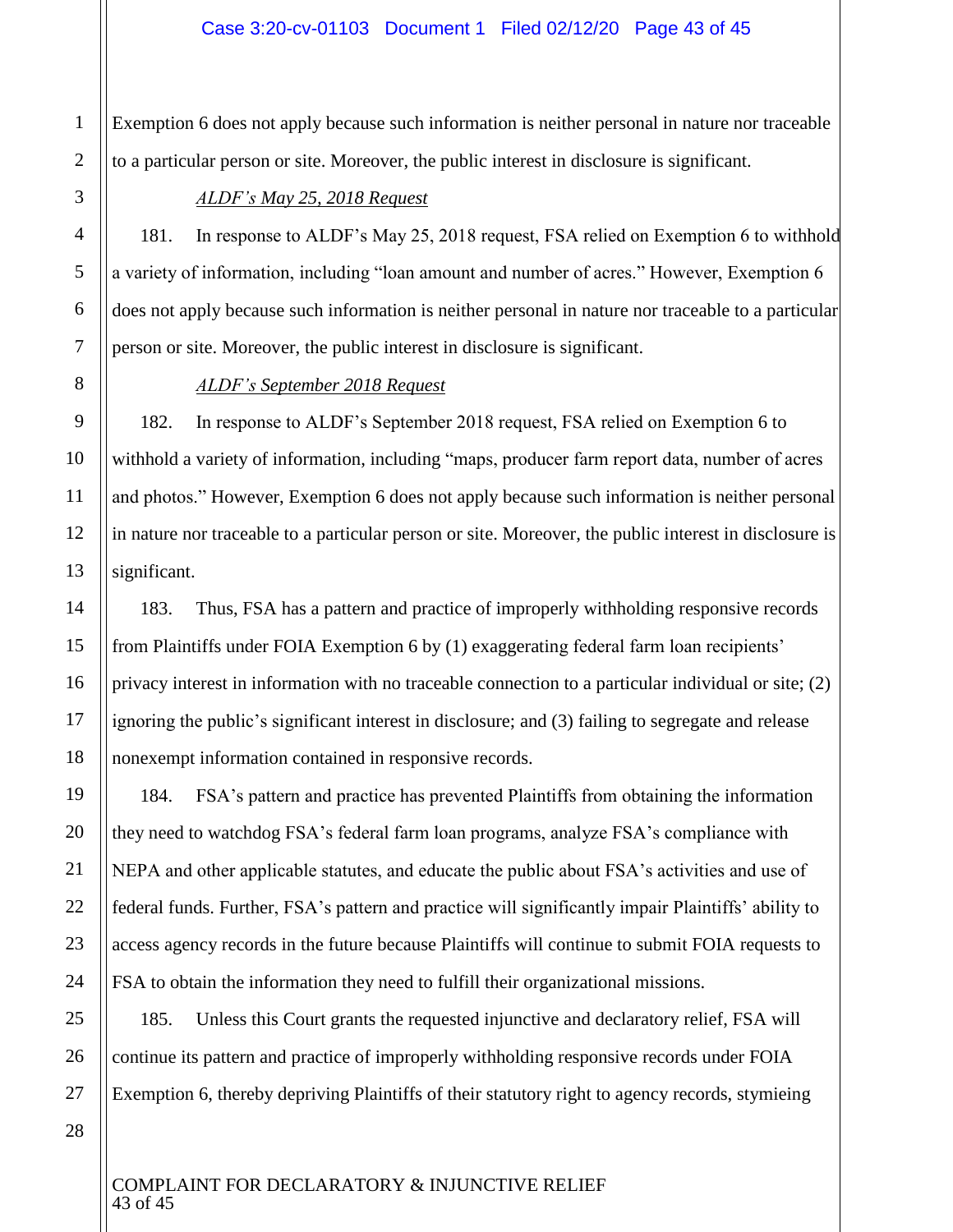Plaintiffs' important monitoring and advocacy efforts, and enabling FSA to escape public  $||$  scrutiny.

| $\overline{2}$ | scrutiny.                                               |                                                                                        |  |
|----------------|---------------------------------------------------------|----------------------------------------------------------------------------------------|--|
| 3              | <b>REQUEST FOR RELIEF</b>                               |                                                                                        |  |
| $\overline{4}$ | WHEREFORE, Plaintiffs respectfully requests this Court: |                                                                                        |  |
| 5              | 1.                                                      | Declare that FSA failed to conduct an adequate search for agency records responsive    |  |
| 6              |                                                         | to Plaintiffs' April 2019 FOIA request.                                                |  |
| 7              | 2.                                                      | Declare that FSA failed to make and communicate an initial determination regarding     |  |
| 8              |                                                         | Plaintiffs' April 2019 FOIA request.                                                   |  |
| 9              | 3.                                                      | Declare that FSA unduly delayed actual production of records responsive to Plaintiffs' |  |
| 10             |                                                         | April 2019 FOIA request.                                                               |  |
| 11             | 4.                                                      | Enjoin FSA from withholding records responsive to Plaintiffs' April 2019 FOIA          |  |
| 12             |                                                         | Request. See 5 U.S.C. § 552(a)(4)(B).                                                  |  |
| 13             | 5.                                                      | Order FSA to conduct an adequate search for records responsive to Plaintiffs' April    |  |
| 14             |                                                         | 2019 FOIA Request.                                                                     |  |
| 15             | 6.                                                      | Order FSA to release any improperly withheld records responsive to Plaintiffs' April   |  |
| 16             |                                                         | 2019 FOIA request. Id.                                                                 |  |
| 17             | 7.                                                      | Declare that FSA has a pattern and practice of unduly delaying actual production of    |  |
| 18             |                                                         | records responsive to Plaintiffs' FOIA requests.                                       |  |
| 19             | 8.                                                      | Declare that FSA has a pattern and practice of improperly withholding nonexempt        |  |
| 20             |                                                         | information under FOIA Exemption 3.                                                    |  |
| 21             | 9.                                                      | Declare that FSA has a pattern and practice of improperly withholding nonexempt        |  |
| 22             |                                                         | information under FOIA Exemption 6.                                                    |  |
| 23             | 10.                                                     | Enjoin FSA from unduly delaying actual production of records responsive to             |  |
| 24             |                                                         | Plaintiffs' future FOIA requests.                                                      |  |
| 25             | 11.                                                     | Enjoin FSA from improperly withholding nonexempt information in records                |  |
| 26             |                                                         | responsive to Plaintiffs' future requests under Exemption 3. Id.                       |  |
| 27             | 12.                                                     | Enjoin FSA from improperly withholding nonexempt information in records                |  |
| 28             |                                                         | responsive to Plaintiffs' future requests under Exemption 6. Id.                       |  |
|                | COMPLAINT FOR DECLARATORY & INJUNCTIVE RELIEF           |                                                                                        |  |

44 of 45

1